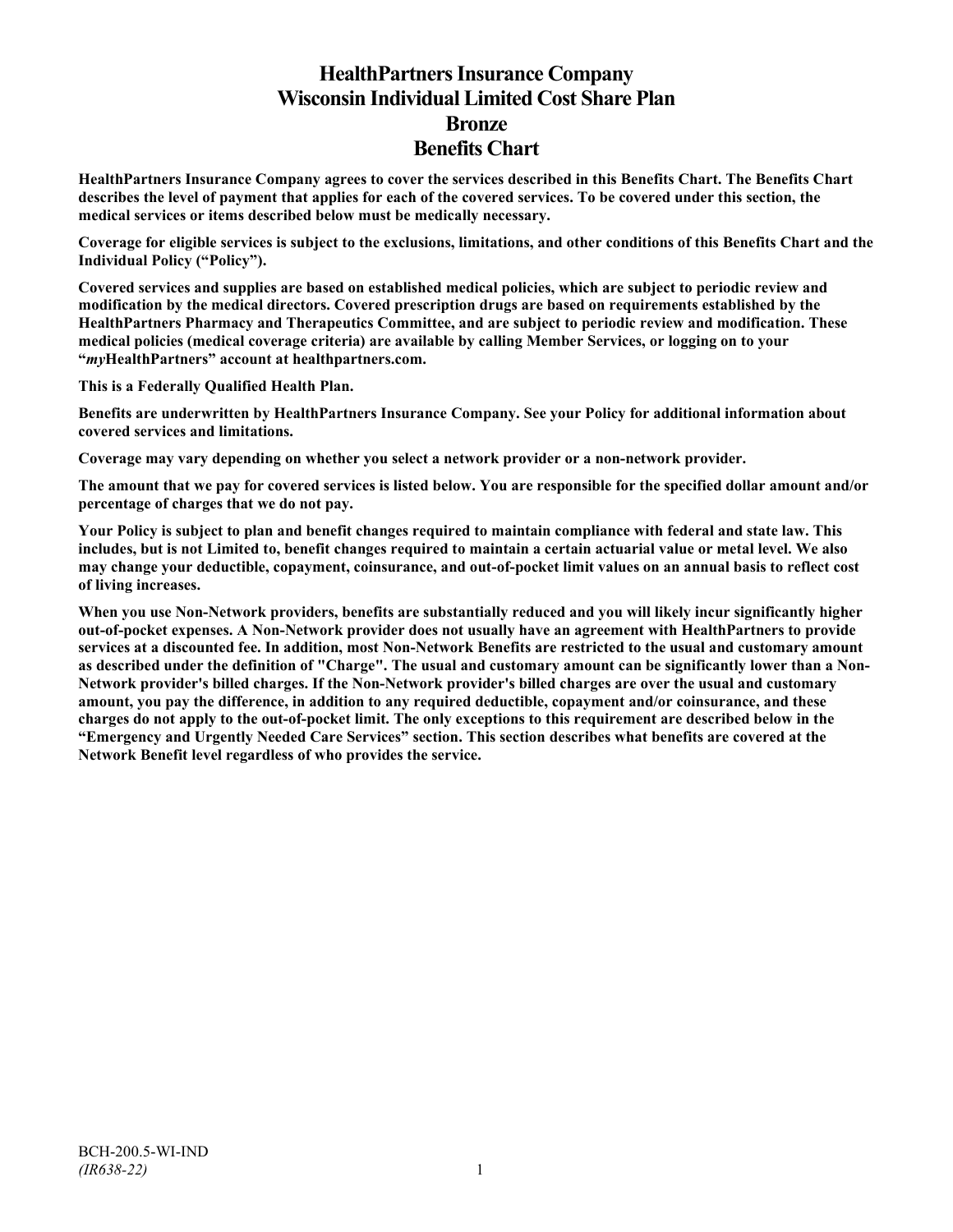## **These definitions apply to the Benefits Chart. They also apply to your Policy.**

| <b>Biosimilar Drug:</b> | A prescription drug, approved by the Food and Drug Administration (FDA), that the FDA has<br>determined is biosimilar to and interchangeable with a biological brand name drug. Biosimilar<br>drugs are not considered generic drugs and are not covered under the generic drug benefit.                                                                                                                                                                                                                                                                                                                                     |
|-------------------------|------------------------------------------------------------------------------------------------------------------------------------------------------------------------------------------------------------------------------------------------------------------------------------------------------------------------------------------------------------------------------------------------------------------------------------------------------------------------------------------------------------------------------------------------------------------------------------------------------------------------------|
| <b>Brand Name Drug:</b> | A prescription drug, approved by the Food and Drug Administration (FDA), that is manufactured,<br>sold or licensed for sale under a trademark by the pharmaceutical company that originally<br>researched and developed the drug. Brand name drugs have the same active-ingredient formula as<br>the generic version of the drug. However, generic drugs are manufactured and sold by other drug<br>manufacturers and are generally not available until after the patent on the brand name drug has<br>expired. A few brand name drugs may be covered at the generic benefit level if this is indicated on<br>the formulary. |
| <b>Calendar Year:</b>   | This is the 12-month period beginning 12:01 A.M. Central Time, on January 1, and ending 12:00<br>A.M. Central Time of the next following December 31.                                                                                                                                                                                                                                                                                                                                                                                                                                                                        |
| Charge:                 | For covered services delivered by a network provider, this is the provider's discounted fee for a<br>given medical/surgical service, procedure or item.                                                                                                                                                                                                                                                                                                                                                                                                                                                                      |
|                         | For covered services delivered by non-network providers, a contracted rate may apply if such<br>arrangement is available to HealthPartners.                                                                                                                                                                                                                                                                                                                                                                                                                                                                                  |
|                         | For the Usual and Customary Charge for covered services delivered by non-network providers,<br>our payment is calculated using one of the following options in the following order, depending on<br>availability: 1) a percentage of the Medicare fee schedule; 2) a comparable schedule if the service<br>is not on the Medicare fee schedule; or 3) a commercially reasonable rate for such service if a fee<br>schedule is not available.                                                                                                                                                                                 |
|                         | The Usual and Customary Charge is the maximum amount allowed that we consider in the<br>calculation of the payment of charges incurred for certain covered services. You must pay for any<br>charges above the usual and customary charge, and they do not apply to the out-of-pocket limit.                                                                                                                                                                                                                                                                                                                                 |
|                         | A charge is incurred for covered ambulatory medical and surgical services, on the date the service<br>or item is provided. A charge is incurred for covered inpatient services, on the date of admission to<br>a hospital. To be covered, a charge must be incurred on or after your effective date and on or<br>before the termination date.                                                                                                                                                                                                                                                                                |
|                         | Copayment/Coinsurance: The specified dollar amount, or percentage, of charges incurred for covered services, which we do<br>not pay, but which you must pay, each time you receive certain medical services, procedures or<br>items. Our payment for those covered services or items begins after the copayment or coinsurance<br>is satisfied. Covered services or items requiring a copayment or coinsurance are specified in this<br>Benefits Chart.                                                                                                                                                                      |
|                         | For services provided by a network provider:                                                                                                                                                                                                                                                                                                                                                                                                                                                                                                                                                                                 |
|                         | An amount which is listed as a flat dollar copayment is applied to a network provider's discounted<br>charges for a given service. However, if the network provider's discounted charges for a service or<br>item is less than the flat dollar copayment, you will pay the network provider's discounted charge.<br>An amount which is listed as a percentage of charges or coinsurance is based on the network<br>provider's discounted charges, calculated at the time the claim is processed, which may include an<br>agreed upon fee schedule rate for case rate or withhold arrangements.                               |
|                         | For services provided by a Non-Network provider:                                                                                                                                                                                                                                                                                                                                                                                                                                                                                                                                                                             |
|                         | Any copayment or coinsurance is applied to the lesser of the provider's charges or the usual and<br>customary charge for a service.                                                                                                                                                                                                                                                                                                                                                                                                                                                                                          |
|                         | A copayment or coinsurance is due at the time a service is provided, or when billed by the<br>provider. The copayment or coinsurance applicable for a scheduled visit with a network provider<br>will be collected for each visit, late cancellation and failed appointment.                                                                                                                                                                                                                                                                                                                                                 |
|                         |                                                                                                                                                                                                                                                                                                                                                                                                                                                                                                                                                                                                                              |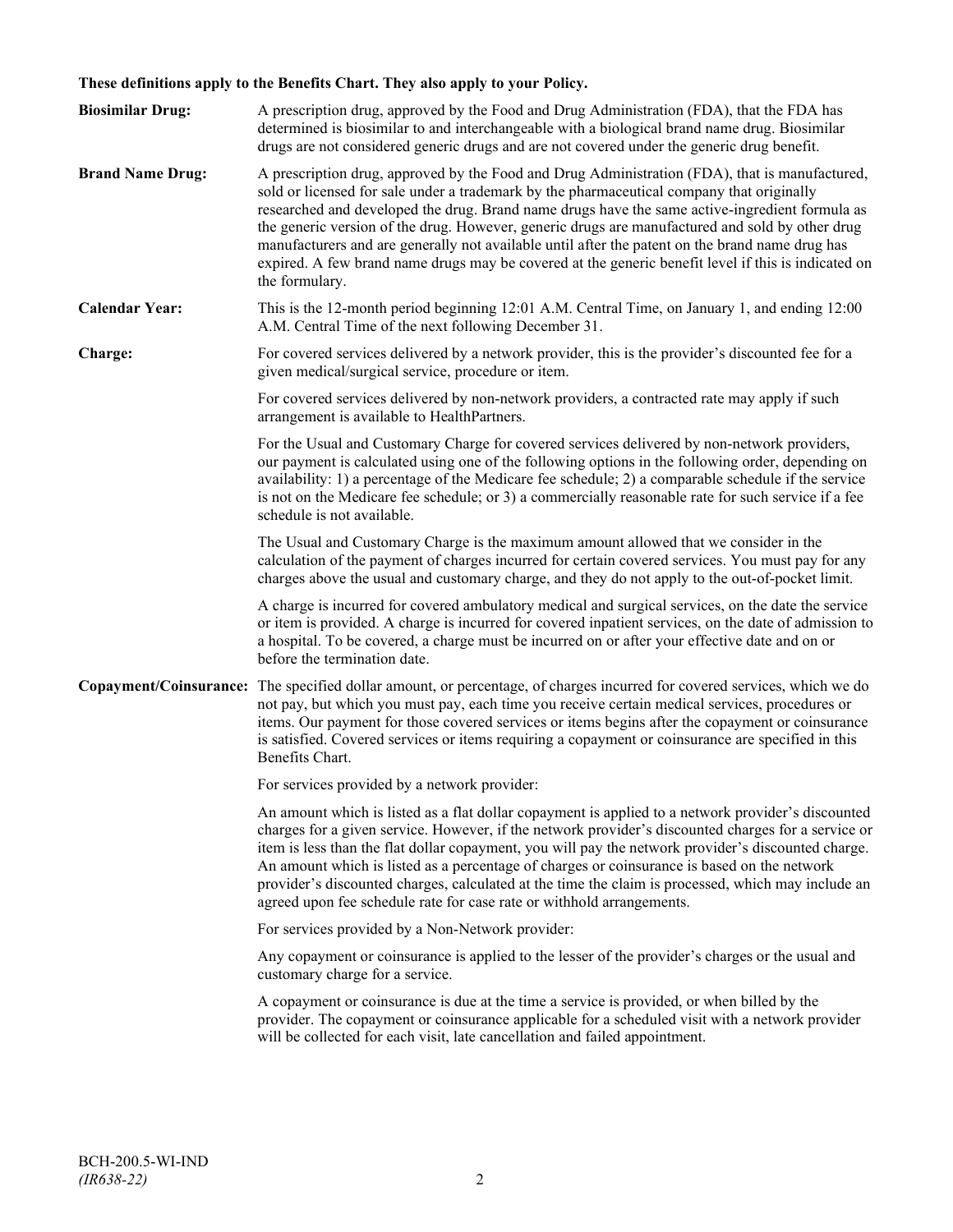| Deductible:                     | The specified dollar amount of charges incurred for covered services, which we do not pay, but an<br>enrollee or a family has to pay first in a calendar year. Our payment for those services or items<br>begins after the deductible is satisfied. For network providers, the amount of the charges that apply<br>to the deductible are based on the network provider's discounted charges, calculated at the time<br>the claim is processed, which may include an agreed upon fee schedule rate for case rate or<br>withhold arrangements. For non-network providers, the amount of charges that apply to the<br>deductible are the lesser of the provider's charges or the usual and customary charge for a service. |
|---------------------------------|-------------------------------------------------------------------------------------------------------------------------------------------------------------------------------------------------------------------------------------------------------------------------------------------------------------------------------------------------------------------------------------------------------------------------------------------------------------------------------------------------------------------------------------------------------------------------------------------------------------------------------------------------------------------------------------------------------------------------|
|                                 | Any amounts paid or reimbursed by a third party, including, but not Limited to: point of service<br>rebates, manufacturer coupons, manufacturer debit cards or other forms of direct reimbursement to<br>an Insured for a product or service, will not apply toward your deductible, to the extent permitted<br>under state and federal law.                                                                                                                                                                                                                                                                                                                                                                            |
|                                 | Your plan has an embedded deductible. This means once a member meets the individual<br>deductible, the plan begins paying benefits for that person. If two or more members of the family<br>meet the family deductible, the plan begins paying benefits for all members of the family,<br>regardless of whether each member has met the individual deductible. However, a member may<br>not contribute more than the individual deductible toward the family deductible.                                                                                                                                                                                                                                                |
|                                 | All services are subject to the deductible unless otherwise indicated below in this Benefits Chart.                                                                                                                                                                                                                                                                                                                                                                                                                                                                                                                                                                                                                     |
| Formulary:                      | This is a current list, which may be revised from time to time, of prescription drugs, medications,<br>equipment and supplies covered by us as indicated in this Benefits Chart which are covered at the<br>highest benefit level. Some drugs on the formulary may require prior authorization to be covered<br>as formulary drugs. The formulary, and information on drugs that require prior authorization, are<br>available by calling Member Services, or logging on to your "myHealthPartners" account at<br>healthpartners.com.                                                                                                                                                                                   |
| <b>Generic Drug:</b>            | A prescription drug, approved by the Food and Drug Administration (FDA), that the FDA has<br>determined is comparable to a brand name drug product in dosage form, strength, route of<br>administration, quality, intended use and documented bioequivalence. Generally, generic drugs<br>cost less than brand name drugs. Some brand name drugs may be covered at the generic drug<br>benefit level if this is indicated on the formulary.                                                                                                                                                                                                                                                                             |
| <b>Indian Health Providers:</b> | These are health care centers operated by Indian Health Service, an Indian Tribe, tribal<br>organization, or an urban Indian organization or through referral under contract health services.                                                                                                                                                                                                                                                                                                                                                                                                                                                                                                                           |
| <b>Non-Formulary Drug:</b>      | This is a prescription drug, approved by the Food and Drug Administration (FDA), that is not on<br>the formulary, is medically necessary and is not investigative or experimental or otherwise<br>excluded under your Policy.                                                                                                                                                                                                                                                                                                                                                                                                                                                                                           |
| <b>Out-of-Pocket Expenses:</b>  | You pay the specified copayments/coinsurance and deductibles applicable for particular services,<br>subject to the out-of-pocket limit described below. These amounts are in addition to the monthly<br>enrollment payments.                                                                                                                                                                                                                                                                                                                                                                                                                                                                                            |
| <b>Out-of-Pocket Limit:</b>     | You pay the copayments/coinsurance and deductibles for covered services, to the individual or<br>family out-of-pocket limit. Thereafter we cover 100% of charges incurred for all other covered<br>services, for the rest of the calendar year. You pay amounts greater than the out-of-pocket limit if<br>you exceed any visits or day limits.                                                                                                                                                                                                                                                                                                                                                                         |
|                                 | Non-Network Benefits above the usual and customary charge (see definition of charge above) do<br>not apply to the out-of-pocket limit.                                                                                                                                                                                                                                                                                                                                                                                                                                                                                                                                                                                  |
|                                 | Non-Network Benefits for transplant surgery do not apply to the out-of-pocket limit.                                                                                                                                                                                                                                                                                                                                                                                                                                                                                                                                                                                                                                    |
|                                 | You are responsible to keep track of the out-of-pocket expenses. Contact our Member Services<br>department for assistance in determining the amount paid by the enrollee for specific eligible<br>services received. Claims for reimbursement under the out-of-pocket limit provisions are subject<br>to the same time limits and provisions described under the "Claims Provisions" section of the<br>Contract.                                                                                                                                                                                                                                                                                                        |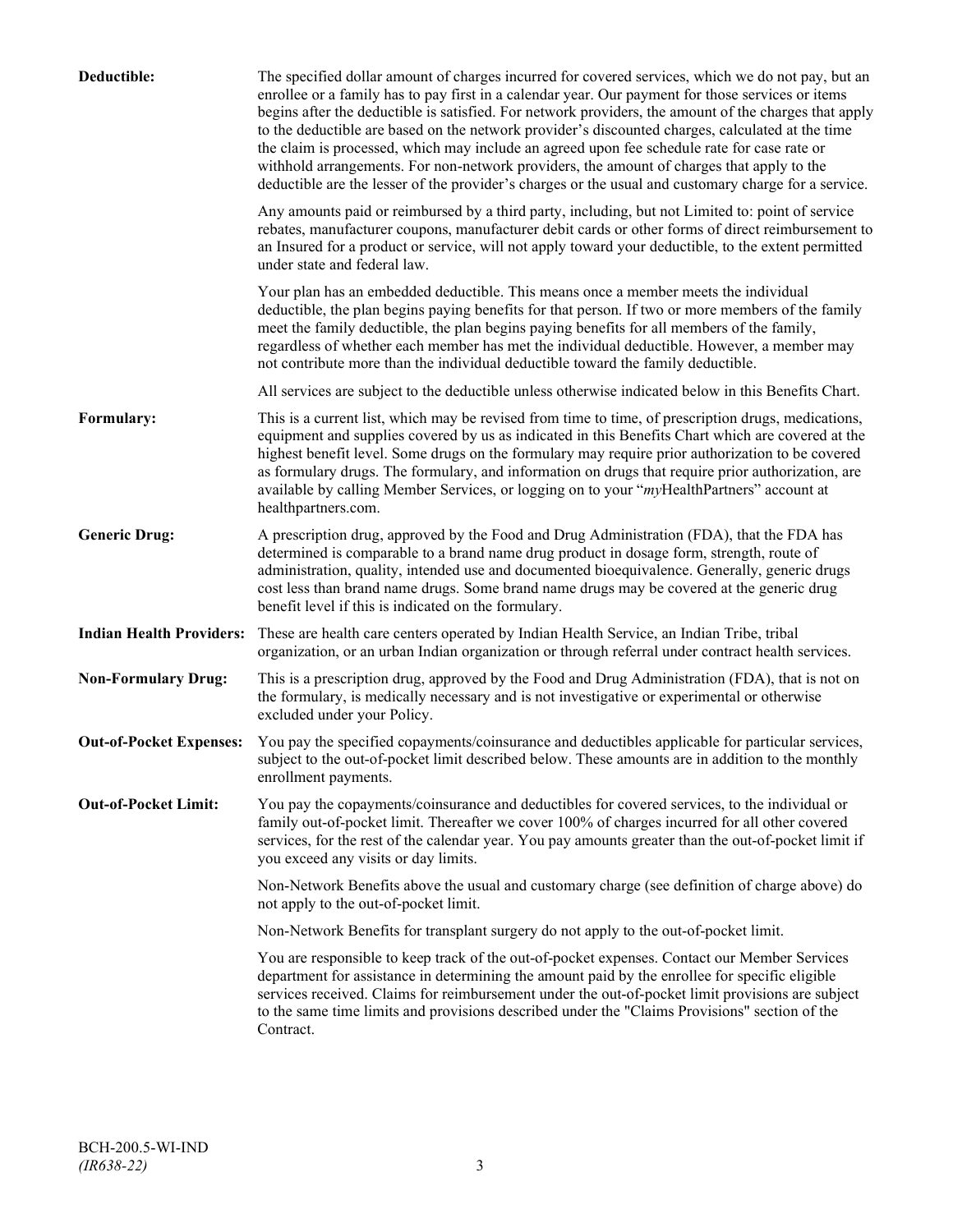**Specialty Drug List:** This is a current list, which may be revised from time to time, of prescription drugs, medications, equipment and supplies, which are typically bio-pharmaceuticals. The purpose of a specialty drug list is to facilitate enhanced monitoring of complex therapies used to treat specific conditions. Specialty drugs are covered by us as indicated in this Benefits Chart. The specialty drug list is available by calling Member Services, or logging on to your "*my*HealthPartners" account at [healthpartners.com](http://www.healthpartners.com/)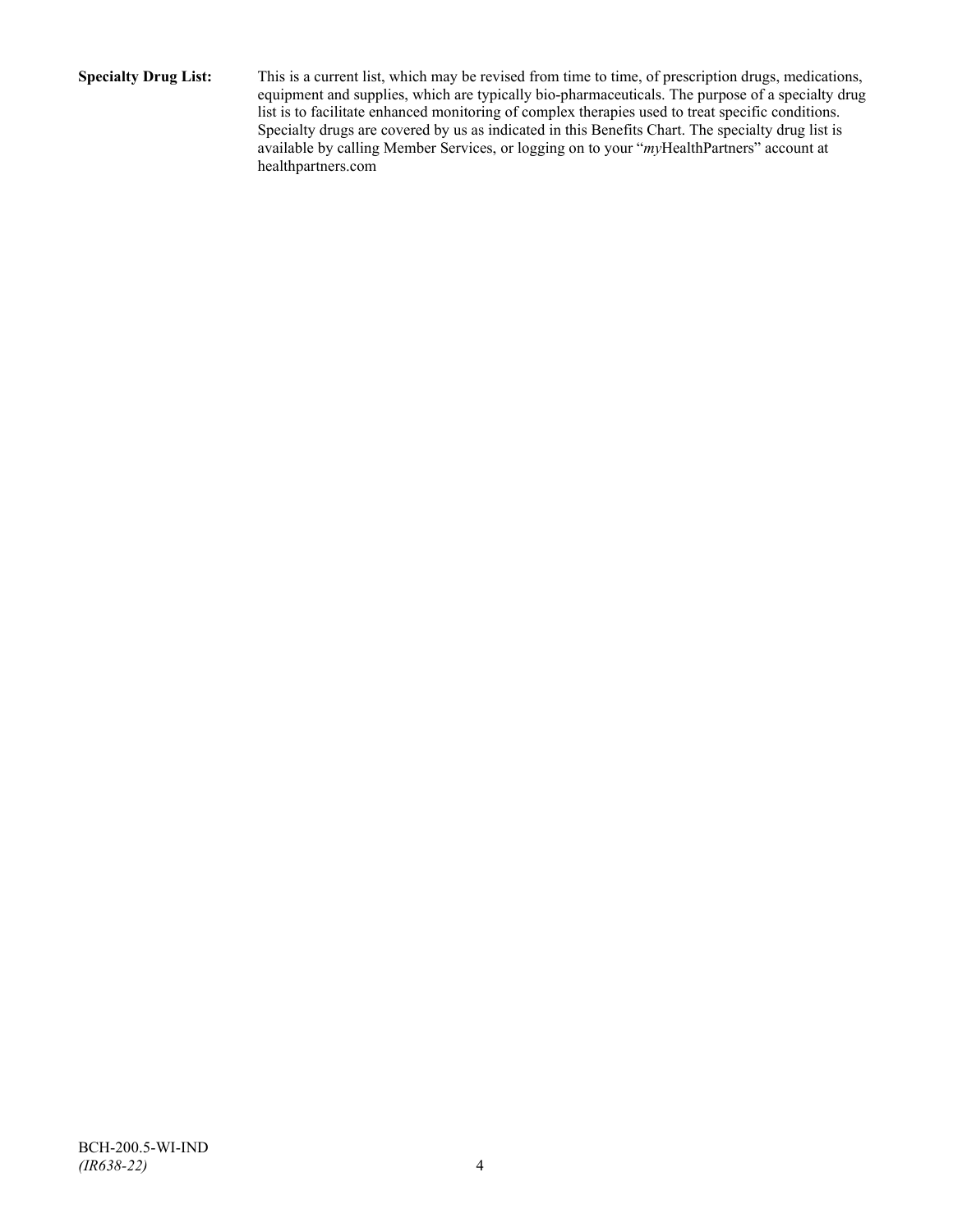#### **DEDUCTIBLES AND OUT-OF-POCKET LIMITS**

#### **Individual Calendar Year Deductible**

| Network Benefits | <b>Non-Network Benefits</b> |
|------------------|-----------------------------|
| $ $ \$8,000      | \$20,000                    |

#### **Family Calendar Year Deductible**

| <b>Network Benefits</b> | <b>Non-Network Benefits</b> |
|-------------------------|-----------------------------|
| \$16,000                | \$40,000                    |

Your individual and family deductible amounts may be indexed to allow for changes under Federal rules.

Your Policy has an embedded deductible. This means once you meet the individual deductible, we begin paying benefits. If two or more covered members of the family meet the family deductible, we begin paying benefits for all covered members of the family, regardless of whether each member has met the individual deductible. However, you may not contribute more than the individual deductible amount towards the family deductible.

Separate deductibles must be satisfied under the Network Benefits and Non-Network Benefits.

Any amounts paid or reimbursed by a third party, including but not Limited to: point of service rebates, manufacturer coupons, manufacturer debit cards or other forms of direct reimbursement to an Insured for a product or service, will not apply toward your deductible, to the extent permitted under state and federal law.

#### **Individual Calendar Year Out-of-Pocket Limit**

| Network Benefits | <b>Non-Network Benefits</b> |
|------------------|-----------------------------|
| \$8,500          | None.                       |

#### **Family Calendar Year Out-of-Pocket Limit**

| Network Benefits       | Non-Network Benefits |
|------------------------|----------------------|
| $\frac{1}{2}$ \$17,000 | None.                |

Your individual and family out-of-pocket amounts may be indexed to allow for changes under Federal rules.

Separate Out-of-Pocket Limits must be satisfied under Network Benefits and Non-Network Benefits.

Non-Network Benefits above the usual and customary charge will not apply to the individual or family Out-of-Pocket.

Any amounts paid or reimbursed by a third party, including but not Limited to: point of service rebates, manufacturer coupons, manufacturer debit cards or other forms of direct reimbursement to an Insured for a product or service, will not apply as an outof-pocket expense, to the extent permitted under state and federal law.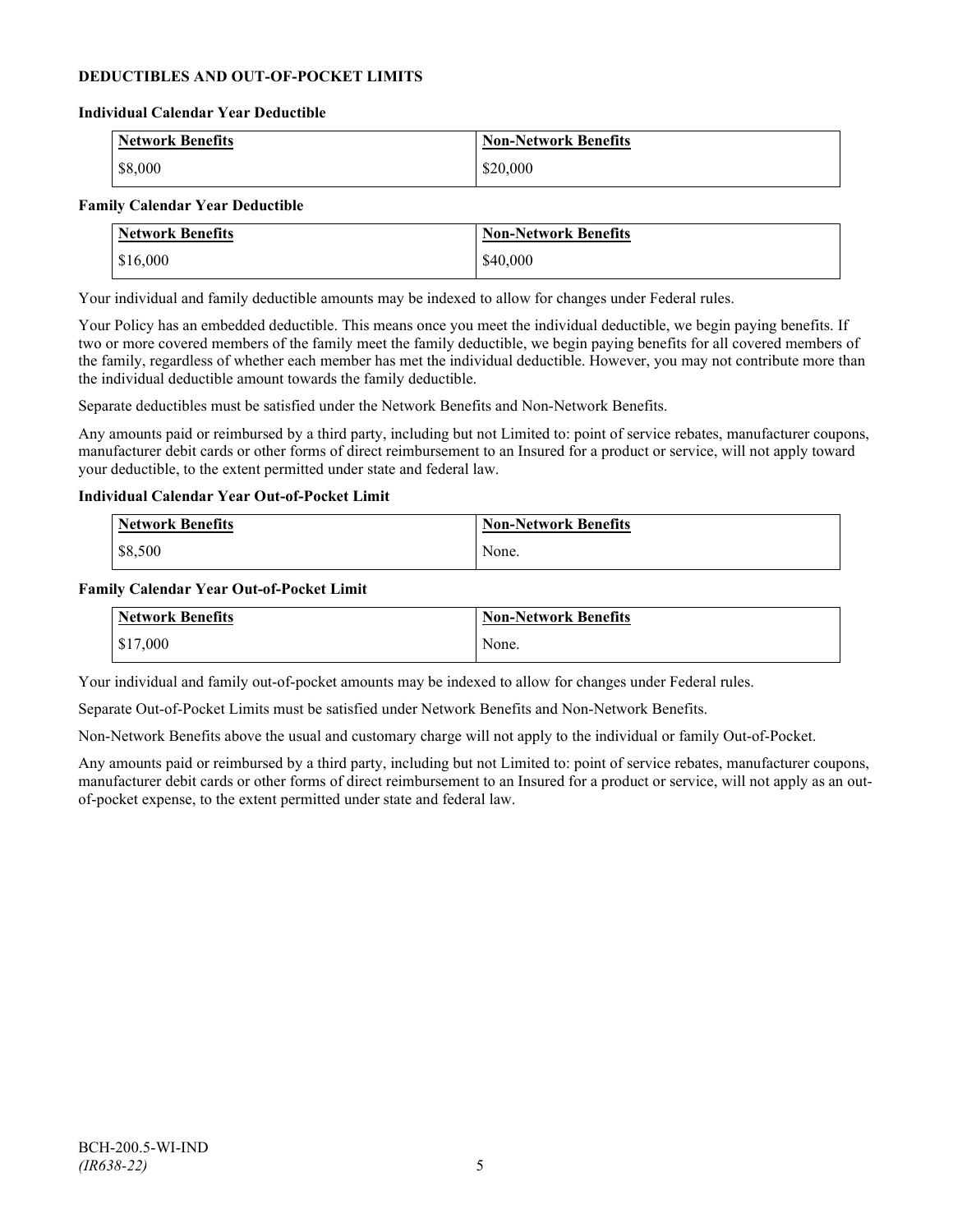## **AMBULANCE AND MEDICAL TRANSPORTATION**

#### **Covered Services:**

We cover ambulance and medical transportation for medical emergencies.

We also cover medically necessary, non-emergency transportation if it meets our medical coverage criteria.

Covered services are based on established medical policies, which are subject to periodic review and modification by the medical directors. These medical policies (medical coverage criteria) and applicable prior authorization requirements are available by calling Member Services, or logging on to your "*my*HealthPartners" account a[t healthpartners.com.](http://www.healthpartners.com/)

| <b>Network Benefits</b>                                                                                                          | <b>Non-Network Benefits</b> |
|----------------------------------------------------------------------------------------------------------------------------------|-----------------------------|
| 100% of the charges incurred.                                                                                                    | See Network Benefits.       |
| Services received from Indian Health Providers will be<br>covered at 100% of the charges incurred.<br>Deductible does not apply. |                             |

#### **Not Covered:**

See "Services Not Covered" in your Policy.

#### **AUTISM SERVICES**

#### **Covered Services:**

We cover prior authorized evidence-based intensive-level and non-intensive-level treatment of autism spectrum disorders (autism disorder, Asperger's syndrome or pervasive development disorder not otherwise specified).

Covered services are based on established medical policies, which are subject to periodic review and modification by the medical directors. These medical policies (medical coverage criteria) are available by calling Member Services, or logging on to your "*my*HealthPartners" account at [healthpartners.com.](http://www.healthpartners.com/)

Your network provider will coordinate the prior authorization process for any autism treatment services. You may call Member Services at 952-883-5900 or toll-free at 888-360-0622 if you have any questions or concerns regarding the authorization process.

Please call Member Services at 952-883-5900 or toll-free at 888-360-0622 to request authorization for autism treatment services from a Non-Network provider.

**Intensive-level services for children diagnosed with autism spectrum disorders.** Intensive-level services must begin on or after 2 years of age and end before 9 years of age. Intensive-level services, on average, are services provided for more than 20 hours of treatment per week. (The average number of hours a week is calculated over a 6-month period.)

| <b>Network Benefits</b>                                                                                                          | <b>Non-Network Benefits</b>                                                                                                      |
|----------------------------------------------------------------------------------------------------------------------------------|----------------------------------------------------------------------------------------------------------------------------------|
| 100% of the charges incurred.                                                                                                    | 50% of the charges incurred.                                                                                                     |
| Services received from Indian Health Providers will be<br>covered at 100% of the charges incurred.<br>Deductible does not apply. | Services received from Indian Health Providers will be<br>covered at 100% of the charges incurred.<br>Deductible does not apply. |
| Limited to 240 visits per calendar year.                                                                                         | Limited to 240 visits per calendar year.                                                                                         |

The maximum number of visits is combined for Network Benefits and Non-Network Benefits. Visit limits are based on minimum coverage amount available at the time of publication. Additional visits may be available if required due to revised minimum coverage amounts issued by the Office of the Commissioner of Insurance. See our medical coverage criteria for current visit limits.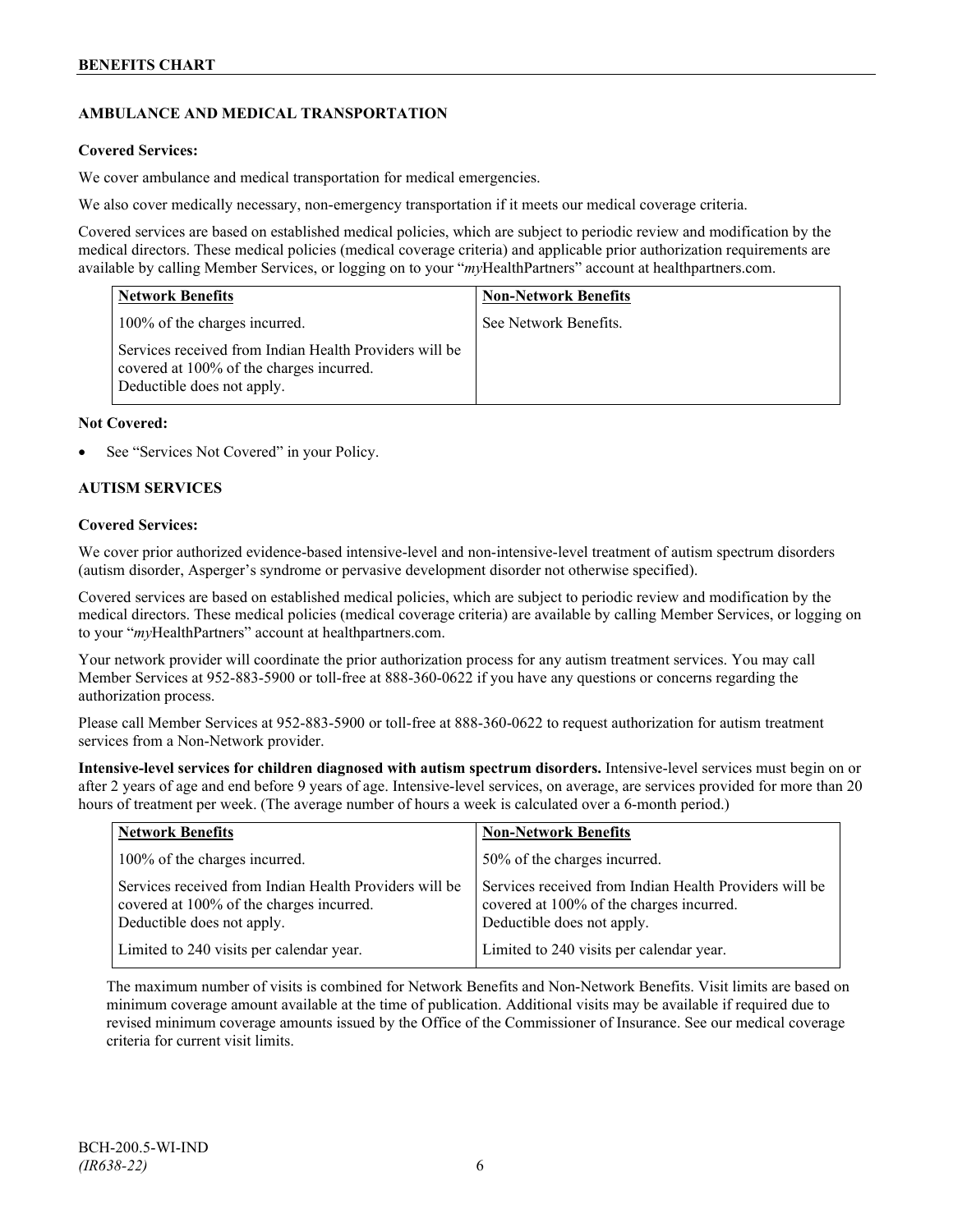#### **Intensive-Level Services Lifetime Maximum Benefit**

| <b>Network Benefits</b>                               | <b>Non-Network Benefits</b>                           |
|-------------------------------------------------------|-------------------------------------------------------|
| 4 years of cumulative services under this plan or any | 4 years of cumulative services under this plan or any |
| other plan.                                           | other plan.                                           |

### **Non-intensive-level services for Insureds diagnosed with autism spectrum disorders**

| <b>Network Benefits</b>                                                                                                          | <b>Non-Network Benefits</b>                                                                                                      |
|----------------------------------------------------------------------------------------------------------------------------------|----------------------------------------------------------------------------------------------------------------------------------|
| 100% of the charges incurred.                                                                                                    | 50% of the charges incurred.                                                                                                     |
| Services received from Indian Health Providers will be<br>covered at 100% of the charges incurred.<br>Deductible does not apply. | Services received from Indian Health Providers will be<br>covered at 100% of the charges incurred.<br>Deductible does not apply. |
| Limited to 120 visits per calendar year.                                                                                         | Limited to 120 visits per calendar year.                                                                                         |

The maximum number of visits is combined for Network Benefits and Non-Network Benefits. Visit limits are based on minimum coverage amount available at the time of publication. Additional visits may be available if required due to revised minimum coverage amounts issued by the Office of the Commissioner of Insurance. See our medical coverage criteria for current visit limits.

## **Not Covered:**

See "Services Not Covered" in your Policy.

## **BEHAVIORAL HEALTH SERVICES**

## **Covered Services:**

Covered services are based on established medical policies, which are subject to periodic review and modification by the medical directors. These medical policies (medical coverage criteria) are available by calling Member Services, or logging on to your "*my*HealthPartners" account at [healthpartners.com.](http://www.healthpartners.com/)

**Transitional treatment services.** These are services for the treatment of nervous or mental disorders, and substance use disorders which are provided to an Insured in a less restrictive manner than are inpatient hospital services but in a more intensive manner than are outpatient services. Transitional treatment services are services offered by a provider, and certified by the Wisconsin Department of Health Services for each of the following (except the last bulleted item):

- Mental health services for covered adults in a day treatment program.
- Mental health services for covered children in a day hospital treatment program.
- Services for persons with chronic mental illness provided through a community support program.
- Residential treatment programs for dependent covered persons with substance use disorder.
- Substance use disorder services in a day treatment program.
- Services for persons who are experiencing a mental health crisis or who are in a situation likely to turn into a mental health crisis if support is not provided.
- Intensive outpatient programs for the treatment of psychoactive substance use disorders provided in accordance with the patient placement criteria of the American Society of Addiction Medicine.

#### **Mental health services**

We cover services for mental health diagnoses as described in the Diagnostic and Statistical Manual of Mental Disorders – Fifth Edition (DSM 5) (most recent edition).

We provide coverage for mental health treatment ordered by a Wisconsin court under a valid court order that is issued on the basis of a behavioral care evaluation performed by a licensed psychiatrist or doctoral level licensed psychologist, which includes a diagnosis and an individual treatment plan for care in the most appropriate, least restrictive environment. We must be given a copy of the court order and the behavioral care evaluation, and the service must be a covered benefit under your Policy, and the service must be provided by a network provider, or other provider as required by law.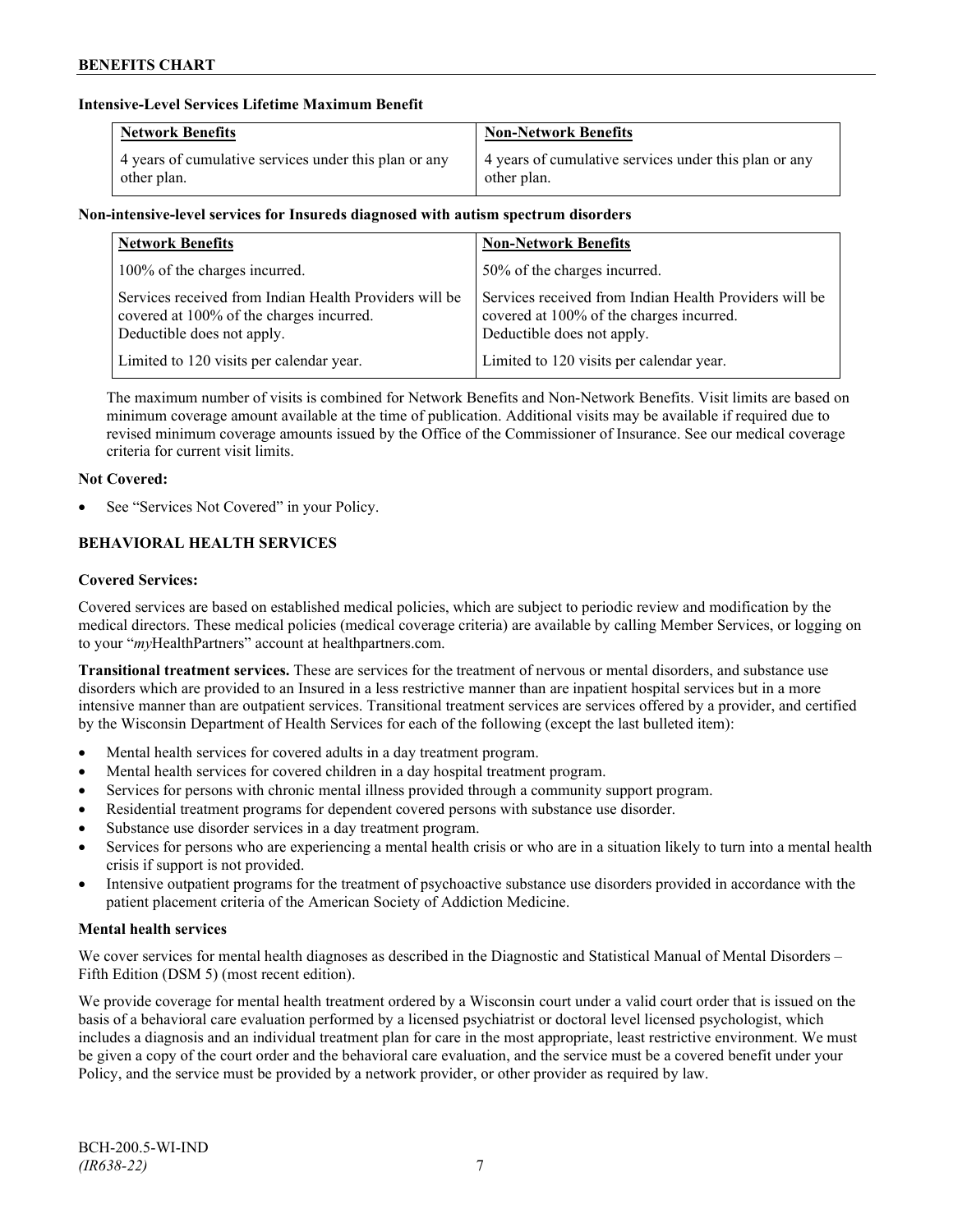**Outpatient services:** We cover medically necessary outpatient professional mental health services for evaluation, crisis intervention, and treatment of mental health disorders.

A comprehensive diagnostic assessment will be used as the basis for a determination by a mental health professional, concerning the appropriate treatment and the extent of services required.

Outpatient services we cover for a diagnosed mental health condition include the following:

- Individual, group, family and multi-family therapy;
- Medication management provided by a physician, certified nurse practitioner, or physician's assistant;
- Psychological testing services for the purposes of determining the differential diagnoses and treatment planning for patients currently receiving behavioral health services;
- Partial hospitalization services in a licensed hospital or community mental health center;
- Psychotherapy and nursing services provided in the home if authorized by us; and
- Treatment for gender dysphoria.

| <b>Network Benefits</b>                                                                                                          | <b>Non-Network Benefits</b>                                                                                                      |
|----------------------------------------------------------------------------------------------------------------------------------|----------------------------------------------------------------------------------------------------------------------------------|
| 100% of the charges incurred.                                                                                                    | 50% of the charges incurred.                                                                                                     |
| Services received from Indian Health Providers will be<br>covered at 100% of the charges incurred.<br>Deductible does not apply. | Services received from Indian Health Providers will be<br>covered at 100% of the charges incurred.<br>Deductible does not apply. |

#### **Group therapy**

| <b>Network Benefits</b>                                                                                                          | <b>Non-Network Benefits</b>                                                                                                      |
|----------------------------------------------------------------------------------------------------------------------------------|----------------------------------------------------------------------------------------------------------------------------------|
| 100% of the charges incurred.                                                                                                    | 50% of the charges incurred.                                                                                                     |
| Services received from Indian Health Providers will be<br>covered at 100% of the charges incurred.<br>Deductible does not apply. | Services received from Indian Health Providers will be<br>covered at 100% of the charges incurred.<br>Deductible does not apply. |

#### **Inpatient services, including mental health residential treatment services:** We cover the following:

- Medically necessary inpatient services in a hospital or licensed residential treatment facility and professional services for treatment of mental health disorders. Medical stabilization is covered under inpatient hospital services in the "Hospital and Skilled Nursing Facility Services" section.
- Medically necessary mental health residential treatment service. This care must be authorized by us and provided by a hospital or residential behavioral health treatment facility licensed by the local state or Department of Health and Human Services. Services not covered under this benefit include halfway houses, group homes, extended care facilities, shelter services, correctional services, detention services, group residential services, foster care services and wilderness programs.

| <b>Network Benefits</b>                                                                                                          | <b>Non-Network Benefits</b>                                                                                                      |
|----------------------------------------------------------------------------------------------------------------------------------|----------------------------------------------------------------------------------------------------------------------------------|
| 100% of the charges incurred.                                                                                                    | 50% of the charges incurred.                                                                                                     |
| Services received from Indian Health Providers will be<br>covered at 100% of the charges incurred.<br>Deductible does not apply. | Services received from Indian Health Providers will be<br>covered at 100% of the charges incurred.<br>Deductible does not apply. |

**Transitional treatment services:** We cover transitional treatment services described above for treatment of mental and nervous disorders**.**

| <b>Network Benefits</b>                                                                                                          | <b>Non-Network Benefits</b>                                                                                                      |
|----------------------------------------------------------------------------------------------------------------------------------|----------------------------------------------------------------------------------------------------------------------------------|
| 100% of the charges incurred.                                                                                                    | 50% of the charges incurred.                                                                                                     |
| Services received from Indian Health Providers will be<br>covered at 100% of the charges incurred.<br>Deductible does not apply. | Services received from Indian Health Providers will be<br>covered at 100% of the charges incurred.<br>Deductible does not apply. |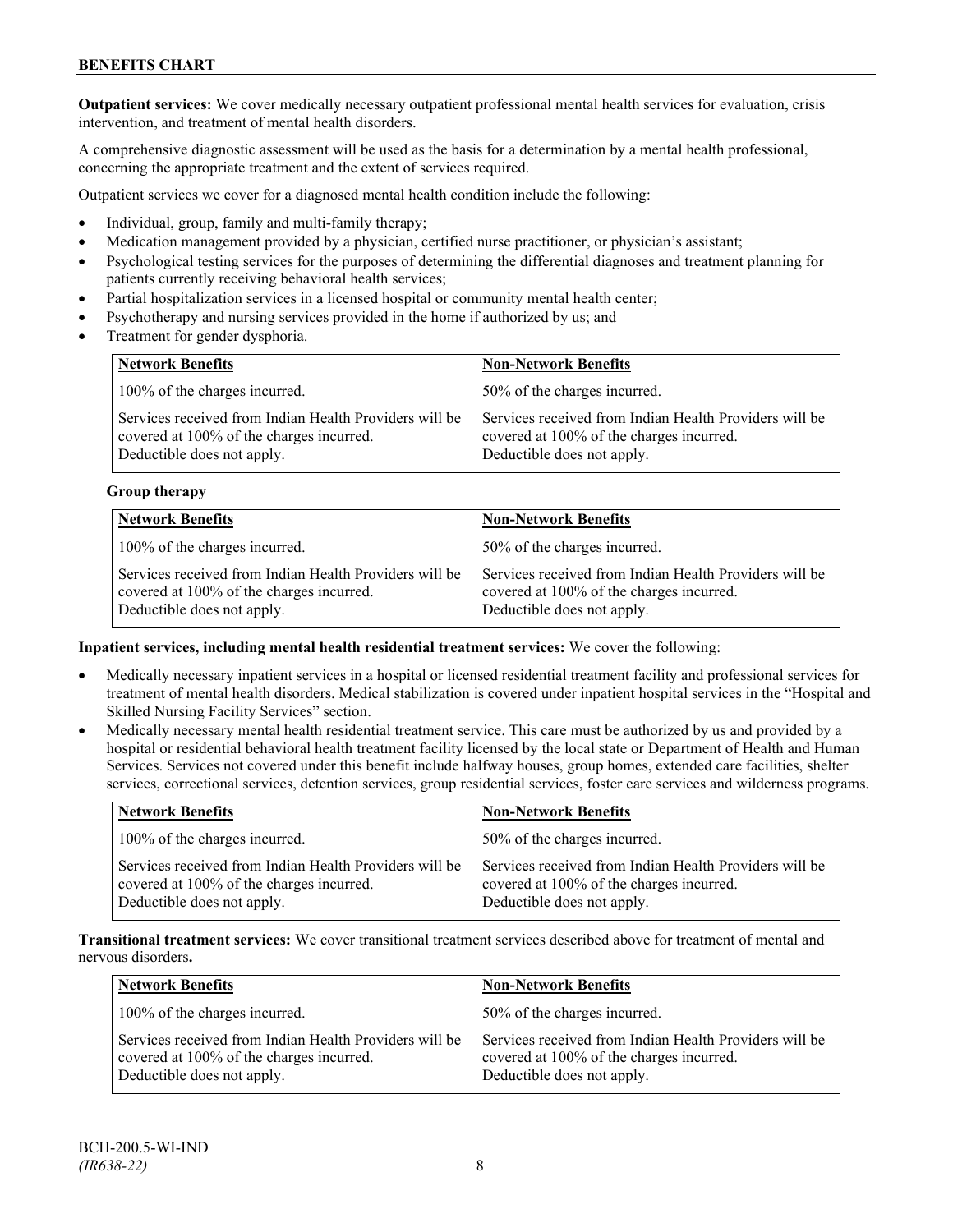#### **Substance use disorder (SUD) treatment services**

We cover medically necessary services for assessments by a licensed alcohol and drug counselor and treatment of substance use disorders as defined in the latest edition of the DSM 5.

**Outpatient services:** We cover medically necessary outpatient professional services for diagnosis and treatment of substance use disorders. Substance use disorder treatment services must be provided by a program licensed by the local Department of Health Services.

Outpatient services we cover for a diagnosed substance use disorder include the following:

- Individual, group, family, and multi-family therapy provided in an office setting; and
- Opiate replacement therapy including methadone and buprenorphine treatment.

| <b>Network Benefits</b>                                                                                                          | <b>Non-Network Benefits</b>                                                                                                      |
|----------------------------------------------------------------------------------------------------------------------------------|----------------------------------------------------------------------------------------------------------------------------------|
| 100% of the charges incurred.                                                                                                    | 50% of the charges incurred.                                                                                                     |
| Services received from Indian Health Providers will be<br>covered at 100% of the charges incurred.<br>Deductible does not apply. | Services received from Indian Health Providers will be<br>covered at 100% of the charges incurred.<br>Deductible does not apply. |

**Inpatient services:** We cover the following:

- Medically necessary inpatient services in a hospital or a licensed residential primary treatment center.
- Services provided in a hospital that is licensed by the local state and accredited by Medicare; and
- Detoxification services in a hospital or community detoxification facility if it is licensed by the local Department of Health Services.

| <b>Network Benefits</b>                                                                                                          | <b>Non-Network Benefits</b>                                                                                                      |
|----------------------------------------------------------------------------------------------------------------------------------|----------------------------------------------------------------------------------------------------------------------------------|
| 100% of the charges incurred.                                                                                                    | 50% of the charges incurred.                                                                                                     |
| Services received from Indian Health Providers will be<br>covered at 100% of the charges incurred.<br>Deductible does not apply. | Services received from Indian Health Providers will be<br>covered at 100% of the charges incurred.<br>Deductible does not apply. |

**Transitional treatment services:** We cover transitional treatment services described above for treatment of substance use disorder.

| Network Benefits                                                                                                                 | <b>Non-Network Benefits</b>                                                                                                      |
|----------------------------------------------------------------------------------------------------------------------------------|----------------------------------------------------------------------------------------------------------------------------------|
| 100% of the charges incurred.                                                                                                    | 50% of the charges incurred.                                                                                                     |
| Services received from Indian Health Providers will be<br>covered at 100% of the charges incurred.<br>Deductible does not apply. | Services received from Indian Health Providers will be<br>covered at 100% of the charges incurred.<br>Deductible does not apply. |

**Out of area services for Wisconsin students:** If a dependent child is a student located in a school in Wisconsin, but outside of our service area, we cover mental health and substance use disorder services as required under Wisconsin Statute 609.655.

- The student may have a clinical assessment from a local, non-network mental health or substance use disorder treatment provider at the network benefit level when prior authorized by us.
- If outpatient services are recommended in the clinical assessment, five outpatient visits from a non-network provider will be covered at the network benefit level.
- Our Medical Director will determine the need for continuing treatment by the non-network provider; additional visits may be approved.
- Coverage for the outpatient services will not be provided if the recommended treatment would keep the student from attending school on a regular basis or if the student is no longer attending the school full-time.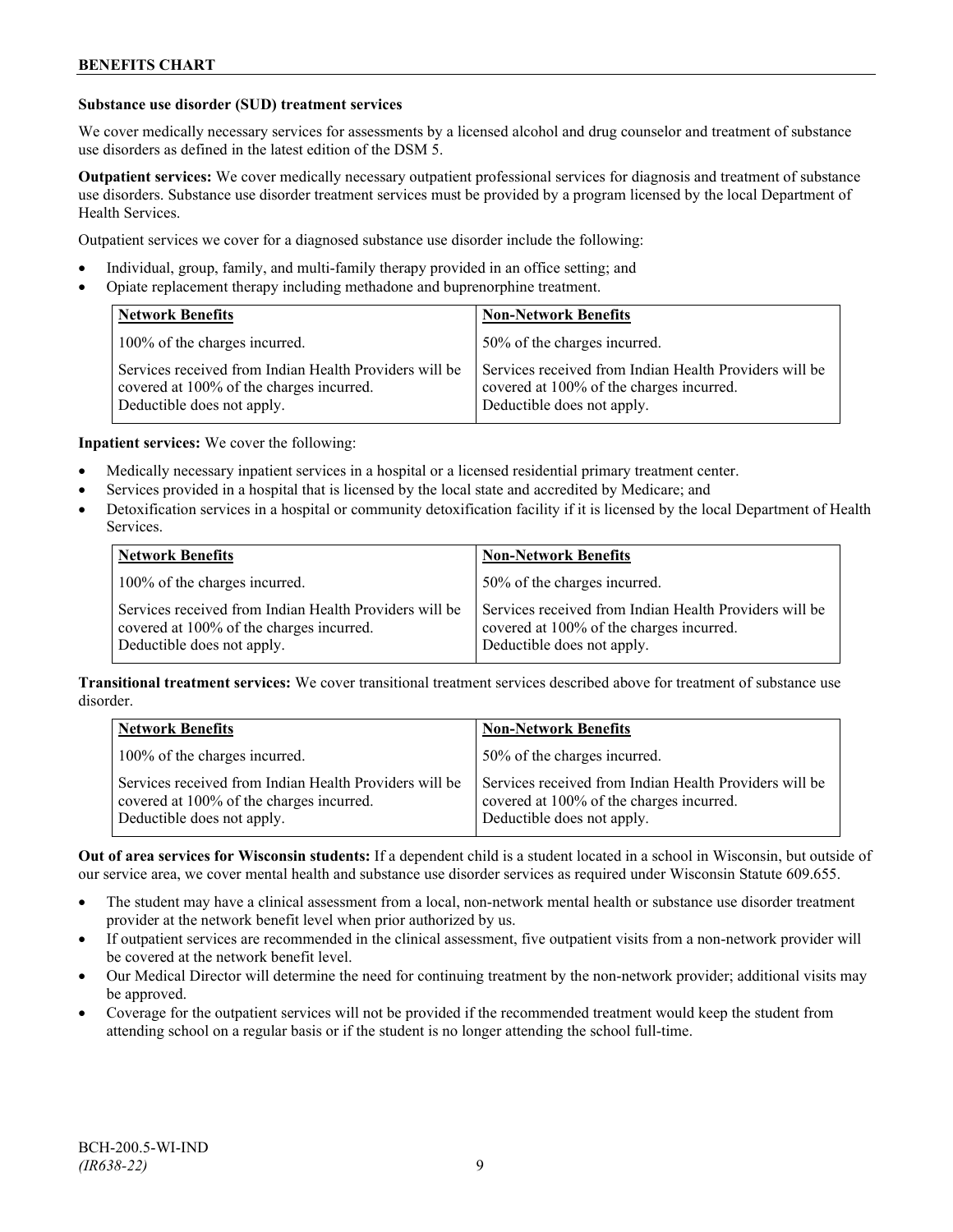This benefit is subject to the limitations shown in this "Behavioral Health Services" section.

| <b>Network Benefits</b>                                                                                                          | <b>Non-Network Benefits</b>                                                                                                      |
|----------------------------------------------------------------------------------------------------------------------------------|----------------------------------------------------------------------------------------------------------------------------------|
| 100% of the charges incurred.                                                                                                    | 50% of the charges incurred.                                                                                                     |
| Services received from Indian Health Providers will be<br>covered at 100% of the charges incurred.<br>Deductible does not apply. | Services received from Indian Health Providers will be<br>covered at 100% of the charges incurred.<br>Deductible does not apply. |

A dependent child enrolled in a school outside of Wisconsin in not eligible for the benefit.

#### **Not Covered:**

See "Services Not Covered" in your Policy.

#### **CHIROPRACTIC SERVICES**

#### **Covered Services:**

We cover chiropractic services for rehabilitative care. Chiropractic services are adjustments to any abnormal articulations of the human body, especially those of the spinal column, for the purpose of giving freedom of action to impinged nerves that may cause pain or deranged function.

Massage therapy which is performed in conjunction with other treatment/modalities by a chiropractor, is part of a prescribed treatment plan and is not billed separately is covered.

| <b>Network Benefits</b>                                                                                                          | <b>Non-Network Benefits</b>                                                                                                      |
|----------------------------------------------------------------------------------------------------------------------------------|----------------------------------------------------------------------------------------------------------------------------------|
| 100% of the charges incurred.                                                                                                    | 50% of the charges incurred.                                                                                                     |
| Services received from Indian Health Providers will be<br>covered at 100% of the charges incurred.<br>Deductible does not apply. | Services received from Indian Health Providers will be<br>covered at 100% of the charges incurred.<br>Deductible does not apply. |

#### **Not Covered:**

- Massage therapy for the purpose of comfort or convenience of the Insured.
- See "Services Not Covered" in your Policy.

#### **CLINICAL TRIALS**

#### **Covered Services:**

We cover certain routine services if you participate in a Phase I, Phase II, Phase III or Phase IV approved clinical trial that is conducted in relation to the prevention, detection, or treatment of cancer or other life-threatening disease or condition as defined in the Affordable Care Act. Approved clinical trials include (1) federally funded trials when the study or investigation is approved or funded by any of the federal agencies defined in the Public Health Services Act, section 2709 (d) (1) (A); (2) the study or investigation is conducted under an investigational new drug application reviewed by the Food and Drug Administration; and (3) the study or investigation is a drug trial that is exempt from having such an investigational new drug application. We cover routine patient costs for services that would be eligible under the Policy and this Benefits Chart if the service were provided outside of a clinical trial.

| <b>Network Benefits</b>                               | <b>Non-Network Benefits</b>                           |
|-------------------------------------------------------|-------------------------------------------------------|
| Coverage level is same as corresponding Network       | Coverage level is same as corresponding Non-Network   |
| Benefits, depending on type of service provided, such | Benefits, depending on type of service provided, such |
| as Office Visits for Illness or Injury, Inpatient or  | as Office Visits for Illness or Injury, Inpatient or  |
| <b>Outpatient Hospital Services.</b>                  | Outpatient Hospital Services.                         |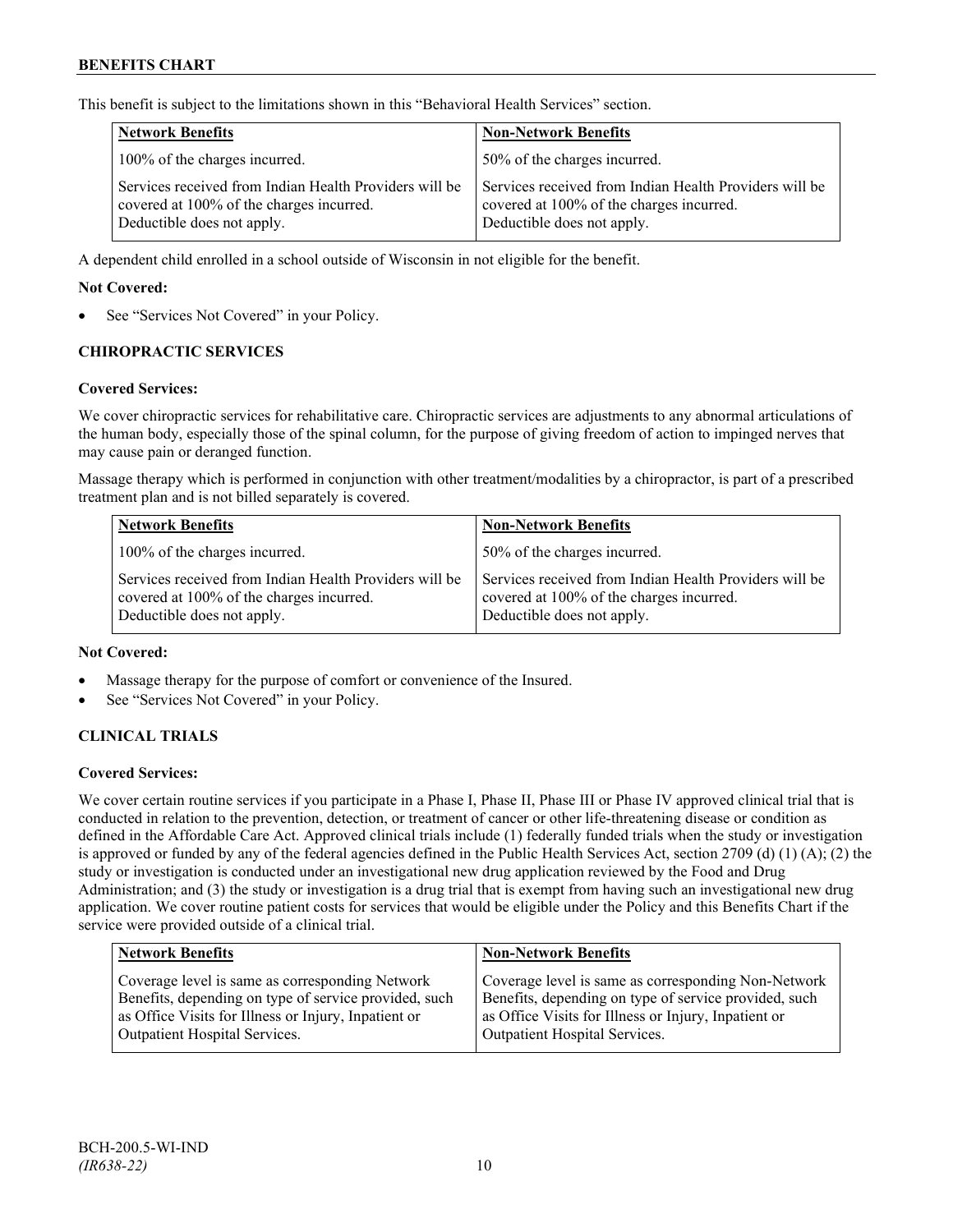## **Not Covered:**

- The investigative or experimental item, device or service itself.
- Items or services that are provided solely to satisfy data collection and analysis needs and that are not used in the direct clinical management of the patient.
- A service that is clearly inconsistent with widely accepted and established standards of care for a particular diagnosis.
- See "Services Not Covered" in your Policy.

## **DENTAL SERVICES**

#### **Covered Services:**

We cover services as described below.

**Accidental dental services:** We cover services dentally necessary to treat and restore damage done to sound, natural, unrestored teeth as a result of an accidental injury. Coverage is for damage caused by external trauma to face and mouth only, not for cracked or broken teeth, which result from biting or chewing. We cover restorations, root canals, crowns and replacement of teeth lost that are directly related to the accident in which the Insured was involved. We cover initial exams, xrays and palliative treatment including extractions, and other oral surgical procedures directly related to the accident. Subsequent treatment must be initiated within the specified time-frame and must be directly related to the accident. We do not cover restoration and replacement of teeth that are not "sound and natural" at the time of the accident.

Subsequent treatment must be initiated within the specified time-frame and must be directly related to the accident. We do not cover restoration and replacement of teeth that are not "sound and natural" at the time of the accident.

Full mouth rehabilitation to correct occlusion (bite) and malocclusion (misaligned teeth not due to the accident) are not covered.

When an implant-supported dental prosthetic treatment is pursued, benefits are Limited to the amount that would be paid toward the placement of a removable dental prosthetic appliance that could be used in the absence of implant treatment.

| <b>Network Benefits</b>                                                                                                          | <b>Non-Network Benefits</b> |
|----------------------------------------------------------------------------------------------------------------------------------|-----------------------------|
| 100% of the charges incurred.                                                                                                    | No coverage.                |
| Services received from Indian Health Providers will be<br>covered at 100% of the charges incurred.<br>Deductible does not apply. |                             |

For all accidental dental services, treatment and/or restoration must be initiated within six months of the date of the injury. Coverage is Limited to the initial course of treatment and/or initial restoration. Services must be provided within twentyfour months of the date of injury to be covered.

#### **Medical referral dental services**

**Medically necessary outpatient dental services:** We cover medically necessary outpatient dental services. Coverage is Limited to dental services required for treatment of an underlying medical condition, e.g., removal of teeth to complete radiation treatment for cancer of the jaw, cysts and lesions.

| <b>Network Benefits</b>                                                                                                          | <b>Non-Network Benefits</b>                                                                                                      |
|----------------------------------------------------------------------------------------------------------------------------------|----------------------------------------------------------------------------------------------------------------------------------|
| 100% of the charges incurred.                                                                                                    | 50% of the charges incurred.                                                                                                     |
| Services received from Indian Health Providers will be<br>covered at 100% of the charges incurred.<br>Deductible does not apply. | Services received from Indian Health Providers will be<br>covered at 100% of the charges incurred.<br>Deductible does not apply. |

**Medically necessary hospitalization and anesthesia for dental care:** We cover medically necessary hospitalization and anesthesia for dental care. This is Limited to charges incurred by an Insured who: (1) is a child under age 5; (2) is severely disabled; (3) has a medical condition, and requires hospitalization or general anesthesia for dental care treatment; or (4) is a child between ages 5 and 12 and care in dental offices has been attempted unsuccessfully and usual methods of behavior modification have not been successful, or when extensive amounts of restorative care, exceeding 4 appointments, are required.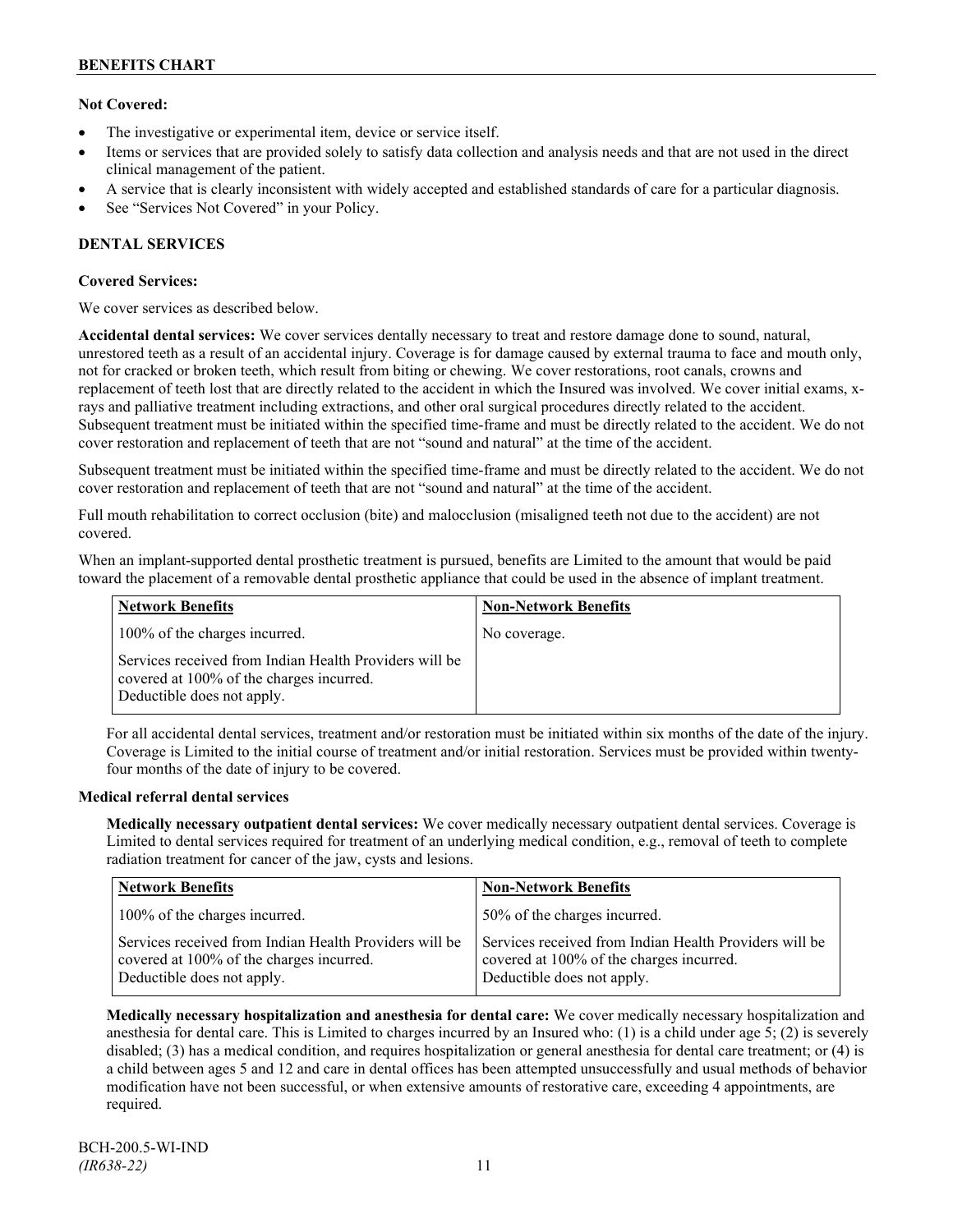Coverage is Limited to facility and anesthesia charges. Oral surgeon/dentist professional fees are not covered. The following are examples, though not all-inclusive, of medical conditions which may require hospitalization for dental services: severe asthma, severe airway obstruction or hemophilia. Hospitalization required due to the behavior of the Insured or due to the extent of the dental procedure is not covered.

| <b>Network Benefits</b>                                                                                                          | <b>Non-Network Benefits</b>                                                                                                      |
|----------------------------------------------------------------------------------------------------------------------------------|----------------------------------------------------------------------------------------------------------------------------------|
| 100% of the charges incurred.                                                                                                    | 50% of the charges incurred.                                                                                                     |
| Services received from Indian Health Providers will be<br>covered at 100% of the charges incurred.<br>Deductible does not apply. | Services received from Indian Health Providers will be<br>covered at 100% of the charges incurred.<br>Deductible does not apply. |

**Medical complications of dental care:** We cover medical complications of dental care. Treatment must be medically necessary care and related to medical complications of non-covered dental care, including complications of the head, neck, or substructures.

| <b>Network Benefits</b>                                                                                                          | <b>Non-Network Benefits</b>                                                                                                      |
|----------------------------------------------------------------------------------------------------------------------------------|----------------------------------------------------------------------------------------------------------------------------------|
| 100% of the charges incurred.                                                                                                    | 50% of the charges incurred.                                                                                                     |
| Services received from Indian Health Providers will be<br>covered at 100% of the charges incurred.<br>Deductible does not apply. | Services received from Indian Health Providers will be<br>covered at 100% of the charges incurred.<br>Deductible does not apply. |

**Oral surgery:** We cover oral surgery. Coverage is Limited to treatment of medical conditions requiring oral surgery, such as treatment of oral neoplasm, non-dental cysts, fracture of the jaw, trauma of the mouth and jaw, and any other oral surgery procedures provided as medically necessary dental services.

| <b>Network Benefits</b>                                                                                                          | <b>Non-Network Benefits</b>                                                                                                      |  |
|----------------------------------------------------------------------------------------------------------------------------------|----------------------------------------------------------------------------------------------------------------------------------|--|
| 100% of the charges incurred.                                                                                                    | 50% of the charges incurred.                                                                                                     |  |
| Services received from Indian Health Providers will be<br>covered at 100% of the charges incurred.<br>Deductible does not apply. | Services received from Indian Health Providers will be<br>covered at 100% of the charges incurred.<br>Deductible does not apply. |  |

**Treatment of cleft lip and cleft palate:** We cover treatment of cleft lip and cleft palate of a dependent child, including orthodontic treatment and oral surgery directly related to the cleft. Dental services which are not required for the treatment of cleft lip or cleft palate are not covered. If a dependent child covered under your Policy is also covered under a dental plan which includes orthodontic services, that dental plan shall be considered primary for the necessary orthodontic services. Oral appliances are subject to the same copayment, conditions and limitations as durable medical equipment.

| <b>Network Benefits</b>                                                                                                                                                                           | <b>Non-Network Benefits</b>                                                                                                                                                                           |  |
|---------------------------------------------------------------------------------------------------------------------------------------------------------------------------------------------------|-------------------------------------------------------------------------------------------------------------------------------------------------------------------------------------------------------|--|
| Coverage level is same as corresponding Network<br>Benefits, depending on type of service provided, such<br>as Office Visits for Illness or Injury, Inpatient or<br>Outpatient Hospital Services. | Coverage level is same as corresponding Non-Network<br>Benefits, depending on type of service provided, such<br>as Office Visits for Illness or Injury, Inpatient or<br>Outpatient Hospital Services. |  |
|                                                                                                                                                                                                   |                                                                                                                                                                                                       |  |

**Treatment of temporomandibular disorder (TMD) and craniomandibular disorder (CMD):** We cover diagnostic procedures, surgical treatment and non-surgical treatment (including intraoral splint therapy devices) for temporomandibular disorder (TMD) and craniomandibular disorder (CMD), which is medically necessary care. Dental services which are not required to directly treat TMD or CMD are not covered.

| <b>Network Benefits</b>                                                                                                          | <b>Non-Network Benefits</b>                                                                                                      |  |
|----------------------------------------------------------------------------------------------------------------------------------|----------------------------------------------------------------------------------------------------------------------------------|--|
| 100% of the charges incurred.                                                                                                    | 50% of the charges incurred.                                                                                                     |  |
| Services received from Indian Health Providers will be<br>covered at 100% of the charges incurred.<br>Deductible does not apply. | Services received from Indian Health Providers will be<br>covered at 100% of the charges incurred.<br>Deductible does not apply. |  |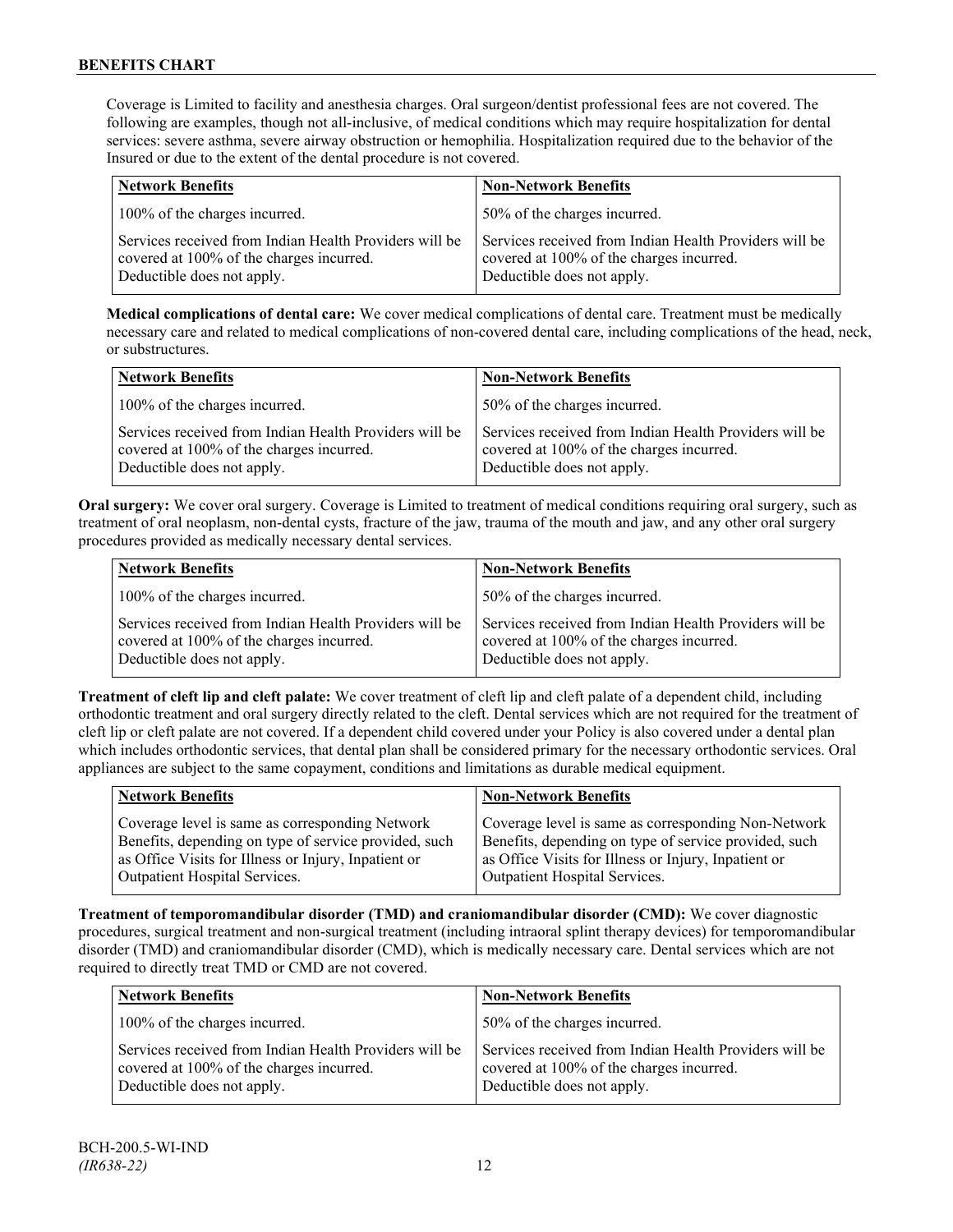## **Not Covered:**

- Dental treatment, procedures or services not listed in this Benefits Chart.
- Accident-related dental services if treatment is: (1) provided to teeth which are not sound and natural; (2) to teeth which have been restored; (3) initiated beyond six months from the date of the injury; (4) received beyond the initial treatment or restoration; or (5) received beyond twenty-four months from the date of injury.
- Accident-related dental services by a Non-Network provider.
- Oral surgery to remove wisdom teeth.
- Orthognathic treatment or procedures and all related services.
- See "Services Not Covered" in your Policy.

## **DIABETIC EQUIPMENT AND SUPPLIES**

#### **Covered Services:**

We cover physician prescribed medically appropriate and necessary drugs and supplies used in the management and treatment of diabetes for members with gestational, Type I or Type II diabetes including durable diabetic equipment and disposable supplies, as described below.

Certain items are only covered if your condition meets our coverage criteria and obtained through an authorized vendor. For more information on what we cover and any prior authorization requirements, call Member Services or log on to your "*my*HealthPartners" account at [healthpartners.com.](http://www.healthpartners.com/)

Insulin and medications for diabetes are covered as outpatient drugs under the "Prescription Drug Services" section.

**Pumps and pump supplies.** These include diabetic insulin pumps, diabetic infusion pumps and infusion pump supplies such as infusion sets, tubing, connectors and syringe reservoirs.

| <b>Network Benefits</b>                                                                                                          | <b>Non-Network Benefits</b>                                                                                                      |  |
|----------------------------------------------------------------------------------------------------------------------------------|----------------------------------------------------------------------------------------------------------------------------------|--|
| 100% of the charges incurred.                                                                                                    | 50% of the charges incurred.                                                                                                     |  |
| Services received from Indian Health Providers will be<br>covered at 100% of the charges incurred.<br>Deductible does not apply. | Services received from Indian Health Providers will be<br>covered at 100% of the charges incurred.<br>Deductible does not apply. |  |

#### **All other durable equipment and diabetic supplies**

Durable Diabetic Equipment and Supplies. These include continuous glucose monitoring system (CGMS), transmitter, sensors and receivers, diabetic blood glucose monitors and control/calibrating solutions (for checking accuracy or testing equipment and test strips).

Disposable Diabetic Supplies. These are one-time use supplies, including syringes, lancets, lancet devices, blood and urine ketone test strips, and needles.

Certain diabetic supplies and equipment must be purchased at a pharmacy.

| <b>Network Benefits</b>                                                                                                          | <b>Non-Network Benefits</b>                                                                                                      |  |
|----------------------------------------------------------------------------------------------------------------------------------|----------------------------------------------------------------------------------------------------------------------------------|--|
| 100% of the charges incurred.                                                                                                    | 50% of the charges incurred.                                                                                                     |  |
| Services received from Indian Health Providers will be<br>covered at 100% of the charges incurred.<br>Deductible does not apply. | Services received from Indian Health Providers will be<br>covered at 100% of the charges incurred.<br>Deductible does not apply. |  |

#### **Limitations:**

- No more than a 90-day supply of diabetic supplies are covered and dispensed at a time.
- We require that certain diabetic supplies and equipment be purchased at a pharmacy.
- Diabetic supplies and equipment are limited to certain models and brands.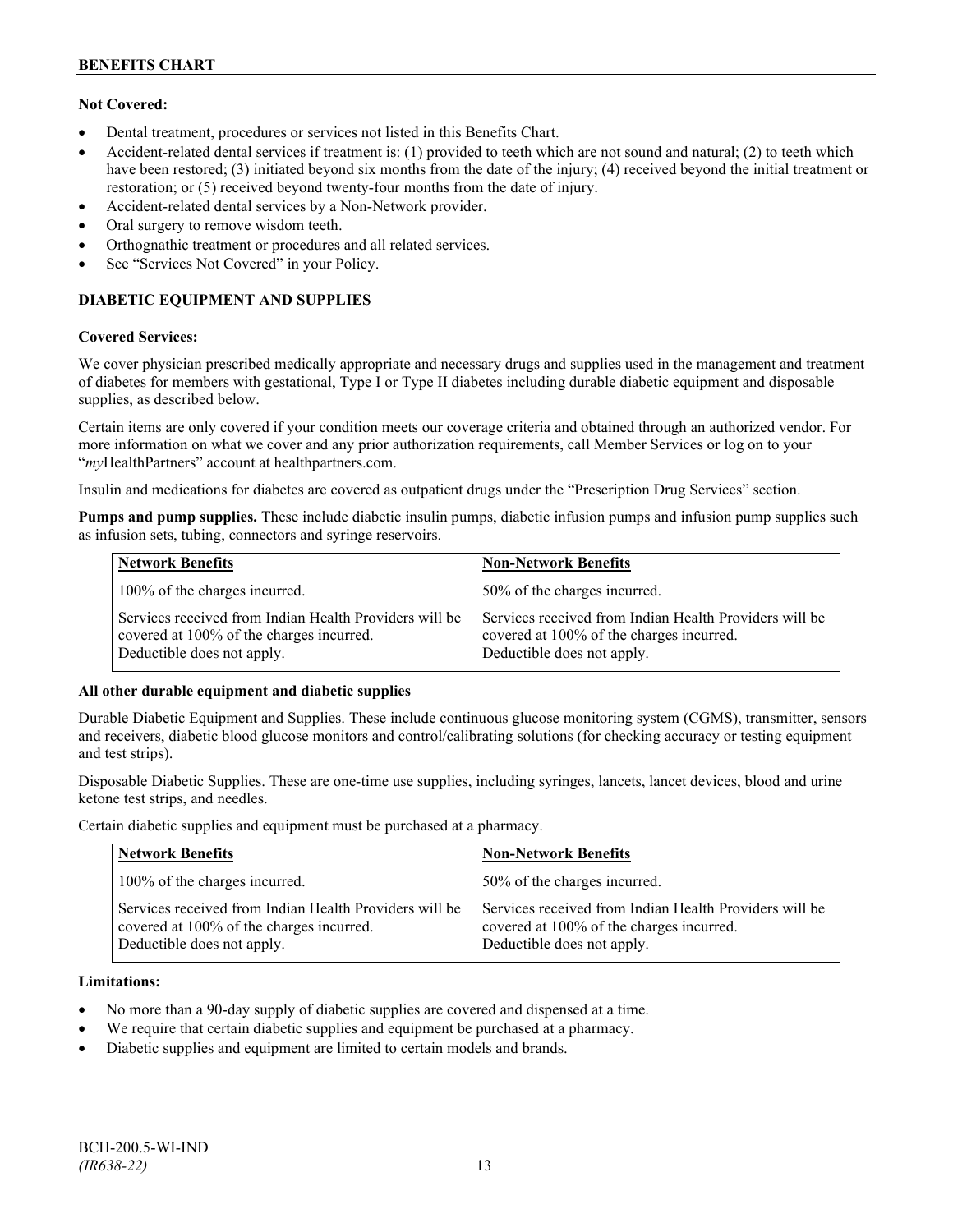- Durable medical equipment and supplies must be obtained from or repaired by approved vendors.
- Covered services and supplies are based on established medical policies, which are subject to periodic review and modification by the medical or dental directors. Our medical policy for diabetic supplies includes information on our required models and brands. These medical policies (medical coverage criteria) are available by calling Member Services, or logging on to your "*my*HealthPartners" account at healthpartners.com.

## **Not Covered:**

- Replacement or repair of any covered items, if the items are (i) damaged or destroyed by misuse, abuse or carelessness, (ii) lost; or (iii) stolen.
- Duplicate or similar items.
- Labor and related charges for repair of any covered items which are more than the cost of replacement by an approved vendor.
- Batteries for monitors and equipment.
- Sales tax, mailing, delivery charges, service call charges.
- See "Services Not Covered" in your Policy.

## **DIAGNOSTIC IMAGING SERVICES**

#### **Covered Services:**

We cover diagnostic imaging, when ordered by a provider and provided in a clinic or outpatient hospital facility.

We cover services provided in a clinic or outpatient hospital facility. To see the benefit level for inpatient hospital or skilled nursing facility services, see benefits under Inpatient Hospital and Skilled Nursing Facility Services.

### **Outpatient magnetic resonance imaging (MRI) and computed tomography (CT)**

| <b>Network Benefits</b>                                                                                                          | <b>Non-Network Benefits</b>                                                                                                      |  |
|----------------------------------------------------------------------------------------------------------------------------------|----------------------------------------------------------------------------------------------------------------------------------|--|
| 100% of the charges incurred.                                                                                                    | 50% of the charges incurred.                                                                                                     |  |
| Services received from Indian Health Providers will be<br>covered at 100% of the charges incurred.<br>Deductible does not apply. | Services received from Indian Health Providers will be<br>covered at 100% of the charges incurred.<br>Deductible does not apply. |  |

#### **All other outpatient diagnostic imaging services**

#### **Services for illness or injury**

| <b>Network Benefits</b>                                                                                                          | <b>Non-Network Benefits</b>                                                                                                      |  |
|----------------------------------------------------------------------------------------------------------------------------------|----------------------------------------------------------------------------------------------------------------------------------|--|
| 100% of the charges incurred.                                                                                                    | 50% of the charges incurred.                                                                                                     |  |
| Services received from Indian Health Providers will be<br>covered at 100% of the charges incurred.<br>Deductible does not apply. | Services received from Indian Health Providers will be<br>covered at 100% of the charges incurred.<br>Deductible does not apply. |  |

#### **Preventive services (MRI/CT procedures are not considered preventive)**

Diagnostic imaging services associated with preventive services are covered at the benefit level shown in the "Preventive Services" section of this Benefits Chart.

#### **Not Covered:**

See "Services Not Covered" in your Policy.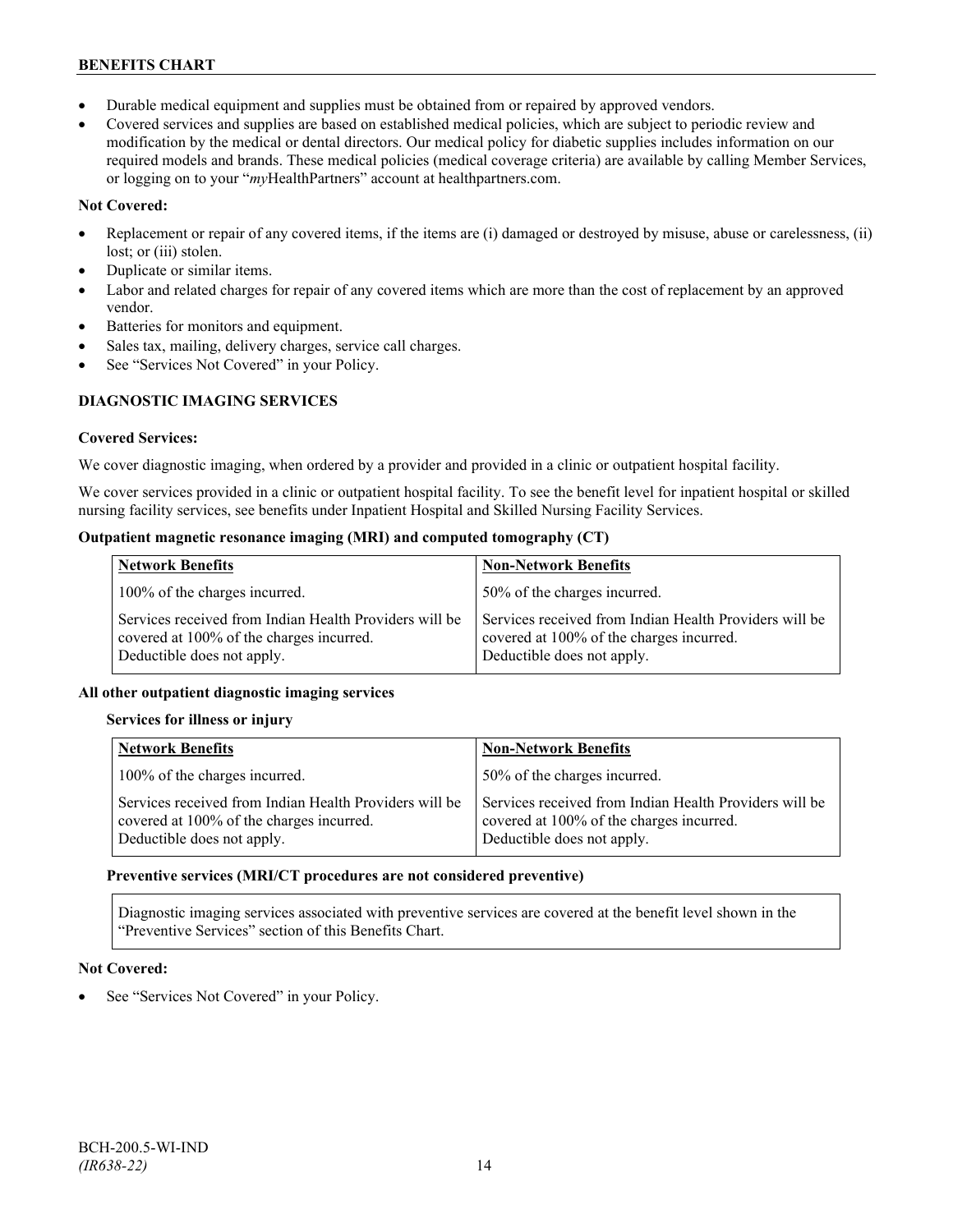## **DURABLE MEDICAL EQUIPMENT, PROSTHETICS, ORTHOTICS AND SUPPLIES**

#### **Covered Services:**

We cover equipment and services, as described below.

We cover durable medical equipment and services, prosthetics, orthotics, and supplies, subject to the limitations below, including certain disposable supplies, and enteral feedings.

We cover external hearing aids, cochlear implants, and related treatment prescribed by a physician or by a licensed audiologist for Insureds under 18 years of age who have hearing loss.

We also cover basic hearing aids for Insureds age 18 or older for the correction of a hearing impairment.

Osseointegrated or bone-anchored hearing aids are only covered for Insureds who have hearing loss that is not correctable by any other procedure.

Hearing aids are Limited to one basic, standard hearing aid for each ear every three years.

A basic hearing aid is defined as a hearing device that consists of a microphone, amplifier, volume control, battery and receiver. It does not include upgrades above and beyond the functionality of a basic hearing aid, including, but not Limited to, hearing improvements for group settings, background noise, Bluetooth/remote control functionality, or extended warranties. Charges for upgrades above the cost of a basic, standard hearing aid are not covered.

Diabetic equipment and supplies are covered under the "Diabetic Equipment and Supplies" section.

| <b>Network Benefits</b>                                                                                                          | <b>Non-Network Benefits</b>                                                                                                      |  |
|----------------------------------------------------------------------------------------------------------------------------------|----------------------------------------------------------------------------------------------------------------------------------|--|
| 100% of the charges incurred.                                                                                                    | 50% of the charges incurred.                                                                                                     |  |
| Services received from Indian Health Providers will be<br>covered at 100% of the charges incurred.<br>Deductible does not apply. | Services received from Indian Health Providers will be<br>covered at 100% of the charges incurred.<br>Deductible does not apply. |  |

#### **Special dietary treatment for phenylketonuria (PKU) if it meets our medical coverage criteria**

| <b>Network Benefits</b>                                                                                                          | <b>Non-Network Benefits</b>                                                                                                      |  |
|----------------------------------------------------------------------------------------------------------------------------------|----------------------------------------------------------------------------------------------------------------------------------|--|
| 100% of the charges incurred.                                                                                                    | 50% of the charges incurred.                                                                                                     |  |
| Services received from Indian Health Providers will be<br>covered at 100% of the charges incurred.<br>Deductible does not apply. | Services received from Indian Health Providers will be<br>covered at 100% of the charges incurred.<br>Deductible does not apply. |  |

#### **Oral amino acid based elemental formula if it meets our medical coverage criteria**

| <b>Network Benefits</b>                                                                                                          | <b>Non-Network Benefits</b>                                                                                                      |  |
|----------------------------------------------------------------------------------------------------------------------------------|----------------------------------------------------------------------------------------------------------------------------------|--|
| 100% of the charges incurred.                                                                                                    | 50% of the charges incurred.                                                                                                     |  |
| Services received from Indian Health Providers will be<br>covered at 100% of the charges incurred.<br>Deductible does not apply. | Services received from Indian Health Providers will be<br>covered at 100% of the charges incurred.<br>Deductible does not apply. |  |

#### **Limitations:**

Coverage of durable medical equipment is Limited by the following.

- Payment will not exceed the cost of an alternate piece of equipment or service that is effective and medically necessary.
- For prosthetic benefits, other than oral appliances for cleft lip and cleft palate, payment will not exceed the cost of an alternate piece of equipment or service that is effective, medically necessary and enables Insureds to conduct standard activities of daily living.
- We reserve the right to determine if an item will be approved for rental vs. purchase.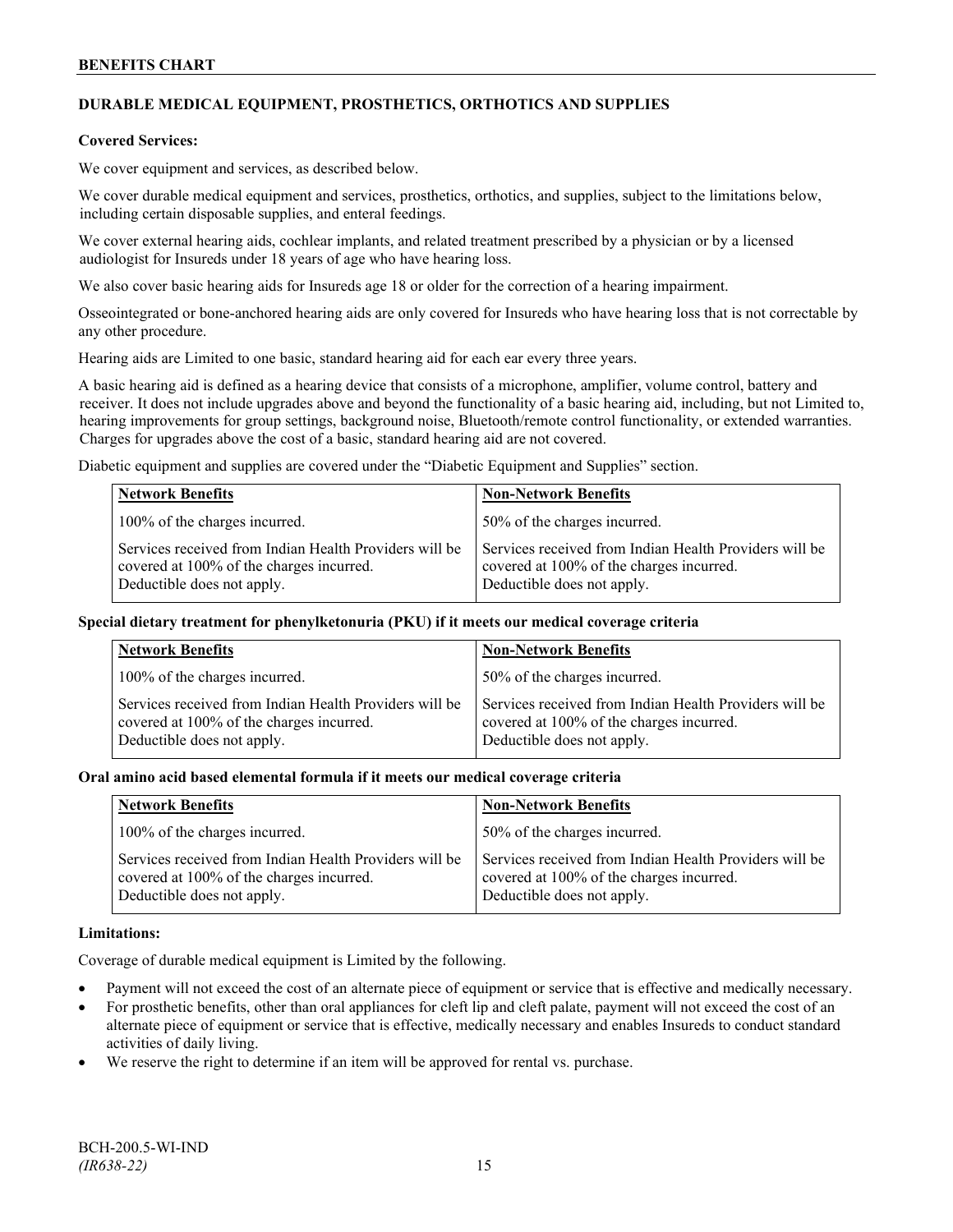- We require that certain diabetic supplies and equipment be purchased at a pharmacy.
- Covered services and supplies are based on established medical policies which are subject to periodic review and modification by the medical directors. Our medical policy for diabetic supplies includes information on our required models and brands. These medical policies (medical coverage criteria) are available by calling Member Services, or logging on to your "*my*HealthPartners" account at [healthpartners.com.](http://www.healthpartners.com/)

## **Not Covered:**

Items which are not eligible for coverage include, but are not Limited to:

- Replacement or repair of any covered items, if the items are (i) damaged or destroyed by misuse, abuse or carelessness, (ii) lost; or (iii) stolen.
- Duplicate or similar items.
- Labor and related charges for repair of any covered items which are more than the cost of replacement by an approved vendor.
- Sales tax, mailing, delivery charges, service call charges.
- Items which are primarily educational in nature or for hygiene, vocation, comfort, convenience or recreation.
- Communication aids or devices: equipment to create, replace or augment communication abilities including, but not Limited to, speech processors, receivers, communication boards, or computer or electronic assisted communication.
- Implantable and osseointegrated or bone-anchored hearing aids and their fitting, except as specifically described in this Benefits Chart. This exclusion does not apply to cochlear implants.
- Eyeglasses, contact lenses and their fitting, measurement and adjustment, except as specifically described in this Benefits Chart.
- Hair prostheses (wigs).
- Household equipment which primarily has customary uses other than medical, such as, but not Limited to, exercise cycles, air purifiers, central or unit air conditioners, water purifiers, non-allergenic pillows, mattresses or waterbeds.
- Household fixtures including, but not Limited to, escalators or elevators, ramps, swimming pools and saunas.
- Modifications to the structure of the home including, but not Limited to, wiring, plumbing or charges for installation of equipment.
- Vehicle, car or van modifications including, but not Limited to, hand brakes, hydraulic lifts and car carrier.
- Rental equipment while owned equipment is being repaired by non-contracted vendors, beyond one month rental of medically necessary equipment.
- Other equipment and supplies, including, but not Limited to assistive devices, that we determine are not eligible for coverage.
- See "Services Not Covered" in your Policy.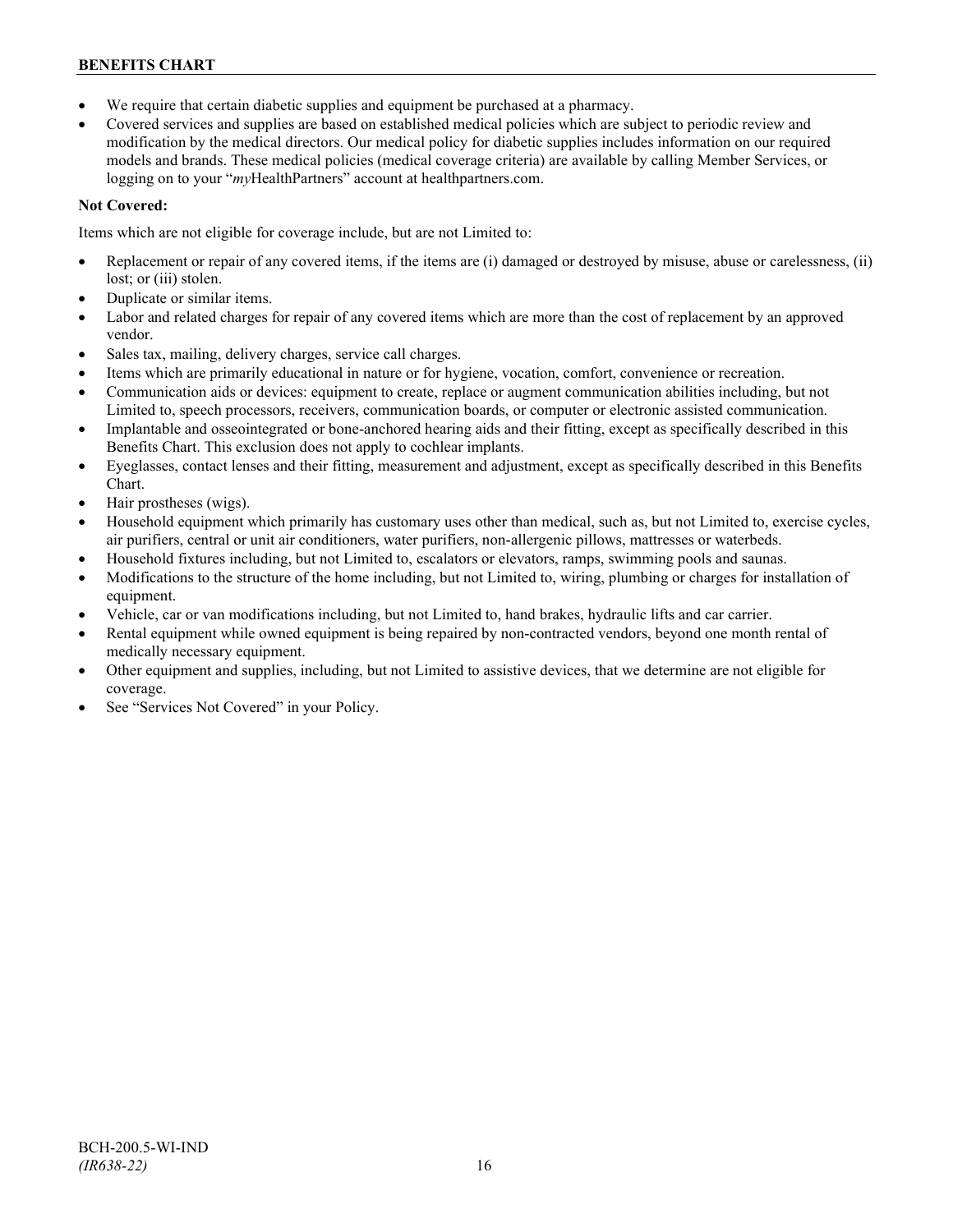## **EMERGENCY AND URGENTLY NEEDED CARE SERVICES**

#### **Covered Services:**

We cover services for emergency care and urgently needed care if the services are otherwise eligible for coverage under your Policy.

**Urgently needed care.** These are services to treat an unforeseen illness or injury that:

- are required in order to prevent a serious deterioration in your health, and
- cannot be delayed until the next available clinic or office hours.

| <b>Network Benefits</b>                                                                                                          | <b>Non-Network Benefits</b>                                                                                                      |  |
|----------------------------------------------------------------------------------------------------------------------------------|----------------------------------------------------------------------------------------------------------------------------------|--|
| 100% of the charges incurred.                                                                                                    | 50% of the charges incurred.                                                                                                     |  |
| Services received from Indian Health Providers will be<br>covered at 100% of the charges incurred.<br>Deductible does not apply. | Services received from Indian Health Providers will be<br>covered at 100% of the charges incurred.<br>Deductible does not apply. |  |

#### **First four visits**

| If any of the first four visits are urgent care visits or<br>office visits, they are covered at 100%, subject to a<br>copayment of \$30 per visit, not subject to the<br>deductible.                                               |  |
|------------------------------------------------------------------------------------------------------------------------------------------------------------------------------------------------------------------------------------|--|
| If any of the first four visits are convenience clinic<br>visits, telephone visits or E-visits (other than<br>Virtuwell), they are covered at 100%, subject to a<br>copayment of \$15 per visit, not subject to the<br>deductible. |  |
| Then services will be covered at the deductible and<br>coinsurance and/or copayment indicated for urgent care<br>visits, office visits, convenience clinic visits, telephone<br>visits or E-visits (other than Virtuwell).         |  |
| Physician services are included; however, charges for<br>office procedures, laboratory, radiology and other<br>ancillary services are not included and will be subject<br>to the deductible and coinsurance and/or copayment.      |  |

**Emergency care.** These are services to treat:

- the sudden, unexpected onset of illness or injury which, if left untreated or unattended until the next available clinic or office hours, would result in hospitalization, or
- a condition requiring professional health services immediately necessary to preserve life or stabilize health.

Emergency care includes emergency services as defined in Division BB, Title I, Section 102 of the Consolidated Appropriations Act of 2021.

When reviewing claims for coverage of emergency services, our medical director will take into consideration a reasonable layperson's belief that the circumstances required immediate medical care that could not wait until the next working day or next available clinic appointment.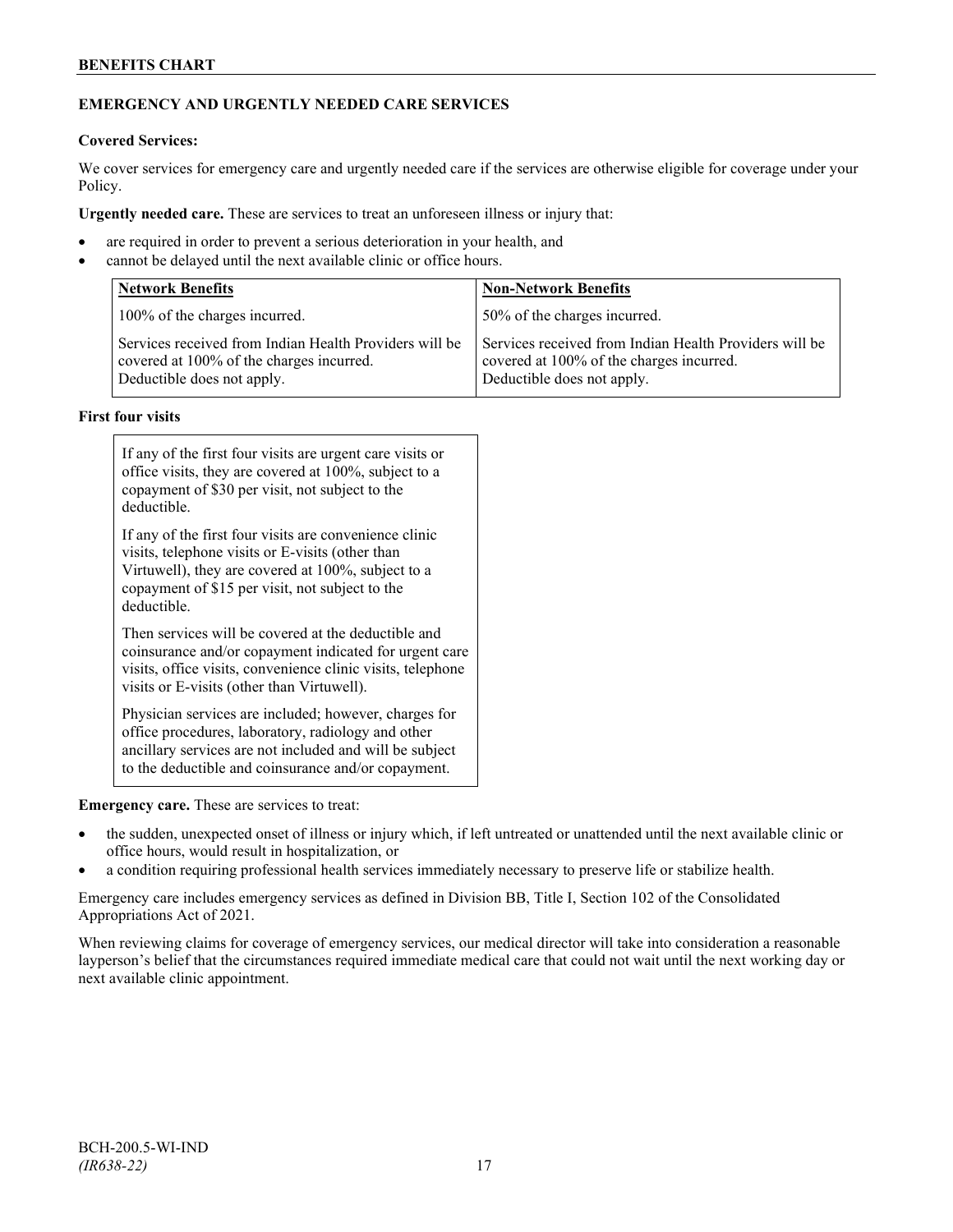## **Emergency care in a hospital emergency room, including professional services of a physician**

| <b>Network Benefits</b>                                                                                                          | <b>Non-Network Benefits</b> |
|----------------------------------------------------------------------------------------------------------------------------------|-----------------------------|
| 100% of the charges incurred.                                                                                                    | See Network Benefits.       |
| Services received from Indian Health Providers will be<br>covered at 100% of the charges incurred.<br>Deductible does not apply. |                             |

### **Inpatient emergency care in a hospital**

| <b>Network Benefits</b>                                                                                                          | <b>Non-Network Benefits</b> |
|----------------------------------------------------------------------------------------------------------------------------------|-----------------------------|
| 100% of the charges incurred.                                                                                                    | See Network Benefits.       |
| Services received from Indian Health Providers will be<br>covered at 100% of the charges incurred.<br>Deductible does not apply. |                             |

#### **Not Covered:**

• See "Services Not Covered" in your Policy.

## **GENE THERAPY**

#### **Covered Services:**

We cover gene therapy treatment that meets our current medical coverage criteria.

| <b>Network Benefits</b>                                                                                                                                                                          | <b>Non-Network Benefits</b> |
|--------------------------------------------------------------------------------------------------------------------------------------------------------------------------------------------------|-----------------------------|
| Coverage level is same as corresponding Network<br>Benefit, depending on type of service provided, such as<br>Office Visits for Illness or Injury, Inpatient or<br>Outpatient Hospital Services. | No coverage.                |

#### **Limitations:**

- Gene therapy must be provided by a designated provider.
- Specific types of gene therapy are Limited to therapies and conditions specified in our medical coverage criteria.

#### **Not Covered:**

• See "Services Not Covered" in your Policy.

## **HEALTH EDUCATION**

#### **Covered Services:**

We cover education for preventive services and education for the management of chronic health problems (such as diabetes).

| <b>Network Benefits</b>                                     | <b>Non-Network Benefits</b>                                                                                                                                      |
|-------------------------------------------------------------|------------------------------------------------------------------------------------------------------------------------------------------------------------------|
| 100% of the charges incurred.<br>Deductible does not apply. | 50% of the charges incurred.<br>Services received from Indian Health Providers will be<br>covered at 100% of the charges incurred.<br>Deductible does not apply. |

#### **Not Covered:**

See "Services Not Covered" in your Policy.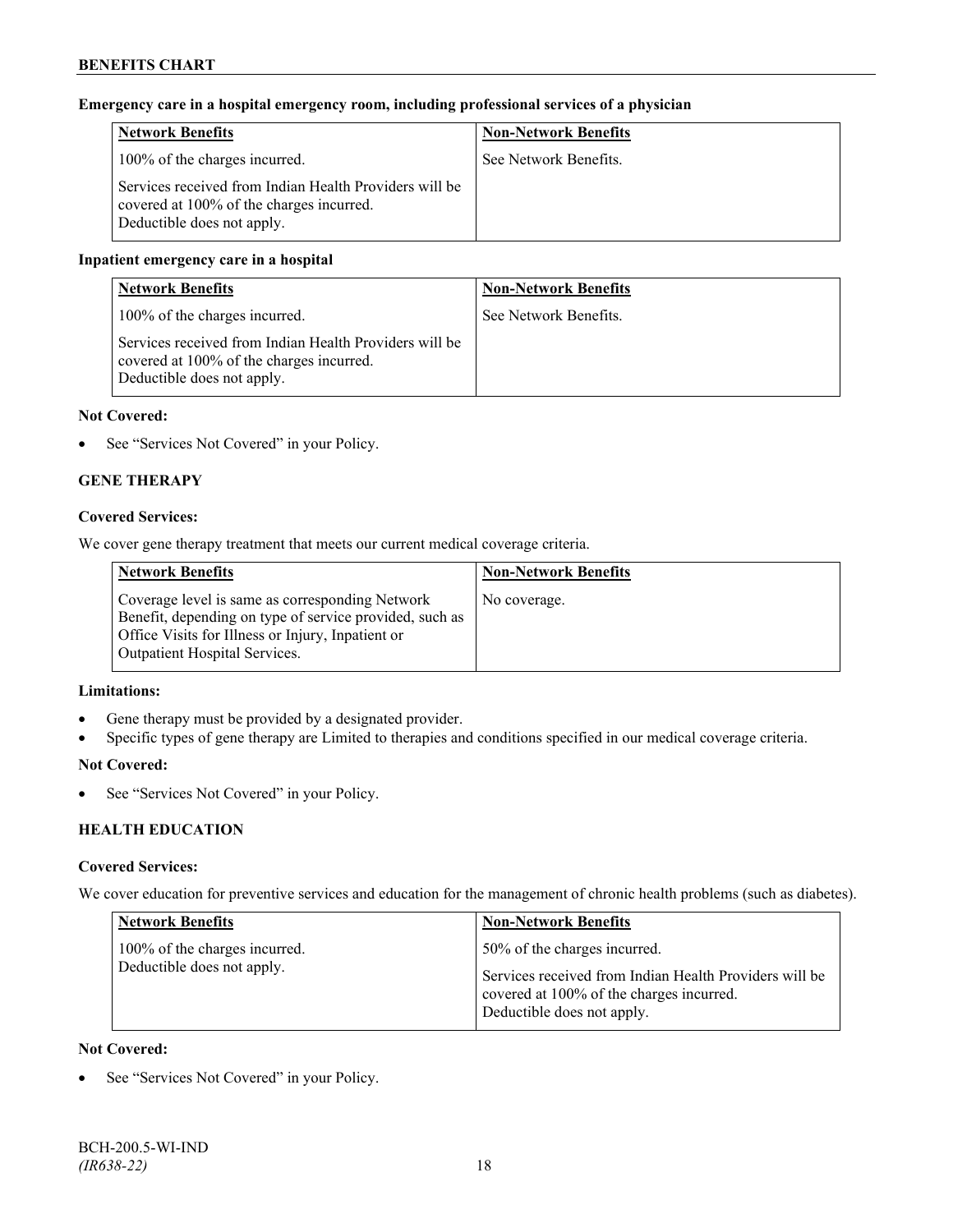## **HOME-BASED COMPREHENSIVE HEALTH RISK ASSESSMENT**

#### **Covered Services:**

If you meet our criteria for coverage, you may qualify for our home-based comprehensive health risk assessment program. The program covers a health assessment with a designated nurse practitioner.

| Network Benefits                                            | <b>Non-Network Benefits</b> |
|-------------------------------------------------------------|-----------------------------|
| 100% of the charges incurred.<br>Deductible does not apply. | No coverage.                |

#### **Not Covered:**

See "Services Not Covered" in your Policy.

#### **HOME HEALTH SERVICES**

#### **Covered Services:**

We cover skilled nursing services, physical therapy, occupational therapy, speech therapy, respiratory therapy and other therapeutic services, non-routine prenatal and routine postnatal well child visits (as described in our medical coverage criteria), phototherapy services for newborns, home health aide services and other eligible home health services when provided in your home, if you are homebound (i.e., unable to leave home without considerable effort due to a medical condition). Lack of transportation does not constitute homebound status. For phototherapy services for newborns and high risk prenatal services, supplies and equipment are included.

We cover total parenteral nutrition/intravenous ("TPN/IV") therapy, equipment, supplies and drugs in connection with IV therapy. IV line care kits are covered under Durable Medical Equipment.

We cover palliative care benefits. Palliative care includes symptom management, education and establishing goals of care. We waive the requirement that you be homebound for a Limited number of home visits for palliative care (as shown in this Benefits Chart), if you have a life-threatening, non-curable condition which has a prognosis of survival of two years or less. Additional palliative care visits are eligible under the home health services benefit if you are homebound and meet all other requirements defined in this section.

You do not need to be homebound to receive total parenteral nutrition/intravenous ("TPN/IV") therapy.

Home health services are eligible and covered only when:

- medically necessary; and
- provided as rehabilitative care, terminal care or maternity care; and
- ordered by a physician, and included in the written home care plan.

#### **Physical therapy, occupational therapy, speech therapy, respiratory therapy, home health aide services and palliative care**

| <b>Network Benefits</b>                                                                                                          | <b>Non-Network Benefits</b> |
|----------------------------------------------------------------------------------------------------------------------------------|-----------------------------|
| 100% of the charges incurred.                                                                                                    | No coverage.                |
| Services received from Indian Health Providers will be<br>covered at 100% of the charges incurred.<br>Deductible does not apply. |                             |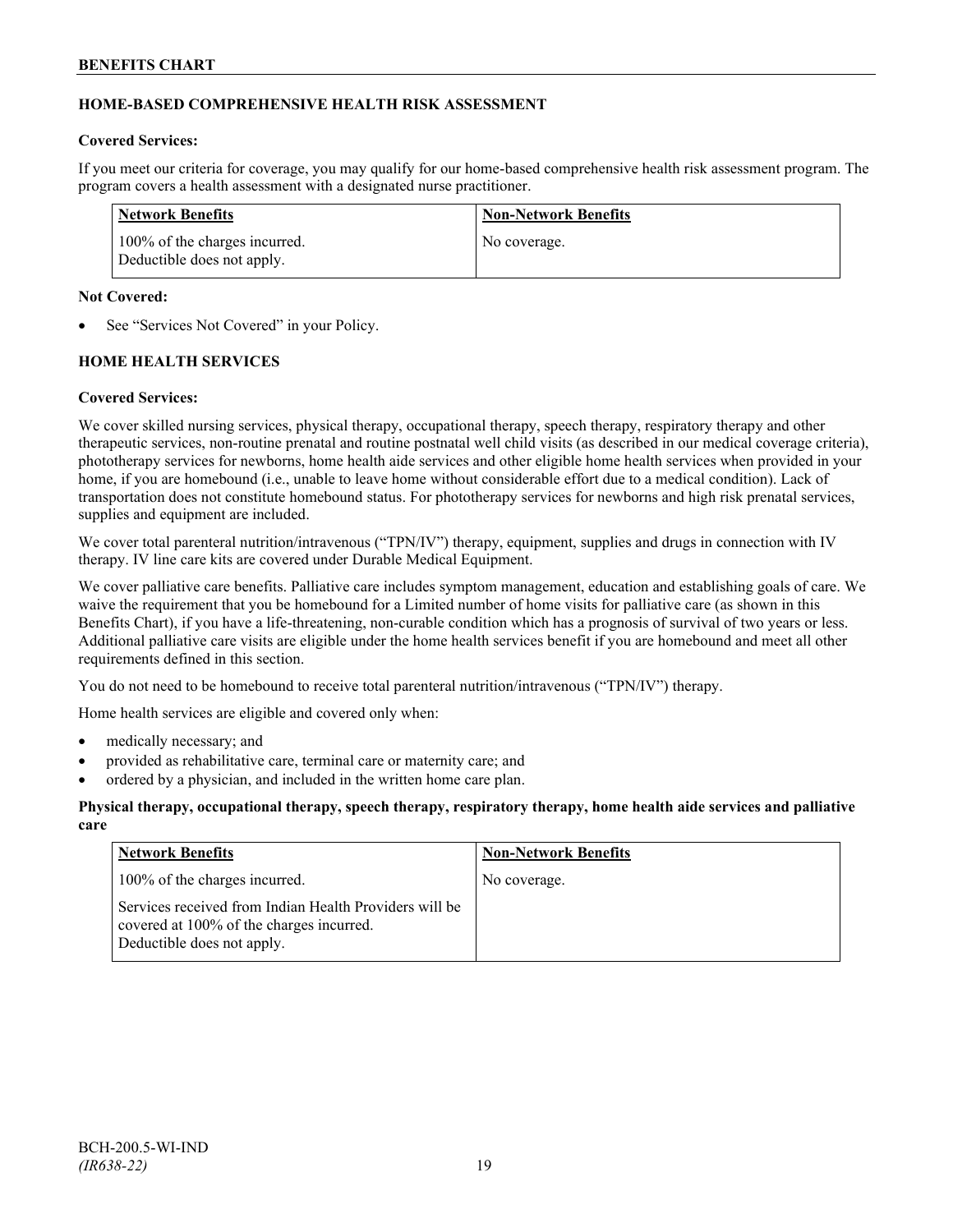#### **TPN/IV therapy, skilled nursing services, non-routine prenatal/postnatal services and phototherapy**

| <b>Network Benefits</b>                                                                                                          | <b>Non-Network Benefits</b> |
|----------------------------------------------------------------------------------------------------------------------------------|-----------------------------|
| 100% of the charges incurred.                                                                                                    | No coverage.                |
| Services received from Indian Health Providers will be<br>covered at 100% of the charges incurred.<br>Deductible does not apply. |                             |

Each 24-hour visit (or shifts up to 24-hour visits) equals one visit and counts toward the Maximum visits for all other services shown below. Any visit that lasts less than 24 hours regardless of the length of the visit, will count as one visit toward the Maximum visits for all other services shown below. All visits must be medically necessary and benefit eligible.

#### **Routine postnatal well child visits**

| <b>Network Benefits</b>                                     | <b>Non-Network Benefits</b>                                                                                                                                      |
|-------------------------------------------------------------|------------------------------------------------------------------------------------------------------------------------------------------------------------------|
| 100% of the charges incurred.<br>Deductible does not apply. | 50% of the charges incurred.<br>Services received from Indian Health Providers will be<br>covered at 100% of the charges incurred.<br>Deductible does not apply. |

## **Maximum visits for palliative care:**

If you are eligible to receive palliative care in the home and you are not homebound, there is a maximum of 12 visits per calendar year.

#### **Maximum visits for all services other than palliative care:**

| Network Benefits             | Non-Network Benefits |
|------------------------------|----------------------|
| 60 visits per calendar year. | No coverage.         |

The routine postnatal well child visits do not count toward the visit limit.

#### **Limitations:**

- Home health services are not provided as a substitute for a primary caregiver in the home or as relief (respite) for a primary caregiver in the home. We will not reimburse family members or residents in your home for the above services.
- A service shall not be considered a skilled nursing service merely because it is performed by, or under the direct supervision of, a licensed nurse. Where a service (such as tracheotomy suctioning or ventilator monitoring) or like services, can be safely and effectively performed by a non-medical person (or self-administered), without the direct supervision of, a licensed nurse, the service shall not be regarded as a skilled nursing service, whether or not a skilled nurse actually provides the service. The unavailability of a competent person to provide a non-skilled service shall not make it a skilled service when a skilled nurse provides it. Only the skilled nursing component of so-called "blended" services (i.e. services which include skilled and non-skilled components) are covered under this Benefits Chart.

#### **Not Covered:**

- Home Health Services by a Non-Network provider.
- Financial or legal counseling services.
- Housekeeping or meal services in your home.
- Private duty nursing services.
- Services provided by a family member or enrollee, or a resident in the enrollee's home.
- Vocational rehabilitation and recreational or educational therapy. Recreation therapy is therapy provided solely for the purpose of recreation, including, but not Limited to: (a) requests for physical therapy or occupational therapy to improve athletic ability, and (b) braces or guards to prevent sports injuries.
- See "Services Not Covered" in your Policy.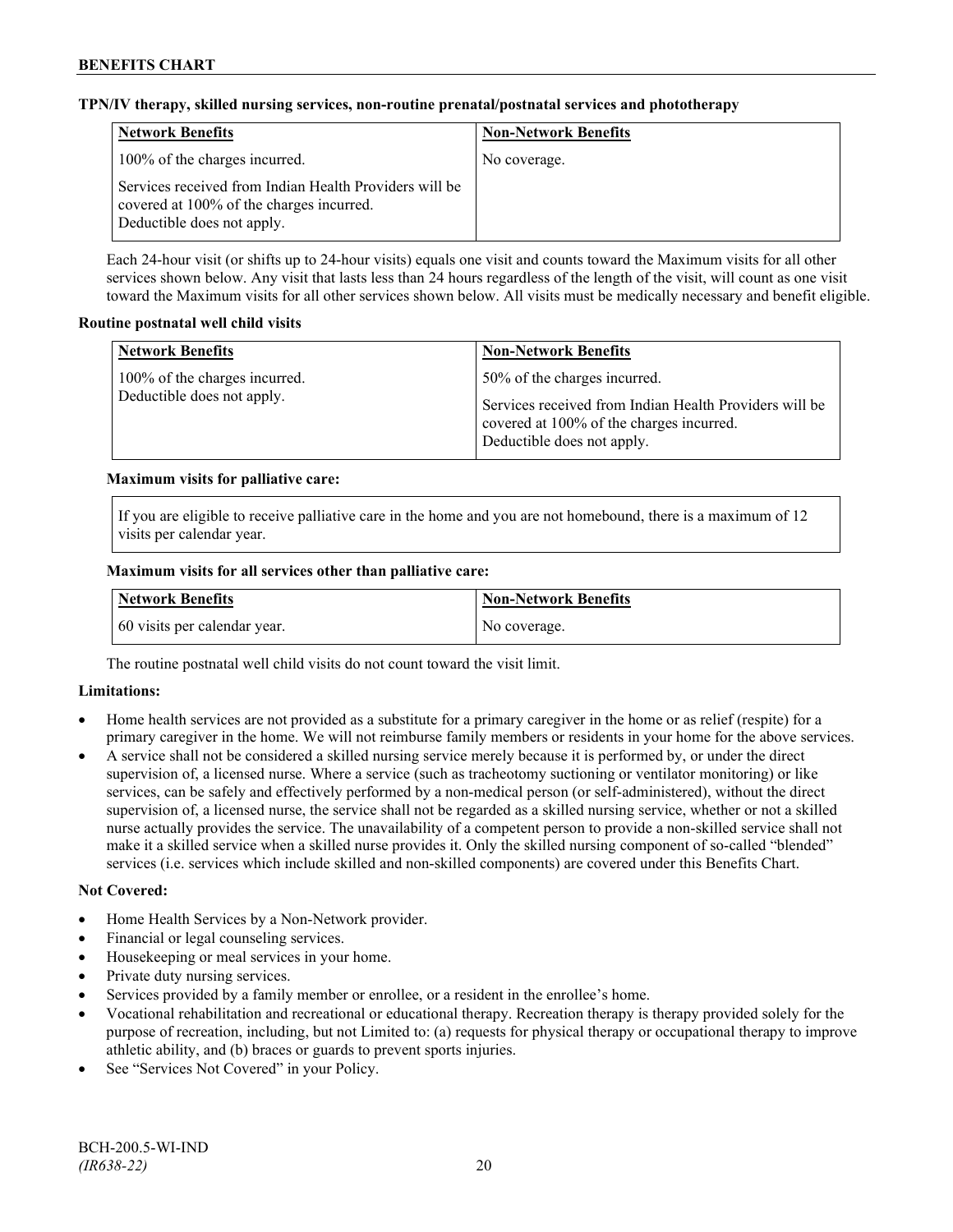#### **HOME HOSPICE SERVICES**

#### **Applicable Definitions:**

**Part-time.** This is up to two hours of service per day, more than two hours is considered continuous care.

**Continuous Care.** This is from two to twelve hours of service per day provided by a registered nurse, licensed practical nurse, or home health aide, during a period of crisis in order to maintain a terminally ill patient at home.

**Appropriate Facility.** This is a nursing home, hospice residence, or other inpatient facility.

**Custodial Care Related to Hospice Services.** This means providing assistance in the activities of daily living and the care needed by a terminally ill patient which can be provided by primary caregiver (i.e., family member or friend) who is responsible for the patient's home care.

#### **Covered Services:**

**Home hospice program:** We cover the services described below if you are terminally ill and accepted as a home hospice program participant. You must meet the eligibility requirements of the program, and elect to receive services through the home hospice program. The services will be provided in your home, with inpatient care available when medically necessary as described below. If you elect to receive hospice services, you do so in lieu of curative treatment for your terminal illness for the period you are enrolled in the home hospice program.

**Eligibility:** In order to be eligible to be enrolled in the home hospice program, you must: (1) be a terminally ill patient (prognosis of six months or less); (2) have chosen a palliative treatment focus (i.e., emphasizing comfort and supportive services rather than treatment attempting to cure the disease or condition); and (3) continue to meet the terminally ill prognosis as reviewed by our medical director or his or her designee over the course of care. You may withdraw from the home hospice program at any time.

**Eligible services:** Hospice services include the following services provided in accordance with an approved hospice treatment plan:

- Home Health Services:
	- o Part-time care provided in your home by an interdisciplinary hospice team (which may include a physician, nurse, social worker, and spiritual counselor) and medically necessary home health services are covered.
	- o One or more periods of continuous care in your home or in a setting which provides day care for pain or symptom management, when medically necessary, will be covered.
- Inpatient Services: We cover medically necessary inpatient services.
- Other Services:
	- Respite care is covered for care in your home or in an appropriate facility, to give your primary caregivers (i.e., family members or friends) rest and/or relief when necessary in order to maintain a terminally ill patient at home*.*
	- o Medically necessary medications for pain and symptom management.
	- o Semi-electric hospital beds and other durable medical equipment are covered.
	- o Emergency and non-emergency care is covered.

| <b>Network Benefits</b>                                                                                                          | <b>Non-Network Benefits</b> |
|----------------------------------------------------------------------------------------------------------------------------------|-----------------------------|
| 100% of the charges incurred.                                                                                                    | No coverage.                |
| Services received from Indian Health Providers will be<br>covered at 100% of the charges incurred.<br>Deductible does not apply. |                             |

Respite care is Limited to 5 days per episode, and respite care and continuous care combined are Limited to 30 days.

#### **Not Covered:**

- Home Hospice Services by a Non-Network provider.
- Financial or legal counseling services.
- Housekeeping or meal services in your home.
- Custodial or maintenance care related to hospice services, whether provided in the home or in a nursing home.
- Any service not specifically described as covered services under this home hospice services benefits.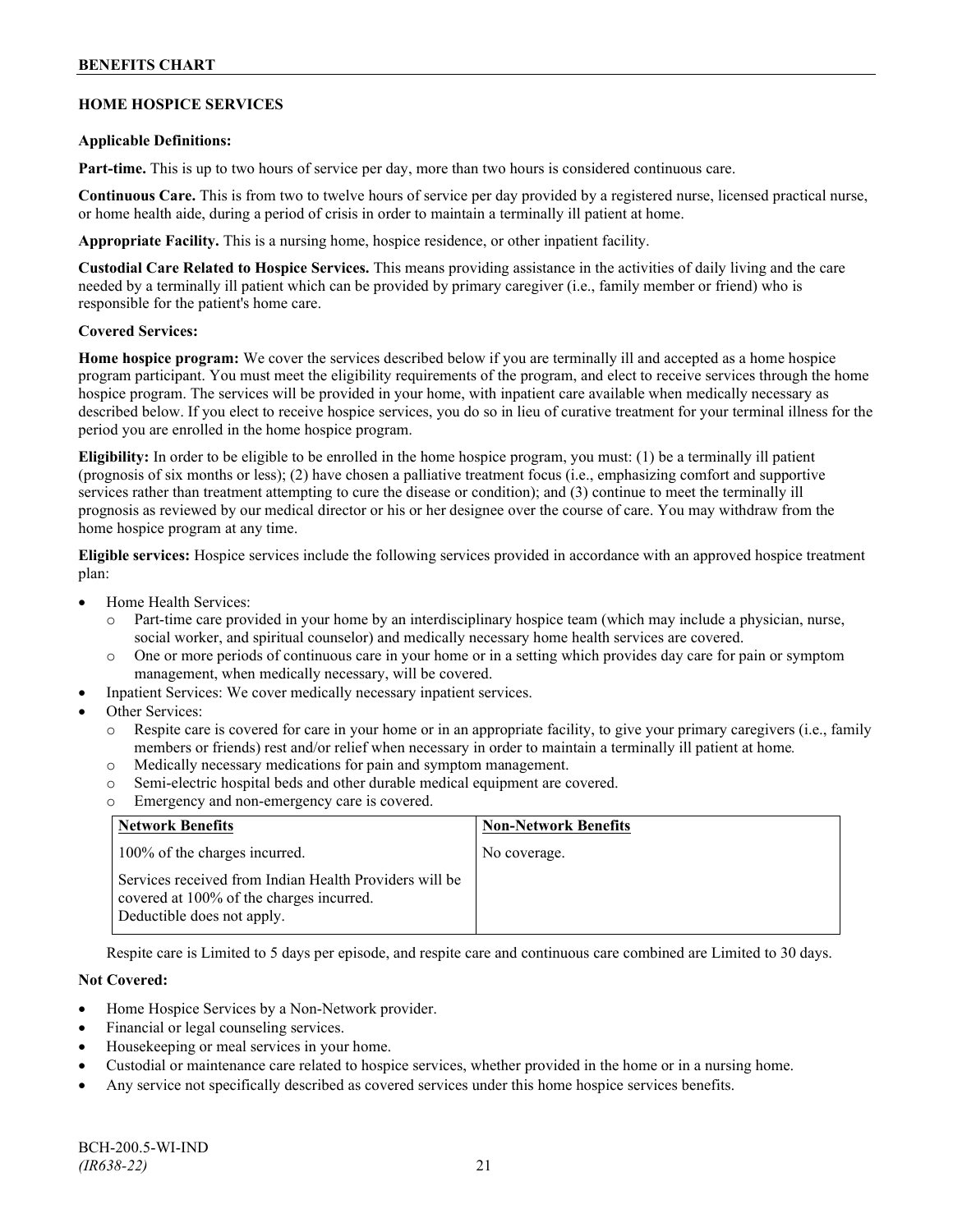- Any services provided by members of your family or residents in your home.
- See "Services Not Covered" in your Policy.

## **HOSPITAL AND SKILLED NURSING FACILITY SERVICES**

#### **Covered Services:**

We cover services as described below.

#### **Medical or surgical hospital services**

**Inpatient hospital services:** We cover the following medical or surgical services, for the treatment of acute illness or injury, which require the level of care only provided in an acute care facility. These services must be authorized by a physician.

Inpatient hospital services include: room and board; the use of operating or maternity delivery rooms; intensive care facilities; newborn nursery facilities; general nursing care, anesthesia, laboratory and diagnostic imaging services, radiation therapy, physical therapy, prescription drugs or other medications administered during treatment, blood and blood products (unless replaced), and blood derivatives, and other diagnostic or treatment related hospital services; physician and other professional medical and surgical services provided while in the hospital, including gender confirmation surgery that meets medical coverage criteria.

We cover, following a vaginal delivery, a minimum of 48 hours of inpatient care for the mother and newborn child. We cover, following a caesarean section delivery, a minimum of 96 hours of inpatient care for the mother and newborn child.

Health insurance issuers generally may not, under Federal law, restrict benefits for any hospital length of stay in connection with childbirth for the mother of newborn child to less than 48 hours following a vaginal delivery, or less than 96 hours following a caesarean section. However, Federal law generally does not prohibit the mother's or newborn's attending provider, after consulting with the mother, from discharging the mother or her newborn earlier than 48 hours (or 96 hours as applicable). In any case plans and issuers may not, under Federal law, require that a provider obtain authorization from the plan or the insurance issuer for prescribing a length of stay not in excess of 48 hours (or 96 hours).

| <b>Network Benefits</b>                                                                                                          | <b>Non-Network Benefits</b>                                                                                                      |
|----------------------------------------------------------------------------------------------------------------------------------|----------------------------------------------------------------------------------------------------------------------------------|
| 100% of the charges incurred.                                                                                                    | 50% of the charges incurred.                                                                                                     |
| Services received from Indian Health Providers will be<br>covered at 100% of the charges incurred.<br>Deductible does not apply. | Services received from Indian Health Providers will be<br>covered at 100% of the charges incurred.<br>Deductible does not apply. |

Each Insured's admission or confinement, including that of a newborn child, is separate and distinct from the admission or confinement of any other Insured.

**Outpatient hospital, ambulatory care or surgical facility services:** We cover the following medical and surgical services, for diagnosis or treatment of illness or injury on an outpatient basis. These services must be authorized by a physician.

Outpatient services include: use of operating rooms, maternity delivery rooms or other outpatient departments, rooms or facilities; and the following outpatient services: general nursing care, anesthesia, laboratory and diagnostic imaging services, radiation therapy, physical therapy, drugs administered during treatment, blood and blood products (unless replaced), and blood derivatives, and other diagnostic or treatment related outpatient services; physician and other professional medical and surgical services provided while an outpatient, including colonoscopies, and gender confirmation surgery that meets medical coverage criteria.

To see the benefit level for diagnostic imaging services, laboratory services and physical therapy, see benefits under Diagnostic Imaging Services, Laboratory Services and Physical Therapy in this Benefits Chart.

| <b>Network Benefits</b>                                                                                                          | <b>Non-Network Benefits</b>                                                                                                      |
|----------------------------------------------------------------------------------------------------------------------------------|----------------------------------------------------------------------------------------------------------------------------------|
| 100% of the charges incurred.                                                                                                    | 50% of the charges incurred.                                                                                                     |
| Services received from Indian Health Providers will be<br>covered at 100% of the charges incurred.<br>Deductible does not apply. | Services received from Indian Health Providers will be<br>covered at 100% of the charges incurred.<br>Deductible does not apply. |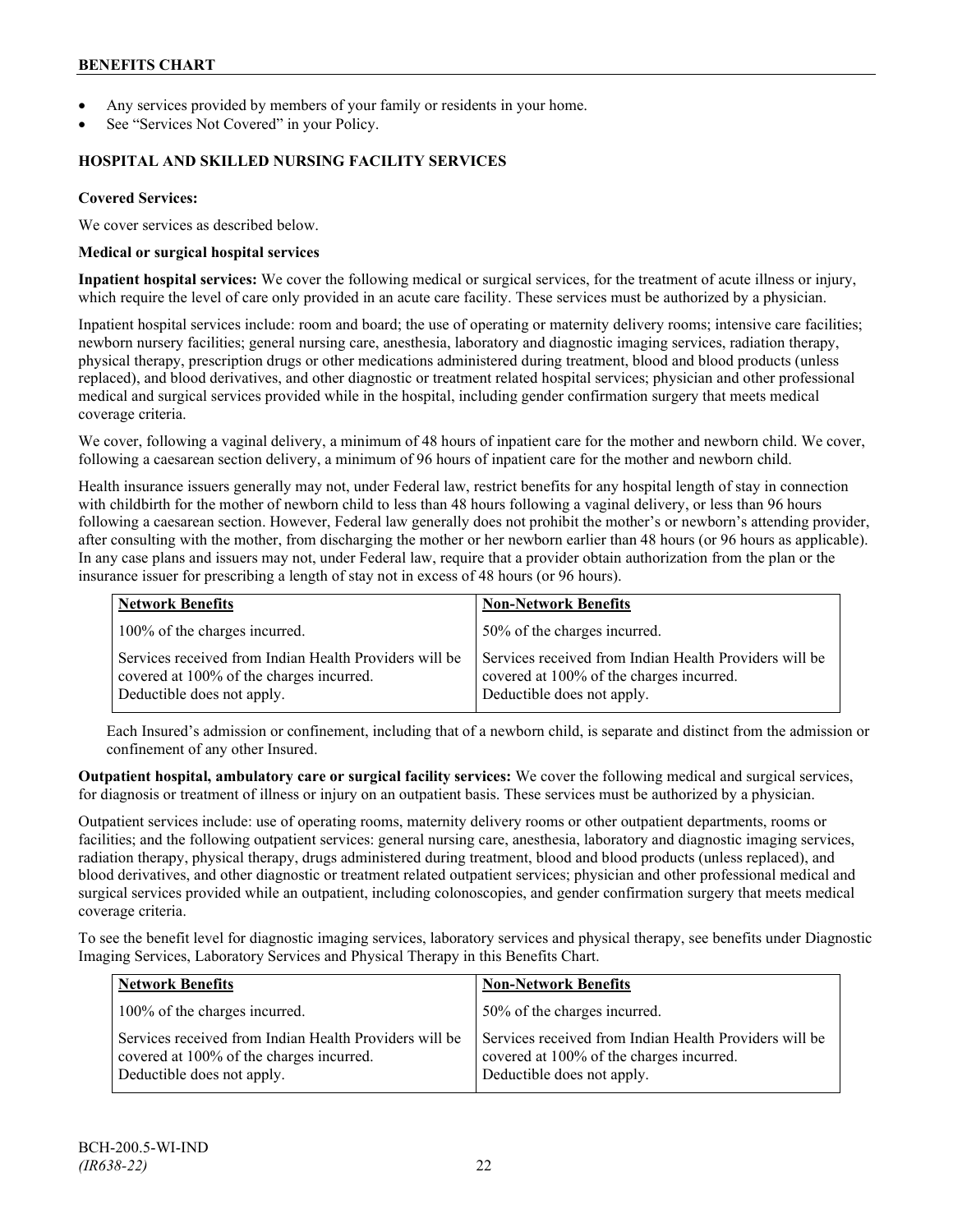**Skilled nursing facility care:** We cover room and board, daily skilled nursing and related ancillary services for post-acute treatment and rehabilitative care of illness or injury that meets medical coverage criteria.

| <b>Network Benefits</b>                                                                                                          | <b>Non-Network Benefits</b>                                                                                                      |
|----------------------------------------------------------------------------------------------------------------------------------|----------------------------------------------------------------------------------------------------------------------------------|
| 100% of the charges incurred.                                                                                                    | 50% of the charges incurred.                                                                                                     |
| Services received from Indian Health Providers will be<br>covered at 100% of the charges incurred.<br>Deductible does not apply. | Services received from Indian Health Providers will be<br>covered at 100% of the charges incurred.<br>Deductible does not apply. |
| Limited to a 30 day maximum per confinement.                                                                                     | Limited to a 30 day maximum per confinement.                                                                                     |

Each day of services provided under the Network Benefits and Non-Network Benefits, combined, applies toward the maximum shown above.

#### **Not Covered:**

- Services for items for personal convenience, such as television rental, are not covered.
- See "Services Not Covered" in your Policy.

## **INFERTILITY DIAGNOSIS**

## **Covered Services:**

We cover the diagnosis of infertility. These services include diagnostic procedures and tests provided in connection with an infertility evaluation, office visits and consultations to diagnose infertility.

| <b>Network Benefits</b>                                                                                                          | <b>Non-Network Benefits</b>                                                                                                      |
|----------------------------------------------------------------------------------------------------------------------------------|----------------------------------------------------------------------------------------------------------------------------------|
| 100% of the charges incurred.                                                                                                    | 50% of the charges incurred.                                                                                                     |
| Services received from Indian Health Providers will be<br>covered at 100% of the charges incurred.<br>Deductible does not apply. | Services received from Indian Health Providers will be<br>covered at 100% of the charges incurred.<br>Deductible does not apply. |

Coverage is Limited to office visits and consultations to diagnose infertility. Treatment is not covered.

#### **Not Covered:**

- Infertility/fertility treatment, including, but not limited to, office visits, laboratory services, diagnostic imaging services, and fertility drugs, reversal of sterilization, and sperm, ova or embryo acquisition, retrieval or storage; however, we do cover office visits and consultations to diagnose infertility.
- Services related to the establishment of surrogate pregnancy and fees for a surrogate. However, pregnancy and maternity services are covered for an Insured under this Benefits Chart, including a surrogate pregnancy.
- See "Services Not Covered" in your Policy.

#### **LABORATORY SERVICES**

#### **Covered Services:**

We cover laboratory tests when ordered by a provider and provided in a clinic or outpatient hospital facility. This includes blood tests to detect lead exposure in children between the ages of 6 months and 72 months.

To see the benefit level for inpatient hospital or skilled nursing facility services, see benefits under Inpatient Hospital and Skilled Nursing Facility Services in this Benefits Chart.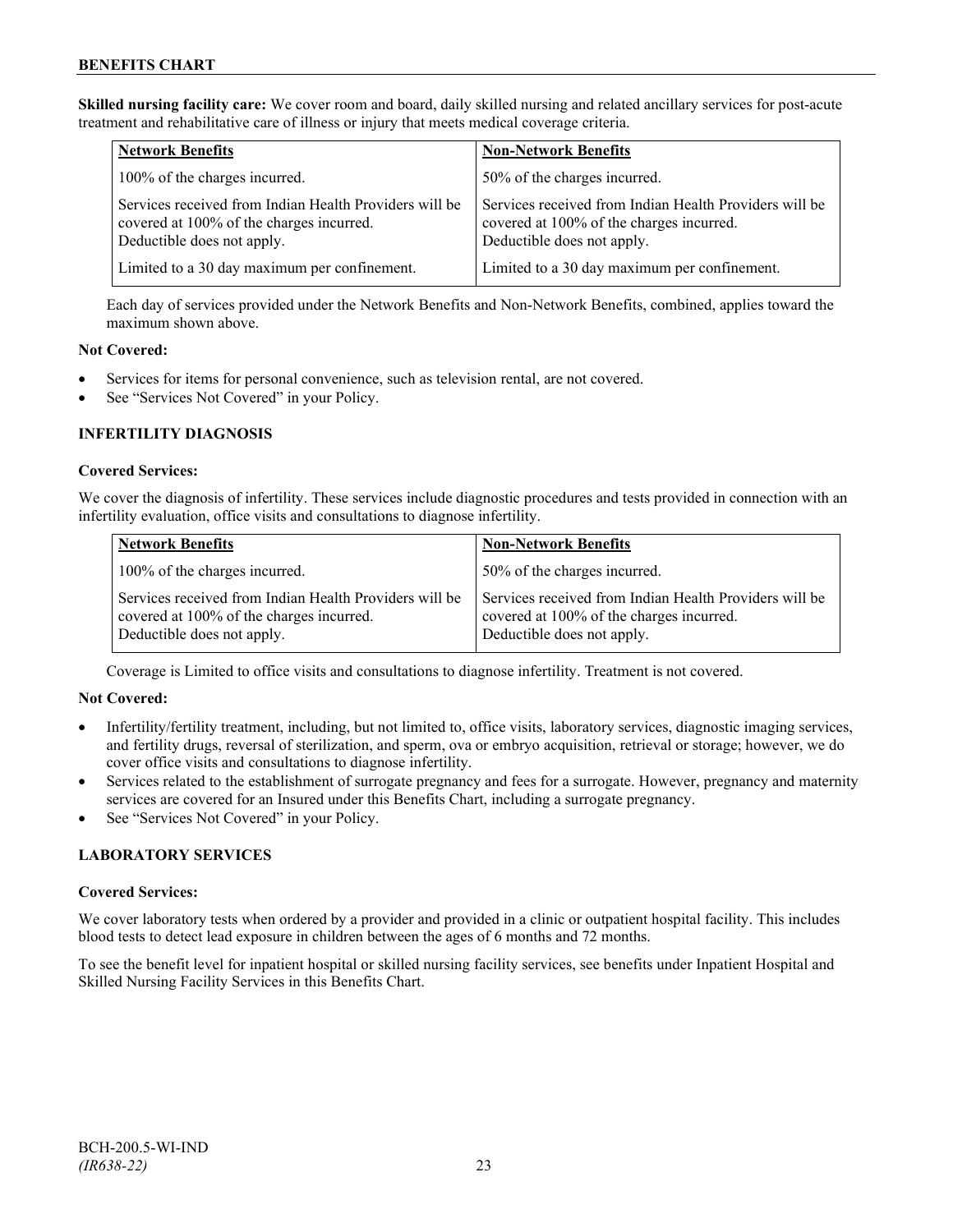**Prostate-specific antigen (PSA) testing.** We cover prostate cancer screening for men 40 years of age or over who are symptomatic or in a high-risk category and for all men 50 years of age or older.

| <b>Network Benefits</b>                                                                                                          | <b>Non-Network Benefits</b>                                                                                                      |
|----------------------------------------------------------------------------------------------------------------------------------|----------------------------------------------------------------------------------------------------------------------------------|
| 100% of the charges incurred.                                                                                                    | 50% of the charges incurred.                                                                                                     |
| Services received from Indian Health Providers will be<br>covered at 100% of the charges incurred.<br>Deductible does not apply. | Services received from Indian Health Providers will be<br>covered at 100% of the charges incurred.<br>Deductible does not apply. |

#### **All other laboratory services**

#### **Services for illness or injury**

| <b>Network Benefits</b>                                                                                                          | <b>Non-Network Benefits</b>                                                                                                      |
|----------------------------------------------------------------------------------------------------------------------------------|----------------------------------------------------------------------------------------------------------------------------------|
| 100% of the charges incurred.                                                                                                    | 50% of the charges incurred.                                                                                                     |
| Services received from Indian Health Providers will be<br>covered at 100% of the charges incurred.<br>Deductible does not apply. | Services received from Indian Health Providers will be<br>covered at 100% of the charges incurred.<br>Deductible does not apply. |

#### **Preventive services**

Laboratory services associated with preventive services are covered at the benefit level shown in the "Preventive Services" section of this Benefits Chart.

#### **Not Covered:**

• See "Services Not Covered" in your Policy.

### **MASTECTOMY RECONSTRUCTION BENEFIT**

#### **Covered Services:**

We cover reconstruction of the breast on which the mastectomy has been performed; surgery and reconstruction of the other breast to produce symmetrical appearance, and prostheses and physical complications of all stages of mastectomy, including lymphedemas.

| <b>Network Benefits</b>                               | <b>Non-Network Benefits</b>                           |
|-------------------------------------------------------|-------------------------------------------------------|
| Coverage level is same as corresponding Network       | Coverage level is same as corresponding Non-Network   |
| Benefits, depending on type of service provided, such | Benefits, depending on type of service provided, such |
| as Office Visits for Illness or Injury, Inpatient or  | as Office Visits for Illness or Injury, Inpatient or  |
| Outpatient Hospital Services.                         | Outpatient Hospital Services.                         |

#### **Not Covered:**

See "Services Not Covered" in your Policy.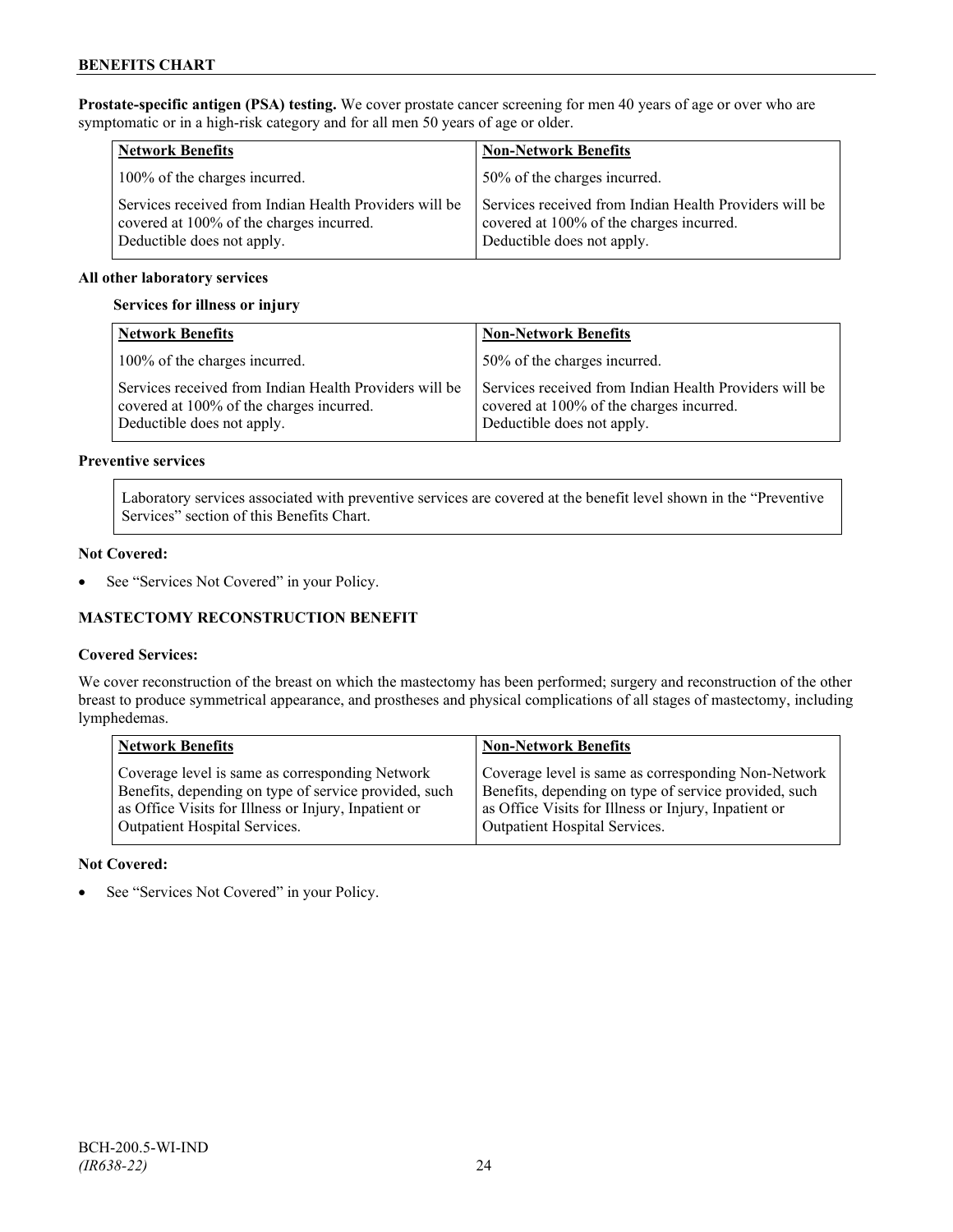## **MEDICATION THERAPY DISEASE MANAGEMENT PROGRAM**

#### **Covered Services:**

If you meet our criteria for coverage, you may qualify for our Medication Therapy Disease Management Program.

The program covers consultations with a designated Network pharmacist.

Covered services are based on established medical policies, which are subject to periodic review and modification by the medical directors. These medical policies (medical coverage criteria) are available by calling Member Services, or logging on to your "*my*HealthPartners" account at [healthpartners.com.](http://www.healthpartners.com/)

| <b>Network Benefits</b>                                     | <b>Non-Network Benefits</b> |
|-------------------------------------------------------------|-----------------------------|
| 100% of the charges incurred.<br>Deductible does not apply. | No coverage.                |

#### **Not Covered:**

See "Services Not Covered" in your Policy.

## **OFFICE VISITS FOR ILLNESS OR INJURY**

#### **Covered Services:**

We cover the following when medically necessary: professional medical and surgical services and related supplies, including biofeedback, of physicians and other health care providers; blood and blood products (unless replaced) and blood derivatives.

We cover diagnosis and treatment of illness or injury to the eyes. Where contact or eye glass lenses are prescribed as medically necessary for the post-operative treatment of cataracts or for the treatment of aphakia, acute or chronic corneal pathology or keratoconus, we cover the initial evaluation, lenses and fitting. Insureds must pay for lens replacement beyond the initial pair.

Services received via video, e-visit or telephone are covered under the "Telehealth/Telemedicine Services" section.

#### **Office visits**

| <b>Network Benefits</b>                                                                                                          | <b>Non-Network Benefits</b>                                                                                                      |
|----------------------------------------------------------------------------------------------------------------------------------|----------------------------------------------------------------------------------------------------------------------------------|
| 100% of the charges incurred.                                                                                                    | 50% of the charges incurred.                                                                                                     |
| Services received from Indian Health Providers will be<br>covered at 100% of the charges incurred.<br>Deductible does not apply. | Services received from Indian Health Providers will be<br>covered at 100% of the charges incurred.<br>Deductible does not apply. |

#### **Convenience clinics**

| <b>Network Benefits</b>                                                                                                          | <b>Non-Network Benefits</b>                                                                                                      |
|----------------------------------------------------------------------------------------------------------------------------------|----------------------------------------------------------------------------------------------------------------------------------|
| 100% of the charges incurred.                                                                                                    | 150% of the charges incurred.                                                                                                    |
| Services received from Indian Health Providers will be<br>covered at 100% of the charges incurred.<br>Deductible does not apply. | Services received from Indian Health Providers will be<br>covered at 100% of the charges incurred.<br>Deductible does not apply. |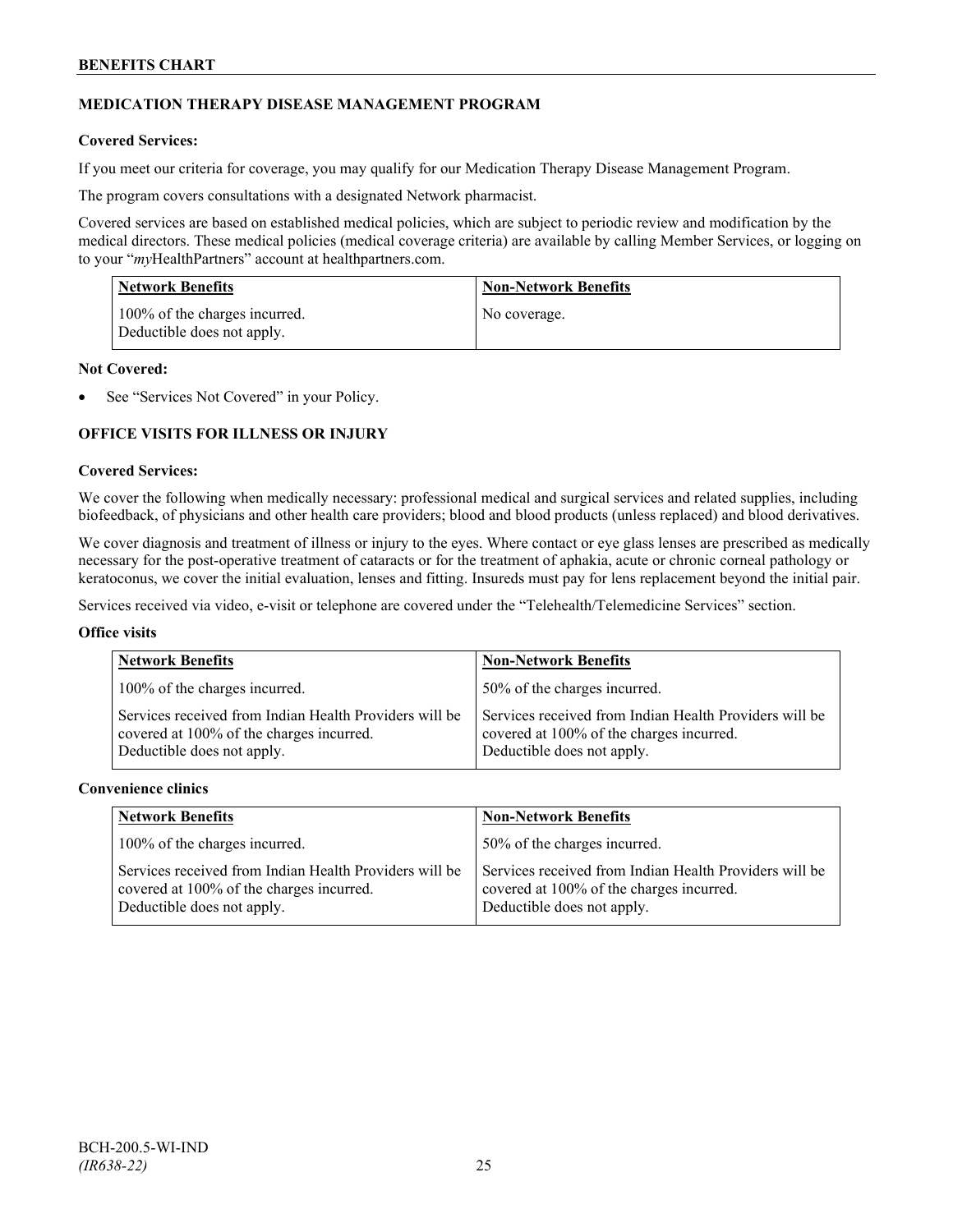## **First four visits**

If any of the first four visits are urgent care visits or office visits, they are covered at 100%, subject to a copayment of \$30 per visit, not subject to the deductible.

If any of the first four visits are convenience clinic visits, telephone visits or E-visits (other than Virtuwell), they are covered at 100%, subject to a copayment of \$15 per visit, not subject to the deductible.

Then services will be covered at the deductible and coinsurance and/or copayment indicated for urgent care visits, office visits, convenience clinic visits, telephone visits or E-visits (other than Virtuwell).

Physician services are included; however, charges for office procedures, laboratory, radiology and other ancillary services are not included and will be subject to the deductible and coinsurance and/or copayment.

#### **Injections administered in a physician's office, other than immunizations**

### **Allergy injections**

| <b>Network Benefits</b>                                                                                                          | <b>Non-Network Benefits</b>                                                                                                      |
|----------------------------------------------------------------------------------------------------------------------------------|----------------------------------------------------------------------------------------------------------------------------------|
| 100% of the charges incurred.                                                                                                    | 50% of the charges incurred.                                                                                                     |
| Services received from Indian Health Providers will be<br>covered at 100% of the charges incurred.<br>Deductible does not apply. | Services received from Indian Health Providers will be<br>covered at 100% of the charges incurred.<br>Deductible does not apply. |

#### **All other injections**

| <b>Network Benefits</b>                                                                                                          | <b>Non-Network Benefits</b>                                                                                                      |
|----------------------------------------------------------------------------------------------------------------------------------|----------------------------------------------------------------------------------------------------------------------------------|
| 100% of the charges incurred.                                                                                                    | 50% of the charges incurred.                                                                                                     |
| Services received from Indian Health Providers will be<br>covered at 100% of the charges incurred.<br>Deductible does not apply. | Services received from Indian Health Providers will be<br>covered at 100% of the charges incurred.<br>Deductible does not apply. |

### **Not Covered:**

- Court ordered treatment, except as described in this Benefits Chart. Any resulting court ordered treatment for mental health services will be subject to the Policy's requirement for medical necessity.
- See "Services Not Covered" in your Policy.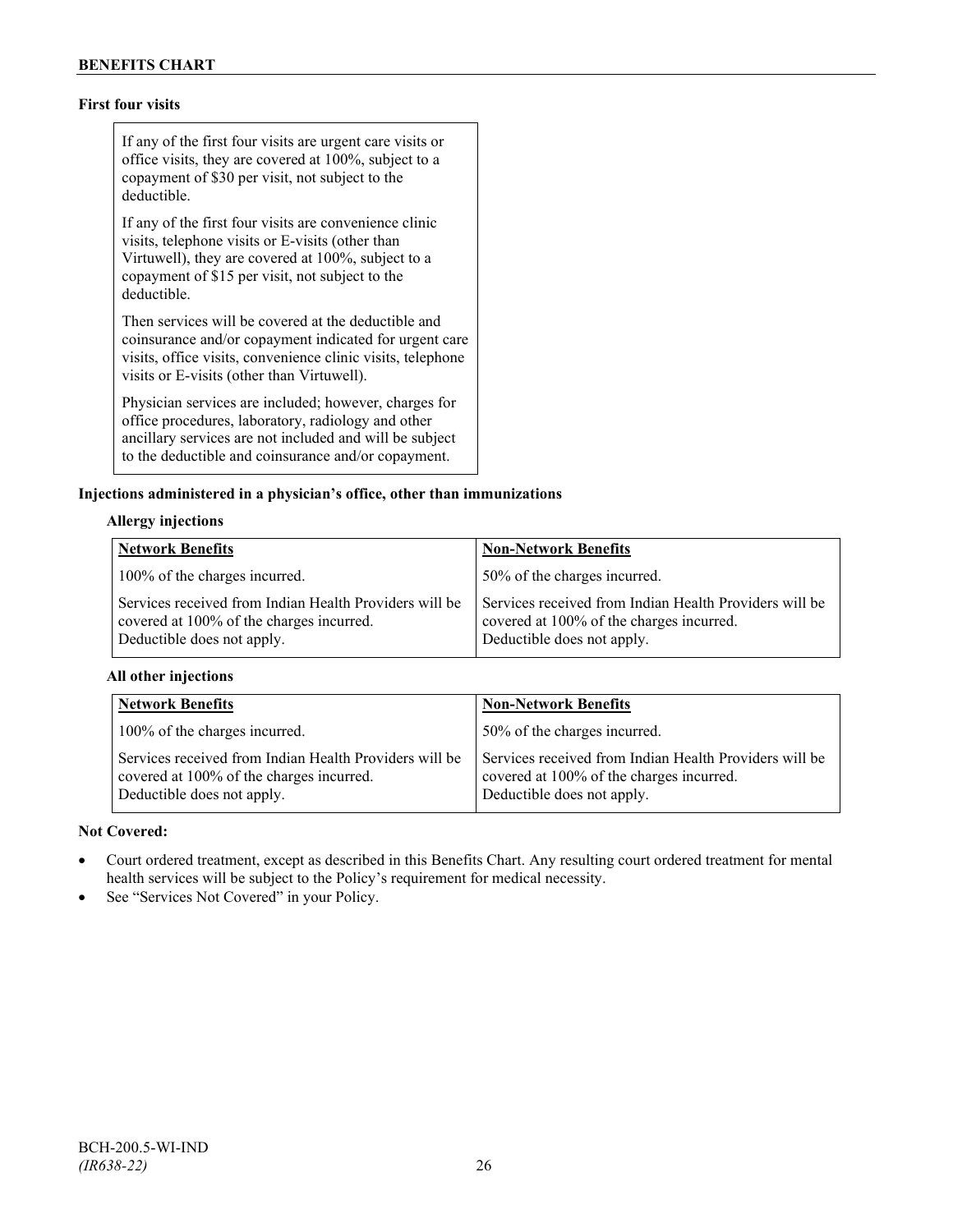## **PEDIATRIC EYEWEAR**

#### **Covered Services:**

We cover pediatric eyewear for children.

Routine eye exams are covered under the "Preventive Services" section.

| <b>Network Benefits</b>                                                                                                          | <b>Non-Network Benefits</b> |
|----------------------------------------------------------------------------------------------------------------------------------|-----------------------------|
| 100% of the charges incurred.                                                                                                    | No coverage.                |
| Services received from Indian Health Providers will be<br>covered at 100% of the charges incurred.<br>Deductible does not apply. |                             |

#### **Limitations:**

- Coverage under this provision will continue until the end of the month in which the child turns 19.
- Limited to one of the following per calendar year:
	- o one pair of eyeglasses including one set of prescription lenses, frames from the designated eyewear collection, and anti scratch coating; or
	- o one pair of non-disposable contact lenses; or
	- o a one year supply of disposable contact lenses.
- Contact lens fittings are limited to two per calendar year.

#### **Not Covered:**

- Frames that are not included in the designated eyewear collection are not covered. However, one pair of lenses will be covered if a member chooses frames outside the designated eyewear collection.
- More than one pair of lenses or frames or non-disposable contacts per calendar year, regardless of the reason. This includes replacement of eyeglasses or contact lenses due to loss, breakage, theft, or change in prescription.
- Safety glasses or goggles for sports or vocational reasons.
- Upgrades including, but not limited to, UV protection and no-line multifocal lenses.
- See "Services Not Covered" in your Policy.

## **PHYSICAL THERAPY, OCCUPATIONAL THERAPY, SPEECH THERAPY AND OTHER SPECIFIED THERAPIES**

#### **Covered Services:**

We cover the following physical therapy, occupational therapy and speech therapy services:

- Medically necessary rehabilitative care to correct the effects of illness or injury.
- Habilitative services rendered for congenital, developmental or medical conditions which have significantly Limited the successful initiation of normal speech and normal motor development.

Massage therapy which is performed in conjunction with other treatment/modalities by a physical or occupational therapist, is part of a prescribed treatment plan and is not billed separately is covered.

We cover services provided in a clinic. We also cover physical therapy provided in an outpatient hospital facility. To see the benefit level for inpatient hospital or skilled nursing facility services, see benefits under "Inpatient Hospital and Skilled Nursing Facility Services".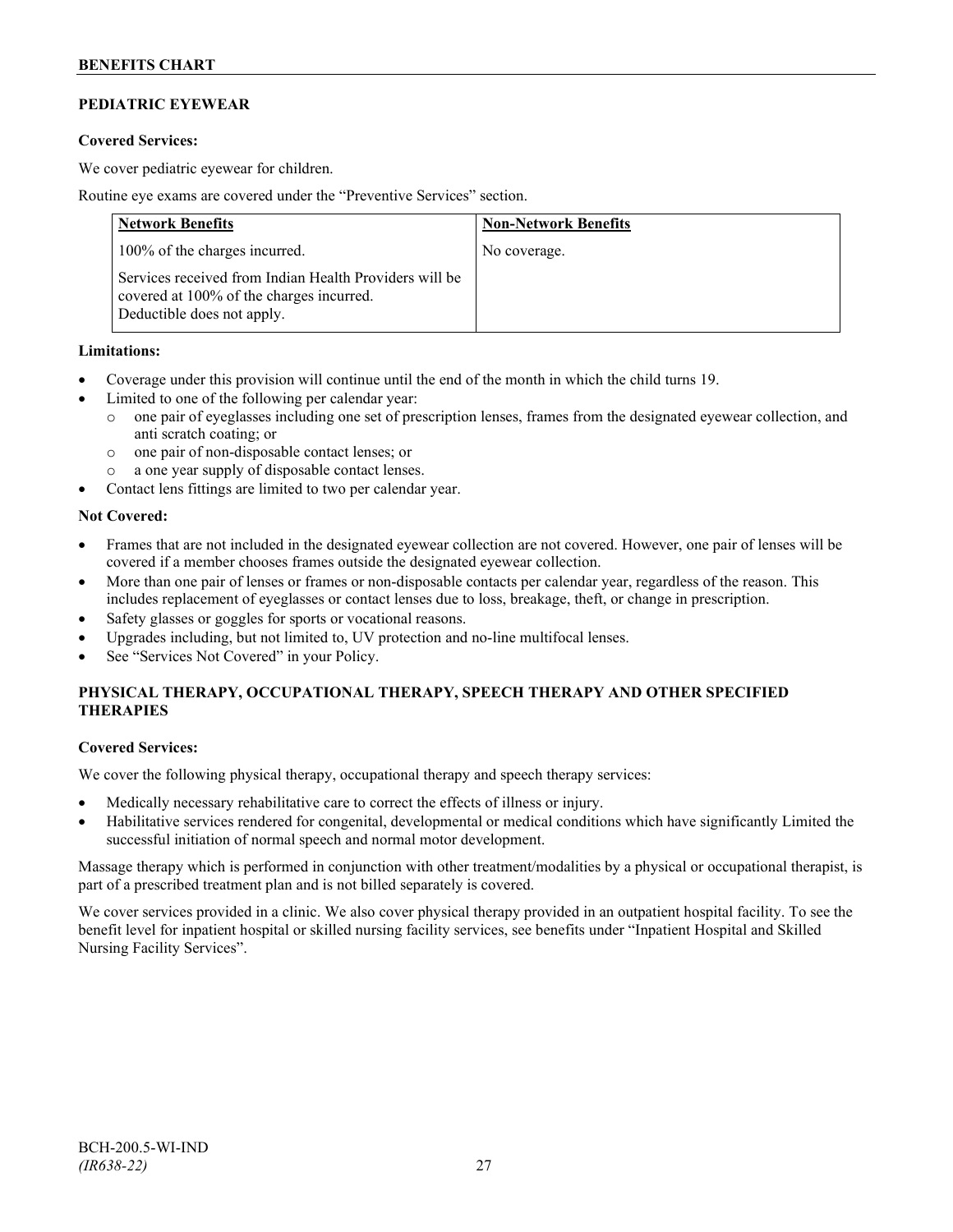## **Rehabilitative care**

| <b>Network Benefits</b>                                | <b>Non-Network Benefits</b>                            |
|--------------------------------------------------------|--------------------------------------------------------|
| 100% of the charges incurred.                          | 50% of the charges incurred.                           |
| Services received from Indian Health Providers will be | Services received from Indian Health Providers will be |
| covered at 100% of the charges incurred.               | covered at 100% of the charges incurred.               |
| Deductible does not apply.                             | Deductible does not apply.                             |
| Physical, Occupational and Speech Therapy are          | Physical, Occupational and Speech Therapy are          |
| Limited to 20 visits each per calendar year.           | Limited to 20 visits each per calendar year.           |

In addition to the services provided above, we cover a minimum of:

- 20 visits per calendar year for pulmonary rehabilitation therapy,
- 36 visits per calendar year for cardiac rehabilitation therapy,
- 30 visits per calendar year for post-cochlear implant aural therapy,
- 20 visits per calendar year for cognitive rehabilitation therapy.

The maximum number of visits are combined for Network Benefits and Non-Network Benefits.

### **Habilitative care**

| <b>Network Benefits</b>                                | <b>Non-Network Benefits</b>                            |
|--------------------------------------------------------|--------------------------------------------------------|
| 100% of the charges incurred.                          | 50% of the charges incurred.                           |
| Services received from Indian Health Providers will be | Services received from Indian Health Providers will be |
| covered at 100% of the charges incurred.               | covered at 100% of the charges incurred.               |
| Deductible does not apply.                             | Deductible does not apply.                             |
| Physical, Occupational and Speech Therapy are          | Physical, Occupational and Speech Therapy are          |
| Limited to 20 visits each per calendar year.           | Limited to 20 visits each per calendar year.           |

The maximum number of visits is combined for Network Benefits and Non-Network Benefits.

### **Not Covered:**

- Massage therapy for the purpose of comfort or convenience of the Insured.
- See "Services Not Covered" in your Policy.

## **PRESCRIPTION DRUG SERVICES**

#### **Covered Services:**

We cover prescription drugs and medications that can be self-administered or are administered in a physician's office.

**For Network Benefits, drugs and medications must be obtained at a network pharmacy.**

**If a copayment is required, you must pay one copayment for each 30-day supply, or portion thereof.**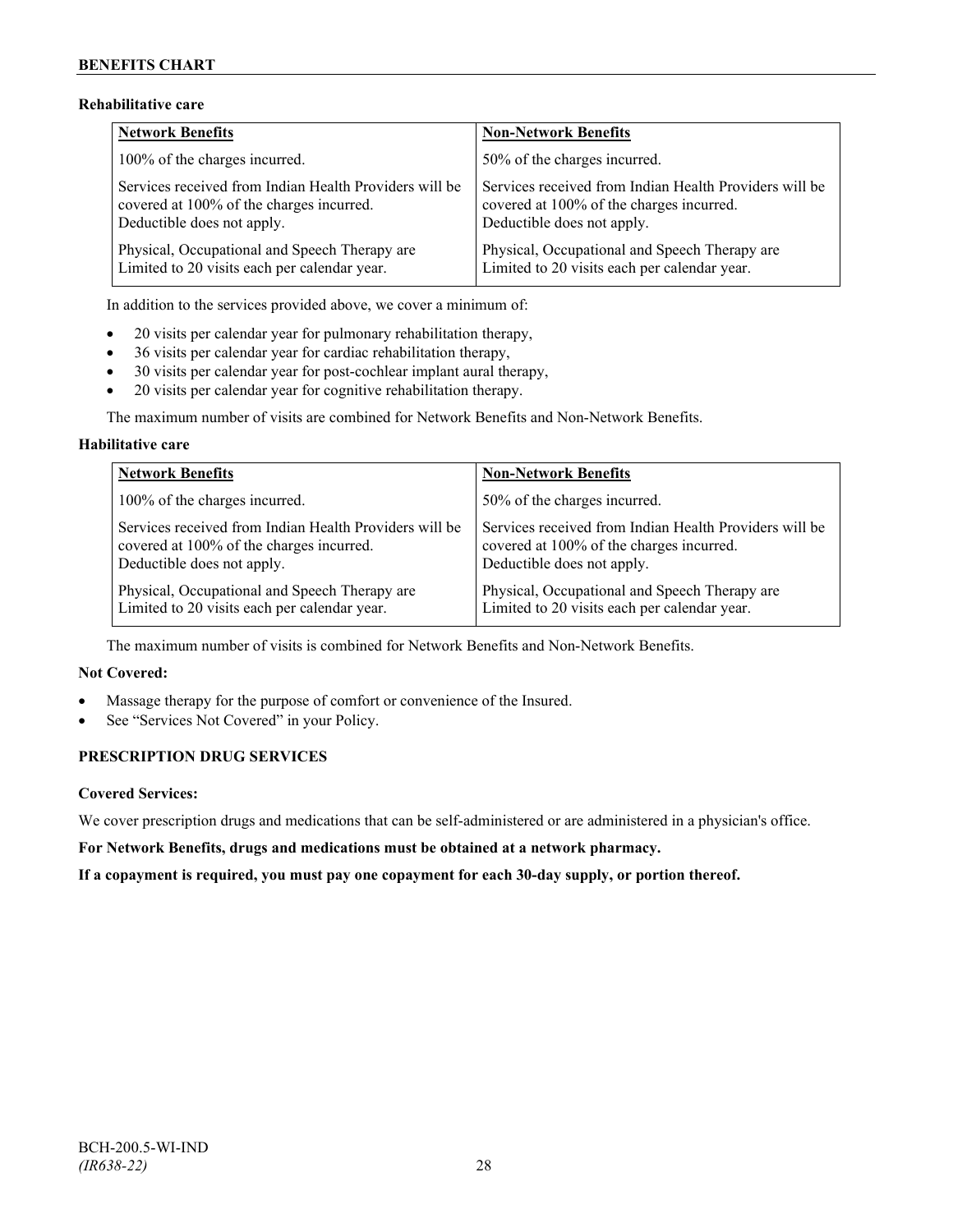## **Outpatient drugs (except as specified below)**

| <b>Network Benefits</b>                                                                                                                                                                                                                                                                                                                                                      | <b>Non-Network Benefits</b>                                                                                                                                      |
|------------------------------------------------------------------------------------------------------------------------------------------------------------------------------------------------------------------------------------------------------------------------------------------------------------------------------------------------------------------------------|------------------------------------------------------------------------------------------------------------------------------------------------------------------|
| 100% of the charges incurred, subject to a<br>copayment of \$5 for generic low cost formulary drugs,<br>and 100% of the charges incurred, subject to a<br>copayment of \$25 for generic high cost formulary<br>drugs.<br>Deductible does not apply.                                                                                                                          | 50% of the charges incurred.<br>Services received from Indian Health Providers will be<br>covered at 100% of the charges incurred.<br>Deductible does not apply. |
| Brand name formulary drugs are covered at 100% of the<br>charges incurred.                                                                                                                                                                                                                                                                                                   |                                                                                                                                                                  |
| Non-formulary drugs are covered at 50% of the charges<br>incurred.                                                                                                                                                                                                                                                                                                           |                                                                                                                                                                  |
| In no event will your cost for a formulary insulin drug<br>exceed \$25. Deductible does not apply to formulary<br>insulin drugs.                                                                                                                                                                                                                                             |                                                                                                                                                                  |
| Services received from Indian Health Providers will be<br>covered at 100% of the charges incurred.<br>Deductible does not apply.                                                                                                                                                                                                                                             |                                                                                                                                                                  |
| Oral chemotherapy drugs are included on the<br>Specialty Drug List. However, you pay the applicable<br>outpatient drug benefit. As required by Wisconsin law,<br>you will not pay higher cost sharing (deductible,<br>copayment or coinsurance) for orally administered<br>chemotherapy drugs than you pay for injected or<br>intravenously administered chemotherapy drugs. |                                                                                                                                                                  |

## **Mail order drugs**

| <b>Network Benefits</b>                                                                                                                                                                                                                                                                                                                                                                         | <b>Non-Network Benefits</b>                                                                                |
|-------------------------------------------------------------------------------------------------------------------------------------------------------------------------------------------------------------------------------------------------------------------------------------------------------------------------------------------------------------------------------------------------|------------------------------------------------------------------------------------------------------------|
| For your convenience, you may also get up to a 90-day<br>supply of outpatient prescription drugs that can be self-<br>administered through the designated mail order service.<br>Outpatient drugs ordered through this service are<br>covered at the benefit percent and copayments shown in<br>Outpatient Drugs above.<br>Specialty Drugs are not available through the mail order<br>service. | Mail order drugs are only available through the<br>designated mail order service.<br>See Network Benefits. |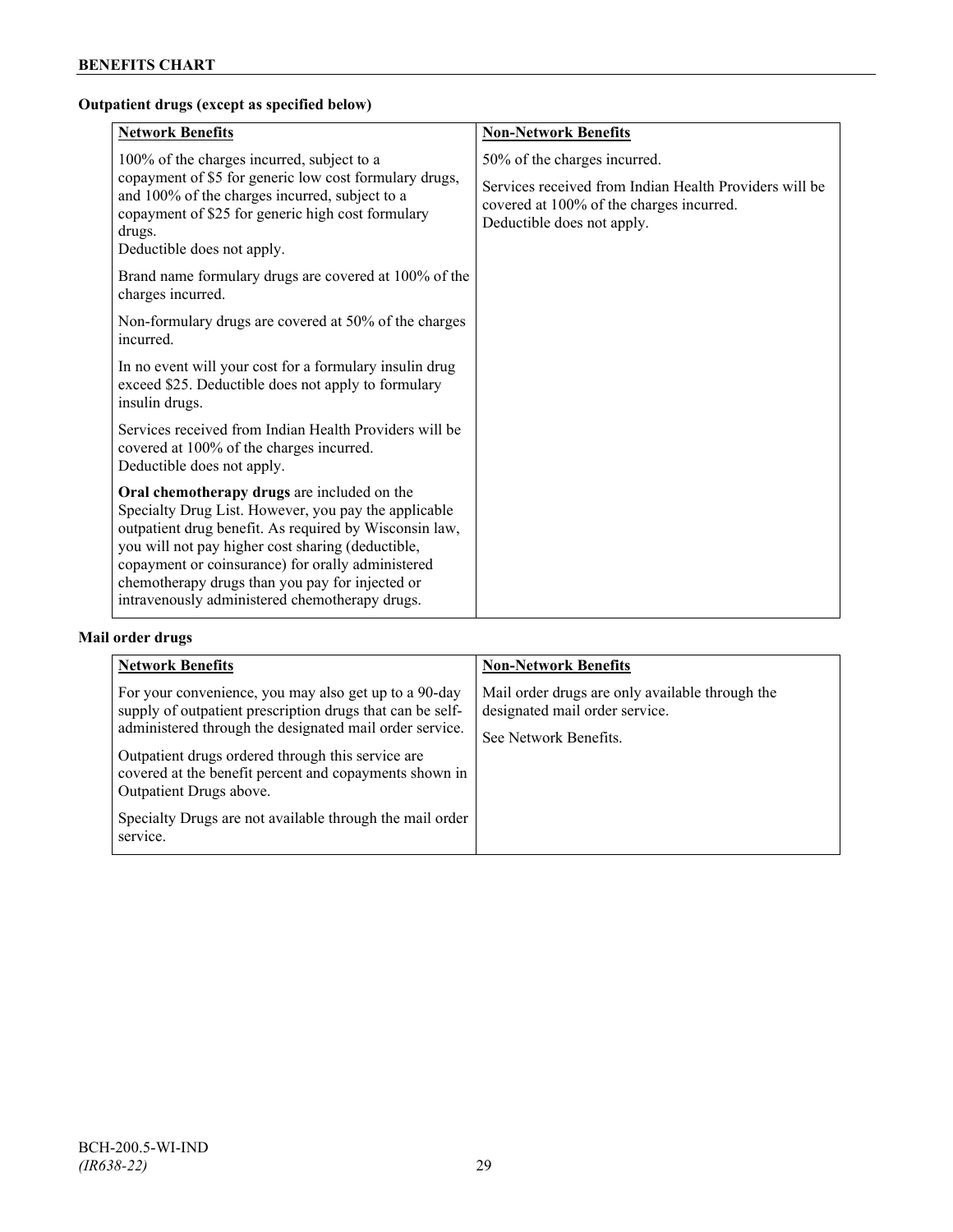#### **Specialty drugs that are self-administered**

| <b>Network Benefits</b>                                                                                                                                                                                                                                                                                                                                                      | <b>Non-Network Benefits</b> |
|------------------------------------------------------------------------------------------------------------------------------------------------------------------------------------------------------------------------------------------------------------------------------------------------------------------------------------------------------------------------------|-----------------------------|
| 50% of the charges incurred.                                                                                                                                                                                                                                                                                                                                                 | No coverage.                |
| Services received from Indian Health Providers will be<br>covered at 100% of the charges incurred.<br>Deductible does not apply.                                                                                                                                                                                                                                             |                             |
| Oral chemotherapy drugs are included on the<br>Specialty Drug List. However, you pay the applicable<br>outpatient drug benefit. As required by Wisconsin law,<br>you will not pay higher cost sharing (deductible,<br>copayment or coinsurance) for orally administered<br>chemotherapy drugs than you pay for injected or<br>intravenously administered chemotherapy drugs. |                             |

Specialty Drugs are Limited to drugs on the Specialty Drug List and must be obtained from a designated vendor.

#### **Tobacco cessation drugs are covered for all FDA approved tobacco cessation drugs**

| <b>Network Benefits</b>                                     | <b>Non-Network Benefits</b>                                                                                                                                      |
|-------------------------------------------------------------|------------------------------------------------------------------------------------------------------------------------------------------------------------------|
| 100% of the charges incurred.<br>Deductible does not apply. | 50% of the charges incurred.<br>Services received from Indian Health Providers will be<br>covered at 100% of the charges incurred.<br>Deductible does not apply. |

#### **Contraceptive drugs**

| <b>Network Benefits</b>                                                                                                                                                                                                                            | <b>Non-Network Benefits</b>                                                                                                                                      |
|----------------------------------------------------------------------------------------------------------------------------------------------------------------------------------------------------------------------------------------------------|------------------------------------------------------------------------------------------------------------------------------------------------------------------|
| 100% of the charges incurred for formulary drugs.<br>Deductible does not apply.<br>If a physician requests that a Non-Formulary<br>contraceptive drug be dispensed as written, the drug<br>will be covered at 100%, not subject to the deductible. | 50% of the charges incurred.<br>Services received from Indian Health Providers will be<br>covered at 100% of the charges incurred.<br>Deductible does not apply. |

**ACA preventive medications.** We cover preventive medications currently recommended by USPSTF with an A or B rating if they are prescribed by your medical provider and they are listed on our Commercial ACA Preventive Drug List. Preventive medications are subject to periodic review and modification. Changes would be effective in accordance with the federal rules and reflected in our current medical coverage criteria for preventive care services.

| <b>Network Benefits</b>       | <b>Non-Network Benefits</b>                                                                                                      |
|-------------------------------|----------------------------------------------------------------------------------------------------------------------------------|
| 100% of the charges incurred. | 50% of the charges incurred.                                                                                                     |
| Deductible does not apply.    | Services received from Indian Health Providers will be<br>covered at 100% of the charges incurred.<br>Deductible does not apply. |

#### **Limitations:**

- Certain drugs may require prior authorization as indicated on the Formulary. HealthPartners may require prior authorization for the drug and also the site where the drug will be provided. Certain drugs are subject to our utilization review process and quantity limits.
- Certain non-formulary drugs require prior authorization. In addition, certain drugs may be subject to any quantity limits applied as part of our trial program. The trial drug program applies to new prescriptions for certain drugs which have high toxicity, low tolerance, high costs and/or high potential for waste. Trial drugs are indicated on the formulary and/or the Specialty Drug List. Your first fill of a trial drug may be limited to less than a month supply. If the drug is well tolerated and effective, you will receive the remainder of your first month supply.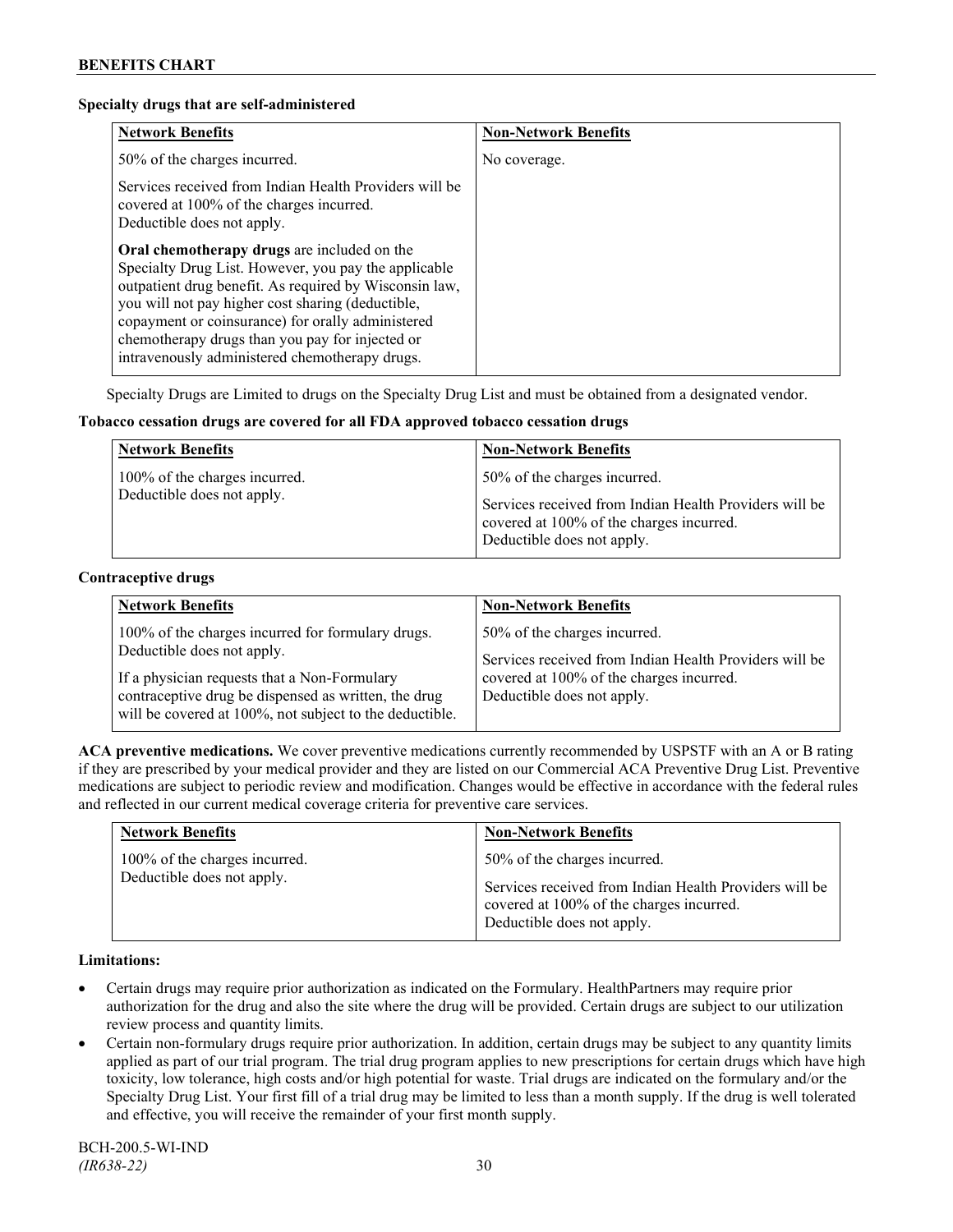- If an Insured requests a brand name drug when there is a generic equivalent, the brand name drug will be covered up to the charge that would apply to the generic drug, minus any required copayment. If a physician requests that a brand name drug be dispensed as written, and we determine the brand name drug is medically necessary, the drug will be paid at the brand name drug benefit.
- We may require Insureds to try over-the-counter (OTC) drug alternatives before approving more costly formulary prescription drugs.
- Unless otherwise specified in the Prescription Drug Services section, you may receive up to a 30-day supply per prescription.
- New prescriptions to treat certain chronic conditions are Limited to a 30-day supply.
- A 90-day supply will be covered and dispensed only at pharmacies that participate in our extended day supply program.
- No more than a 30-day supply of Specialty Drugs will be covered and dispensed at a time unless it's a manufacturer supplied drug that cannot be split that supplies the Insured with more than a 30-day supply.

#### **Not Covered:**

- Replacement of prescription drugs, medications, equipment and supplies due to loss, damage or theft.
- Nonprescription (over-the-counter) drugs or medications, including, but not Limited to, vitamins, supplements, homeopathic remedies, and non-FDA approved drugs, unless listed on the Formulary and prescribed by a physician or legally authorized health care provider under applicable state and federal law. This exclusion does not include over-thecounter contraceptives for women as allowed under the Affordable Care Act when the Insured obtains a prescription for the item. In addition, if the Insured obtains a prescription, this exclusion does not include aspirin to prevent cardiovascular disease for men and women of certain ages; folic acid supplements for women who may become pregnant; fluoride chemoprevention supplements for children without fluoride in their water source; and iron supplements for children ages 6-12 months who are at risk for anemia.
- All drugs for the treatment of sexual dysfunction.
- All drugs for the treatment of growth deficiency.
- Fertility drugs.
- Medical cannabis.
- Drugs on the Excluded Drug List. The Excluded Drug List includes select drugs within a therapy class that are not eligible for coverage. This includes drugs that may be excluded for certain indications. The Excluded Drug List is available at [healthpartners.com.](http://www.healthpartners.com/)
- Drugs that are newly approved by the FDA until they are reviewed and approved by HealthPartners Pharmacy and Therapeutics Committee.
- Medical devices approved by the FDA will not be covered under the Prescription Drug Services section unless they are on our formulary. Covered medical devices are generally submitted and reimbursed under your medical benefits.
- See "Services Not Covered" in your Policy.

#### **PREVENTIVE SERVICES**

#### **Applicable Definitions:**

**Routine Preventive Services** are routine healthcare services that include screenings, check-ups and counseling to prevent illness, disease or other health problems before symptoms occur.

**Diagnostic Services** are services to help a provider understand your symptoms, diagnose illness and decide what treatment may be needed. They may be the same services that are listed as preventive services, but they are being used as diagnostic services. Your provider will determine if these services are preventive or diagnostic. These services are not preventive if received as part of a visit to diagnose, manage or maintain an acute or chronic medical condition, illness or injury. When that occurs, unless otherwise indicated below, standard deductibles, copayments or coinsurance apply.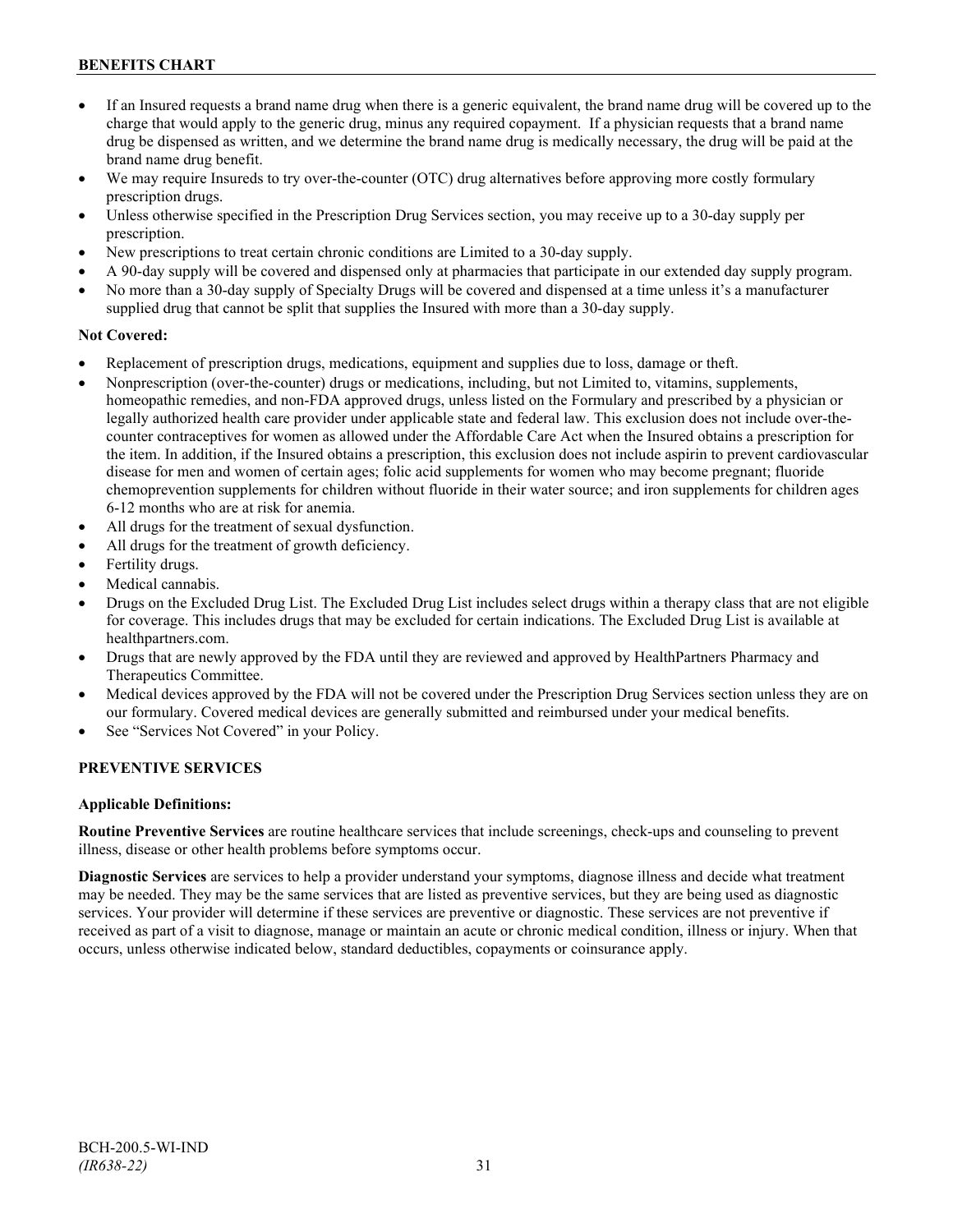## **Covered Services:**

We cover preventive services that meet any of the requirements under the Affordable Care Act (ACA) shown in the bulleted items below. These preventive services are covered at 100% under the Network Benefits with no deductible, copayments or coinsurance. (If a preventive service is not required by the ACA and it is covered at a lower benefit level, it will be specified below.) Preventive benefits mandated under the ACA are subject to periodic review and modification. Changes would be effective in accordance with the federal rules. Preventive services mandated by the ACA include:

- Evidence-based items or services that have in effect a rating of A or B in the current recommendations of the United States Preventive Services Task Force with respect to the individual;
- Immunizations for routine use in children, adolescents, and adults that have in effect a recommendation from the Advisory Committee on Immunization Practices of the Centers for Disease Control and Prevention with respect to the individual;
- With respect to infants, children, and adolescents, evidence-informed preventive care and screenings provided for in comprehensive guidelines supported by the Health Resources and Services Administration; and
- With respect to women, preventive care and screenings provided for in comprehensive guidelines supported by the Health Resources and Services Administration.

Covered services are based on established medical policies, which are subject to periodic review and modification by the medical directors. These medical policies (medical coverage criteria) are available by calling Member Services, or logging on to your "*my*HealthPartners" account at [healthpartners.com.](http://www.healthpartners.com/)

#### **ACA and state mandated preventive services are covered as follows:**

**Routine health exams and periodic health assessments**. A physician or health care provider will counsel you as to how often health assessments are needed based on age, sex and health status. This includes screening and counseling for tobacco cessation and all FDA approved tobacco cessation medications including over-the-counter drugs (as shown in the Prescription Drug Services section).

| <b>Network Benefits</b>                                     | <b>Non-Network Benefits</b>                                                                                                                                      |
|-------------------------------------------------------------|------------------------------------------------------------------------------------------------------------------------------------------------------------------|
| 100% of the charges incurred.<br>Deductible does not apply. | 50% of the charges incurred.<br>Services received from Indian Health Providers will be<br>covered at 100% of the charges incurred.<br>Deductible does not apply. |

**Child health supervision services.** This includes pediatric preventive services such as newborn screenings, appropriate immunizations, developmental assessments and laboratory services appropriate to the age of the child from birth to 72 months, and appropriate immunizations to age 18.

| <b>Network Benefits</b>       | <b>Non-Network Benefits</b>                                                                                                      |
|-------------------------------|----------------------------------------------------------------------------------------------------------------------------------|
| 100% of the charges incurred. | 50% of the charges incurred.                                                                                                     |
| Deductible does not apply.    | Services received from Indian Health Providers will be<br>covered at 100% of the charges incurred.<br>Deductible does not apply. |

#### **Routine prenatal care and exams**

| <b>Network Benefits</b>                                     | <b>Non-Network Benefits</b>                                                                                                                                      |
|-------------------------------------------------------------|------------------------------------------------------------------------------------------------------------------------------------------------------------------|
| 100% of the charges incurred.<br>Deductible does not apply. | 50% of the charges incurred.<br>Services received from Indian Health Providers will be<br>covered at 100% of the charges incurred.<br>Deductible does not apply. |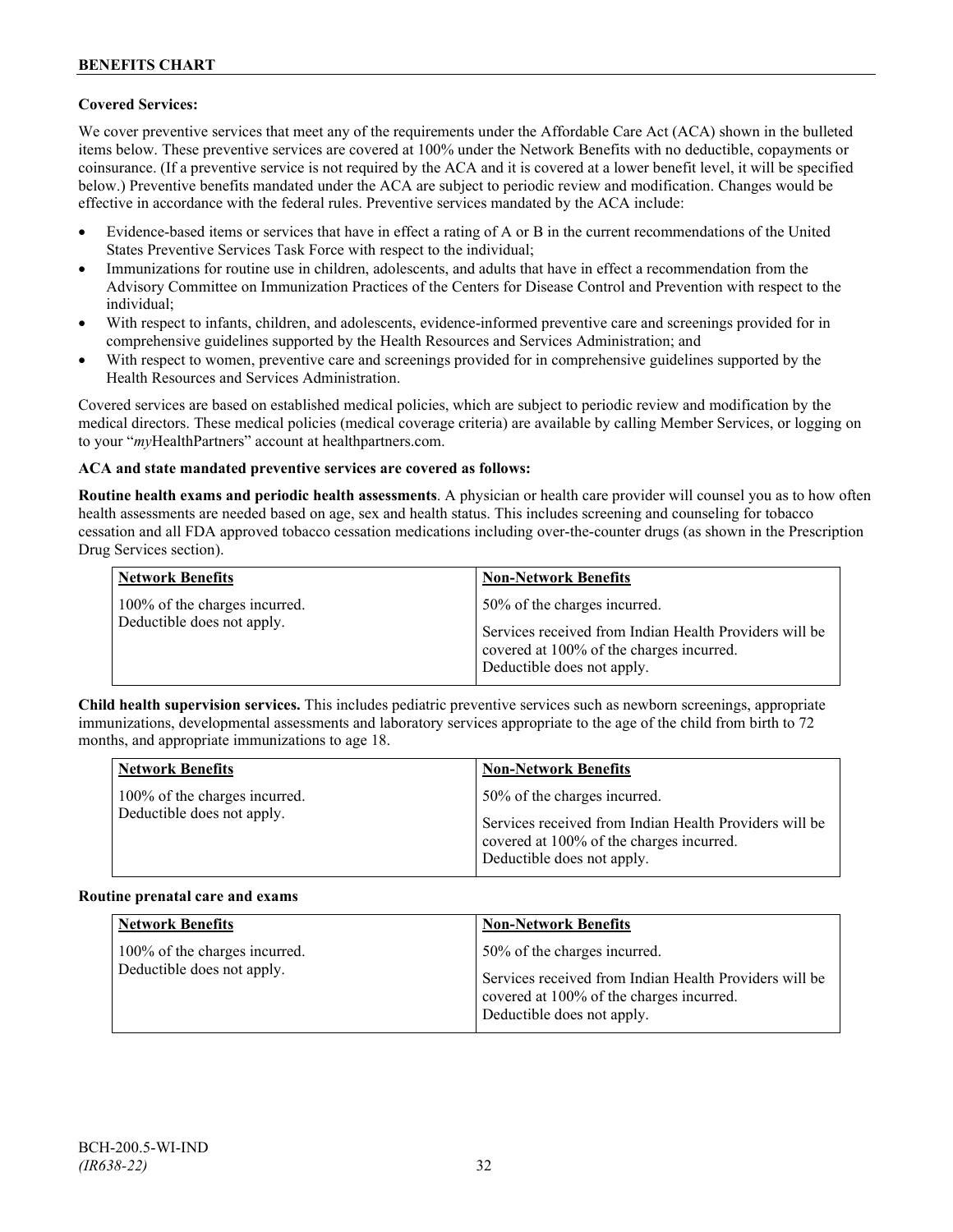**Routine postnatal care.** This includes health exams, assessments, education and counseling relating to the period immediately after childbirth.

| <b>Network Benefits</b>                                     | <b>Non-Network Benefits</b>                                                                                                                                      |
|-------------------------------------------------------------|------------------------------------------------------------------------------------------------------------------------------------------------------------------|
| 100% of the charges incurred.<br>Deductible does not apply. | 50% of the charges incurred.<br>Services received from Indian Health Providers will be<br>covered at 100% of the charges incurred.<br>Deductible does not apply. |

**Routine screening procedures for cancer.** This includes colorectal screening, digital rectal examinations and other cancer screenings recommended by the USPSTF with an A or B rating. Women's preventive health services below describe additional routine screening procedures for cancer.

| <b>Network Benefits</b>                                     | <b>Non-Network Benefits</b>                                                            |
|-------------------------------------------------------------|----------------------------------------------------------------------------------------|
| 100% of the charges incurred.<br>Deductible does not apply. | 50% of the charges incurred.<br>Services received from Indian Health Providers will be |
|                                                             | covered at 100% of the charges incurred.<br>Deductible does not apply.                 |

#### **Routine eye and hearing exams for members under the age of 22**

| <b>Network Benefits</b>                                     | <b>Non-Network Benefits</b>                                                                                                                                      |
|-------------------------------------------------------------|------------------------------------------------------------------------------------------------------------------------------------------------------------------|
| 100% of the charges incurred.<br>Deductible does not apply. | 50% of the charges incurred.<br>Services received from Indian Health Providers will be<br>covered at 100% of the charges incurred.<br>Deductible does not apply. |

**Professional voluntary family planning services.** This includes services to prevent or delay a pregnancy, including counseling and education. Services must be provided by a licensed provider.

| 50% of the charges incurred.<br>100% of the charges incurred.<br>Deductible does not apply.<br>Services received from Indian Health Providers will be<br>covered at 100% of the charges incurred.<br>Deductible does not apply. |  |
|---------------------------------------------------------------------------------------------------------------------------------------------------------------------------------------------------------------------------------|--|

#### **Adult immunizations**

| Network Benefits              | <b>Non-Network Benefits</b>   |
|-------------------------------|-------------------------------|
| 100% of the charges incurred. | 100% of the charges incurred. |
| Deductible does not apply.    | Deductible does not apply.    |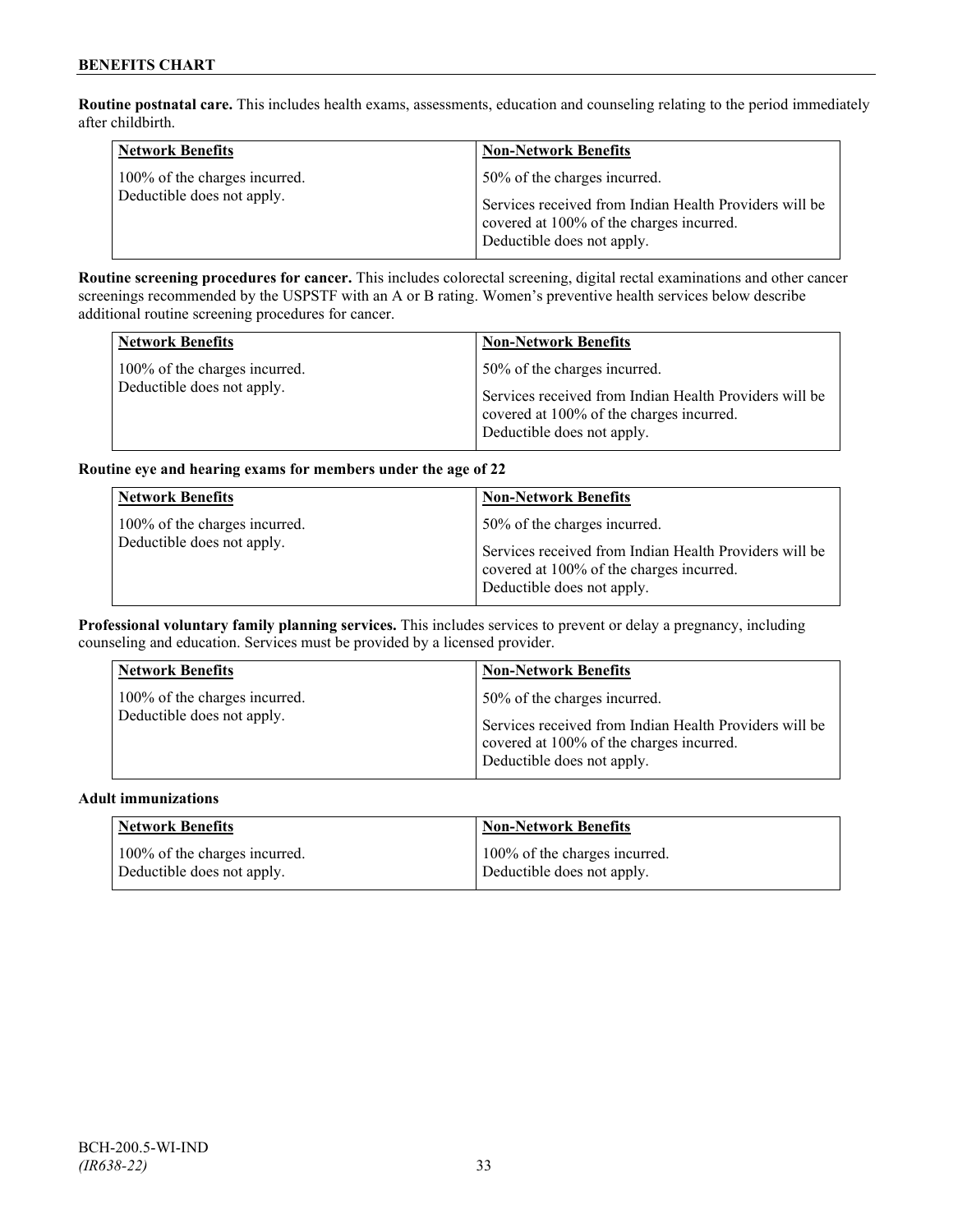**Women's preventive health services.** This includes mammograms, screenings for cervical cancer (pap smears), breast pumps, human papillomavirus (HPV) testing, counseling for sexually transmitted infections, counseling and screening for human immunodeficiency virus (HIV), and all FDA approved contraceptive methods as prescribed by a doctor, sterilization procedures, education and counseling (see the Prescription Drug Services section for coverage of oral contraceptive drugs). We also provide genetic screening for BRCA if someone in your family has the gene or you have a diagnosis of cancer.

The U.S. Preventive Services Task Force (USPSTF) recommends screening mammography, with or without clinical breast examination (CBE), every 1-2 years for women aged 40 and older. For women age 50 and older, we cover an annual mammogram.

| <b>Network Benefits</b>                                     | <b>Non-Network Benefits</b>                                                                                                                                      |
|-------------------------------------------------------------|------------------------------------------------------------------------------------------------------------------------------------------------------------------|
| 100% of the charges incurred.<br>Deductible does not apply. | 50% of the charges incurred.<br>Services received from Indian Health Providers will be<br>covered at 100% of the charges incurred.<br>Deductible does not apply. |

**Obesity screening and management.** We cover obesity screening and counseling for all ages during a routine preventive care exam. If you are age 18 or older and have a body mass index of 30 or more, we also cover intensive obesity management to help you lose weight. Your primary care doctor can coordinate these services.

| <b>Network Benefits</b>                                     | <b>Non-Network Benefits</b>                                                            |
|-------------------------------------------------------------|----------------------------------------------------------------------------------------|
| 100% of the charges incurred.<br>Deductible does not apply. | 50% of the charges incurred.<br>Services received from Indian Health Providers will be |
|                                                             | covered at 100% of the charges incurred.<br>Deductible does not apply.                 |

### **In addition to any ACA or state mandated preventive services referenced above, we cover the following eligible preventive services:**

#### **Routine hearing exams for adults age 22 and older**

| <b>Network Benefits</b>                                                                                                          | <b>Non-Network Benefits</b>                                                                                                      |
|----------------------------------------------------------------------------------------------------------------------------------|----------------------------------------------------------------------------------------------------------------------------------|
| 100% of the charges incurred.                                                                                                    | 50% of the charges incurred.                                                                                                     |
| Services received from Indian Health Providers will be<br>covered at 100% of the charges incurred.<br>Deductible does not apply. | Services received from Indian Health Providers will be<br>covered at 100% of the charges incurred.<br>Deductible does not apply. |

#### **Eye exams for adults diagnosed with diabetes**

| <b>Network Benefits</b>                                     | <b>Non-Network Benefits</b>                                                                                                                                      |
|-------------------------------------------------------------|------------------------------------------------------------------------------------------------------------------------------------------------------------------|
| 100% of the charges incurred.<br>Deductible does not apply. | 50% of the charges incurred.<br>Services received from Indian Health Providers will be<br>covered at 100% of the charges incurred.<br>Deductible does not apply. |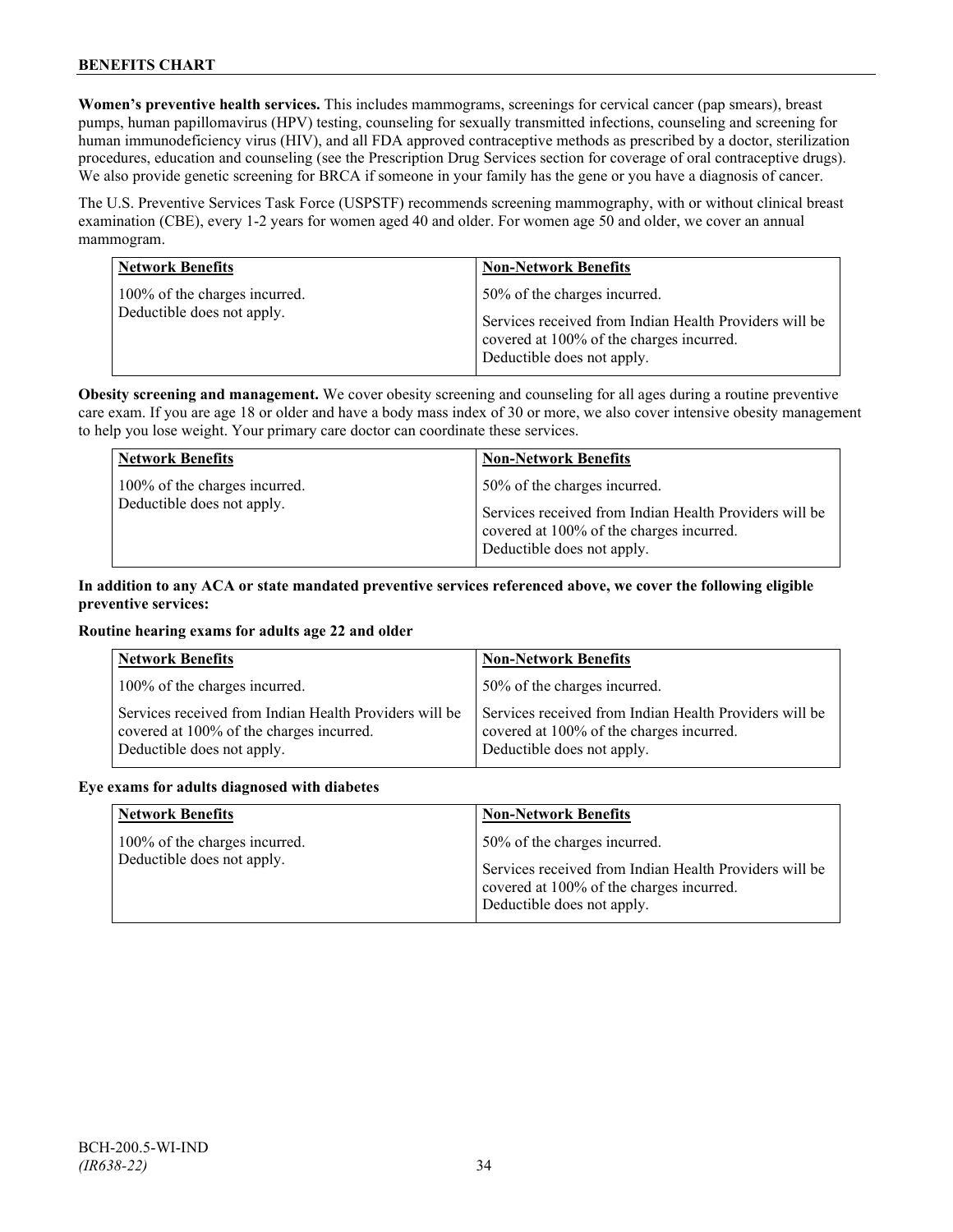**Ovarian cancer surveillance tests for women who are at risk.** "At risk for ovarian cancer" means (1) having a family history that includes any of the following: one or more first-degree or second-degree relatives with ovarian cancer, clusters of female relatives with breast cancer or nonpolyposis colorectal cancer; or (2) testing positive for BRCA1 or BRCA2 mutations. "Surveillance tests for ovarian cancer" means annual screening using: CA-125 serum tumor marker testing, transvaginal ultrasound, pelvic examination or other proven ovarian cancer screening tests currently being evaluated by the federal Food and Drug Administration or by the National Cancer Institute.

| <b>Network Benefits</b>                                                                                                                                                                                                           | <b>Non-Network Benefits</b>                                                                                                                                                                                                           |
|-----------------------------------------------------------------------------------------------------------------------------------------------------------------------------------------------------------------------------------|---------------------------------------------------------------------------------------------------------------------------------------------------------------------------------------------------------------------------------------|
| Coverage level is same as corresponding Network<br>Benefit, depending on type of service provided, such as<br>Diagnostic Imaging Services, Laboratory Services<br>Office Visits for Illness or Injury, or Preventive<br>Services. | Coverage level is same as corresponding Non-Network<br>Benefit, depending on type of service provided, such as<br>Diagnostic Imaging Services, Laboratory Services<br>Office Visits for Illness or Injury, or Preventive<br>Services. |
|                                                                                                                                                                                                                                   |                                                                                                                                                                                                                                       |

#### **Limitations:**

• Services are not preventive if received as part of a visit to diagnose, manage or maintain an acute or chronic medical condition, illness or injury. When that occurs, unless otherwise indicated above, standard deductibles, copayments or coinsurance apply.

#### **Not Covered:**

- Routine eye exams for adults age 22 and older.
- See "Services Not Covered" in your Policy.

## **TELEHEALTH/TELEMEDICINE SERVICES**

#### **Definitions:**

**Telehealth, Telemedicine, or Virtual Care.** This is a means of communication between a health care professional and a patient. This includes the use of secure electronic information, imaging, and communication technologies, including:

- interactive audio or audio-video
- interactive audio with store-and-forward technology
- chat-based and email-based systems
- physician-to-physician consultation
- patient education
- data transmission
- data interpretation
- digital diagnostics (algorithm-enabled diagnostic support)
- digital therapeutics (the use of personal health devices and sensors, either alone or in combination with conventional drug therapies, for disease prevention and management)

#### Services can be delivered:

Synchronously: the patient and health care professional are engaging with one another at the same time; or Asynchronously: the patient and health care professional engage with each other at different points in time.

**Telephone Visits.** Live, synchronous, interactive encounters over the telephone between a patient and a healthcare provider.

**E-Visit or Chat-Based Visits.** Asynchronous online or mobile app encounters to discuss a patient's personal health information, vital signs, and other physiologic data or diagnostic images. The healthcare provider reviews and delivers a consultation, diagnosis, prescription or treatment plan after reviewing the patient's visit information.

**Virtuwell<sup>®</sup>.** This is an online service for you to receive a diagnosis and treatment for certain conditions, such as a cold, flu, ear pain and sinus infections. You may access the Virtuwell website at [virtuwell.com.](https://www.virtuwell.com/)

**Video Visits.** Live, synchronous, interactive encounters using secure web-based video between a patient and a healthcare provider.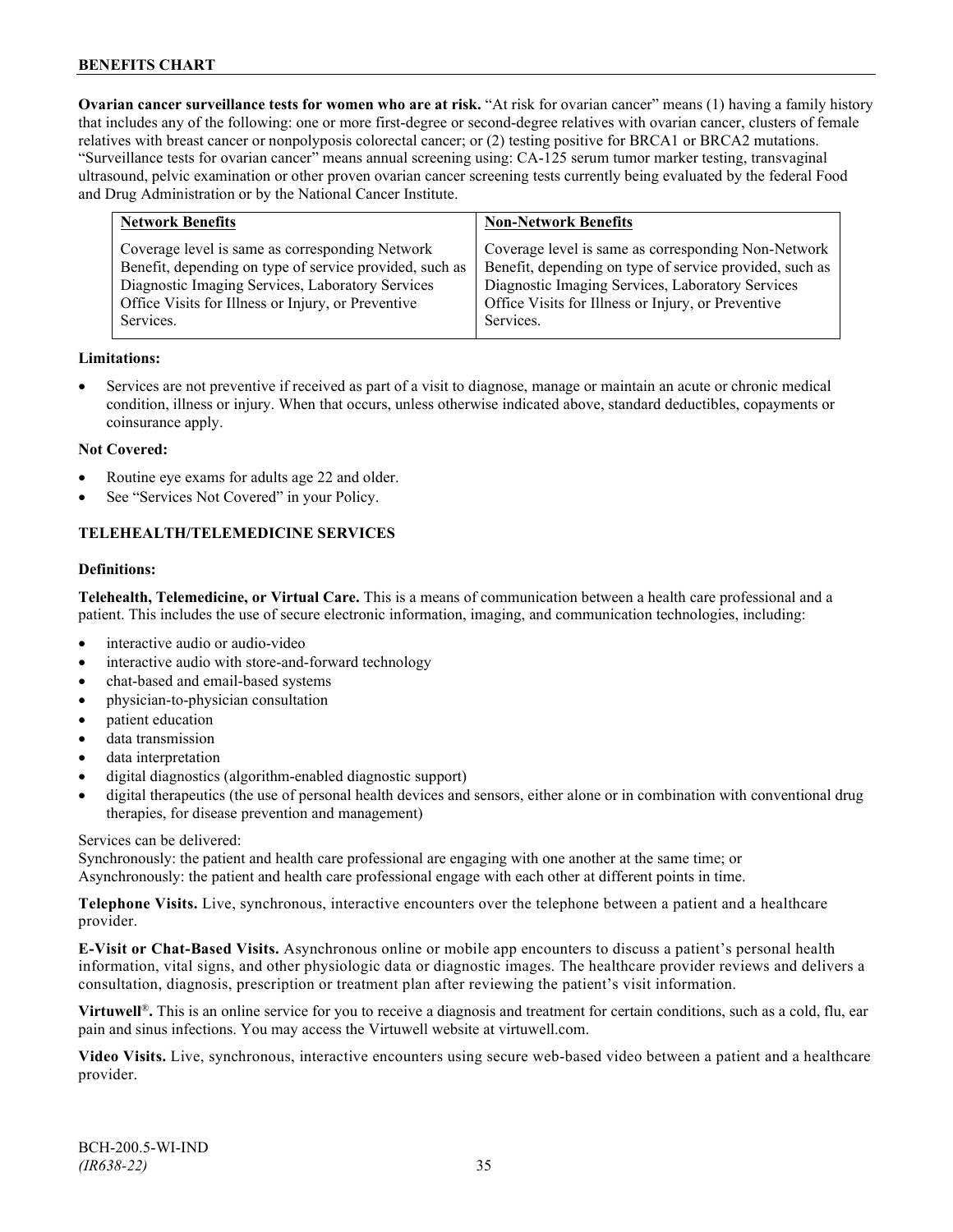## **Covered Services:**

The Plan covers the following methods of receiving care for services that would be eligible under the Plan if the service were provided in person.

#### **Scheduled telephone visits**

| <b>Network Benefits</b>                                                                                                          | <b>Non-Network Benefits</b>                                                                                                      |
|----------------------------------------------------------------------------------------------------------------------------------|----------------------------------------------------------------------------------------------------------------------------------|
| 100% of the charges incurred.                                                                                                    | 50% of the charges incurred.                                                                                                     |
| Services received from Indian Health Providers will be<br>covered at 100% of the charges incurred.<br>Deductible does not apply. | Services received from Indian Health Providers will be<br>covered at 100% of the charges incurred.<br>Deductible does not apply. |

#### **E-visits**

## **Access to online care through Virtuwell at [virtuwell.com](http://www.virtuwell.com/)**

| <b>Network Benefits</b>                                     | <b>Non-Network Benefits</b> |
|-------------------------------------------------------------|-----------------------------|
| 100% of the charges incurred.<br>Deductible does not apply. | No coverage.                |

#### **All other E-visits**

| <b>Network Benefits</b>                                                                                                          | <b>Non-Network Benefits</b>                                                                                                      |
|----------------------------------------------------------------------------------------------------------------------------------|----------------------------------------------------------------------------------------------------------------------------------|
| 100% of the charges incurred.                                                                                                    | 50% of the charges incurred.                                                                                                     |
| Services received from Indian Health Providers will be<br>covered at 100% of the charges incurred.<br>Deductible does not apply. | Services received from Indian Health Providers will be<br>covered at 100% of the charges incurred.<br>Deductible does not apply. |

## **First four visits**

| If any of the first four visits are urgent care visits or<br>office visits, they are covered at 100%, subject to a<br>copayment of \$30 per visit, not subject to the<br>deductible.                                               |  |
|------------------------------------------------------------------------------------------------------------------------------------------------------------------------------------------------------------------------------------|--|
| If any of the first four visits are convenience clinic<br>visits, telephone visits or E-visits (other than<br>Virtuwell), they are covered at 100%, subject to a<br>copayment of \$15 per visit, not subject to the<br>deductible. |  |
| Then services will be covered at the deductible and<br>coinsurance and/or copayment indicated for urgent care<br>visits, office visits, convenience clinic visits, telephone<br>visits or E-visits (other than Virtuwell).         |  |
| Physician services are included; however, charges for<br>office procedures, laboratory, radiology and other<br>ancillary services are not included and will be subject<br>to the deductible and coinsurance and/or copayment.      |  |

#### **Not Covered:**

• See "Services Not Covered" in your Policy.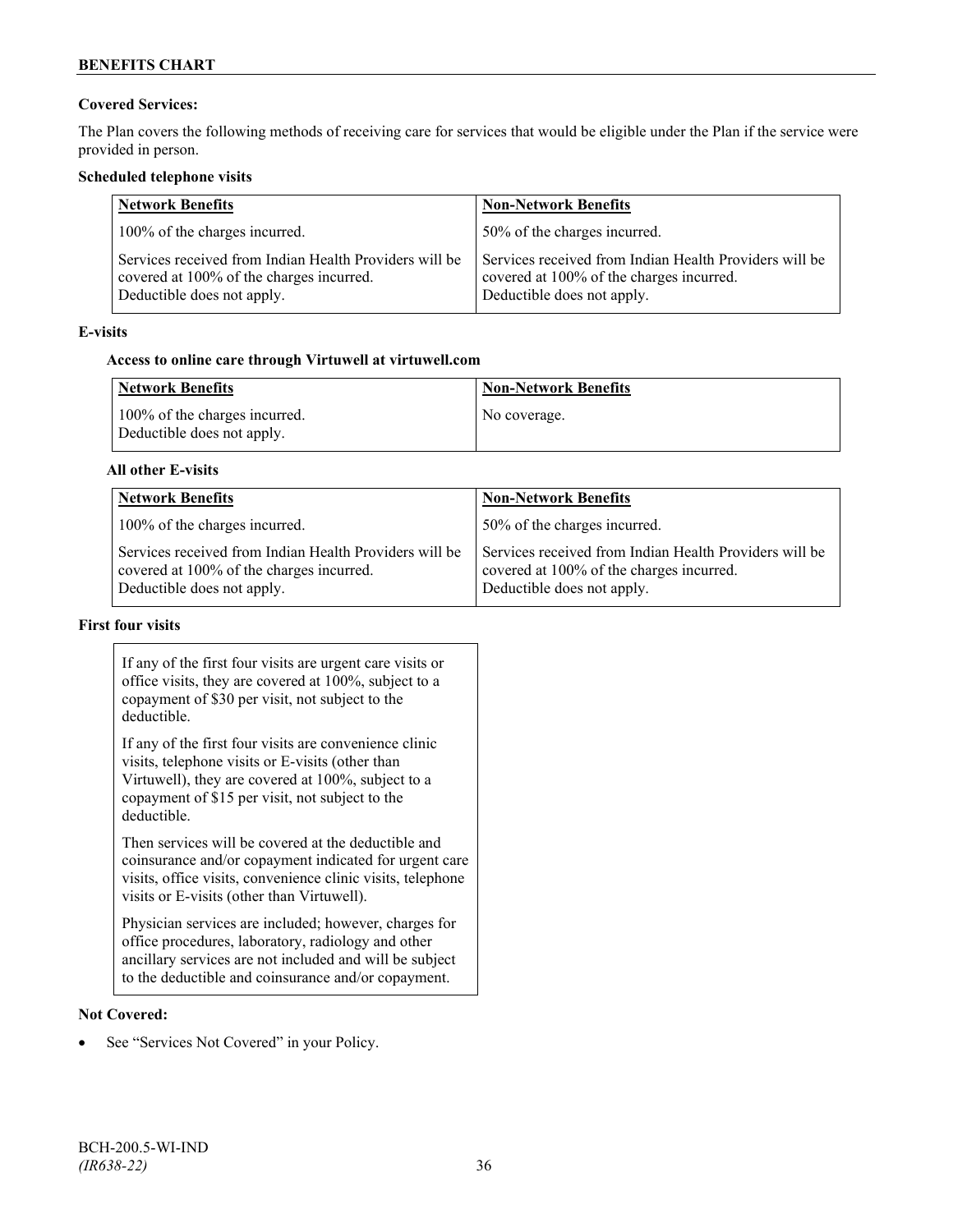## **TRANSPLANT SERVICES**

#### **Applicable Definitions:**

**Autologous.** This is when the source of cells is from the individual's own marrow or stem cells.

**Allogeneic.** This is when the source of cells is from a related or unrelated donor's marrow or stem cells.

**Allogeneic Bone Marrow Transplant.** This is when the bone marrow is harvested from the related or unrelated donor and stored. The patient undergoes treatment which includes tumor ablation with high-dose chemotherapy and/or radiation. The bone marrow is reinfused (transplanted).

**Autologous Bone Marrow Transplant.** This is when the bone marrow is harvested from the individual and stored. The patient undergoes treatment which includes tumor ablation with high-dose chemotherapy and/or radiation. The bone marrow is reinfused (transplanted).

**Autologous/Allogeneic Stem Cell Support.** This is a treatment process that includes stem cell harvest from either bone marrow or peripheral blood, tumor ablation with high-dose chemotherapy and/or radiation, stem cell reinfusion, and related care. Autologous/allogeneic bone marrow transplantation and high dose chemotherapy with peripheral stem cell rescue/support are considered to be autologous/allogeneic stem cell support.

**Designated Transplant Center.** This is any health care provider, group or association of health care providers designated by us to provide services, supplies or drugs for specified transplants for our Insureds.

**Transplant Services.** This is transplantation (including retransplants) of the human organs or tissue listed below, including all related post-surgical treatment, follow-up care and drugs and multiple transplants for a related cause. Transplant services do not include other organ or tissue transplants or surgical implantation of mechanical devices functioning as a human organ, except surgical implantation of an FDA approved Ventricular Assist Device (VAD) or total artificial heart, functioning as a temporary bridge to heart transplantation.

Prior authorization is required prior to consultation to support coordination of care and benefits.

#### **Covered Services:**

We cover eligible transplant services (as defined above) while you are covered under your Policy. Transplants that will be considered for coverage are Limited to the following:

- Kidney transplants for end-stage disease.
- Cornea transplants for end-stage disease.
- Heart transplants for end-stage disease.
- Lung transplants or heart/lung transplants for: (1) primary pulmonary hypertension; (2) Eisenmenger's syndrome; (3) endstage pulmonary fibrosis; (4) alpha 1 antitrypsin disease; (5) cystic fibrosis; and (6) emphysema.
- Liver transplants for: (1) biliary atresia in children; (2) primary biliary cirrhosis; (3) post-acute viral infection (including hepatitis A, hepatitis B antigen e negative and hepatitis C) causing acute atrophy or post-necrotic cirrhosis; (4) primary sclerosing cholangitis; (5) alcoholic cirrhosis; and (6) hepatocellular carcinoma.
- Allogeneic bone marrow transplants or peripheral stem cell support associated with high dose chemotherapy for : (1) acute myelogenous leukemia; (2) acute lymphocytic leukemia; (3) chronic myelogenous leukemia; (4) severe combined immunodeficiency disease; (5) Wiskott-Aldrich syndrome; (6) aplastic anemia; (7) sickle cell anemia; (8) non-relapsed or relapsed non-Hodgkin's lymphoma; (9) multiple myeloma; and (10) testicular cancer.
- Autologous bone marrow transplants or peripheral stem cell support associated with high-dose chemotherapy for: (1) acute leukemia; (2) non-Hodgkin's lymphoma; (3) Hodgkin's disease; (4) Burkitt's lymphoma; (5) neuroblastoma; (6) multiple myeloma; (7) chronic myelogenous leukemia; and (8) non-relapsed non-Hodgkin's lymphoma.
- Pancreas transplants for simultaneous pancreas-kidney transplants for diabetes, pancreas after kidney, living related segmental simultaneous pancreas kidney transplantation and pancreas transplant alone.

To receive Network Benefits, charges for transplant services must be incurred at a Designated Transplant Center.

The transplant-related treatment provided, including expenses incurred for directly related donor services, shall be subject to and in accordance with the provisions, limitations, maximums and other terms of your Policy.